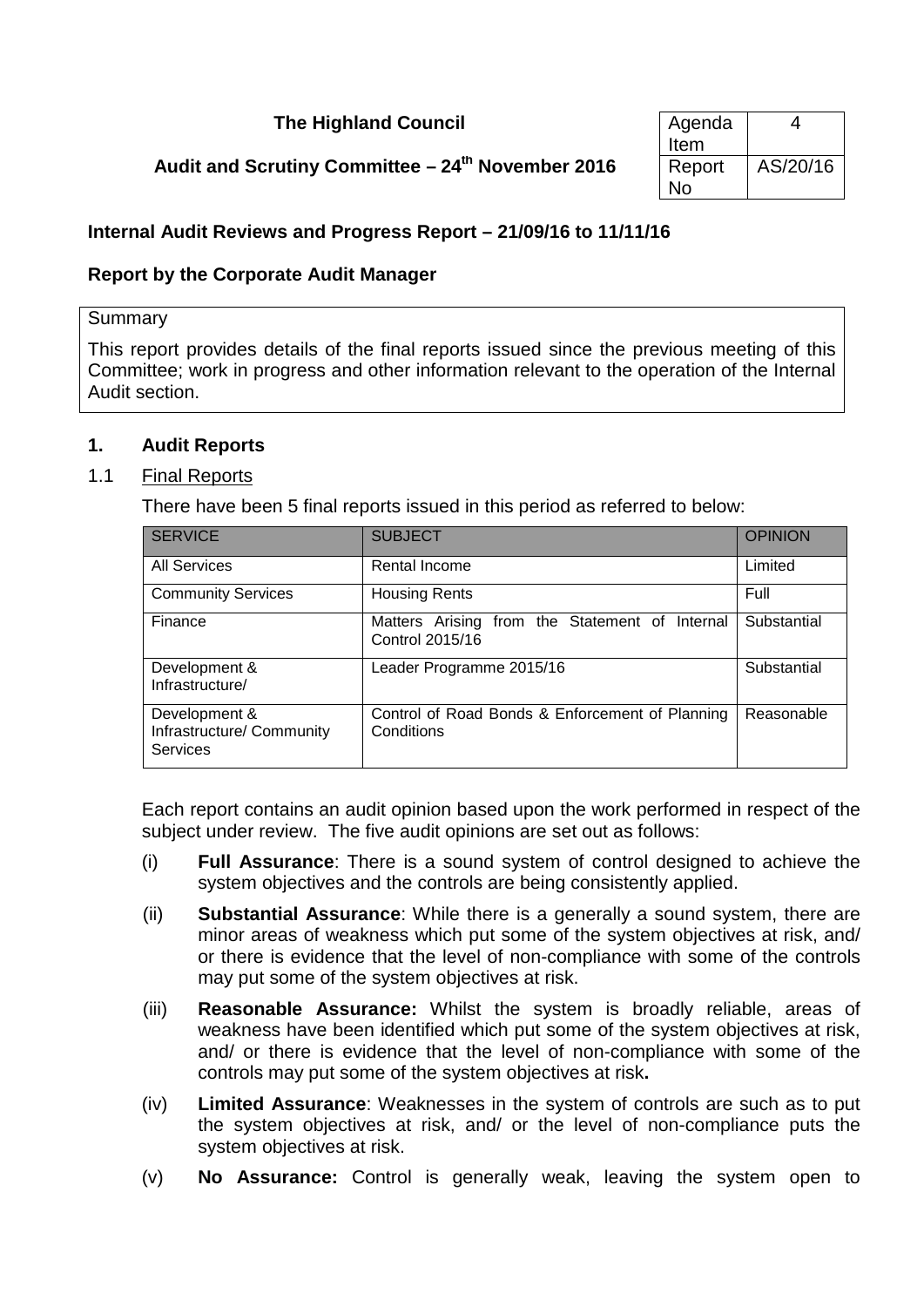significant error or abuse, and/ or significant non-compliance with basic controls leaves the system open to error or abuse.

# **2. Other Work**

- 2.1 In addition to the reports referred to in the table at section 1.1 above, the Section has been involved in a variety of other work which is summarised below:
	- (i) Work for other Boards, Committees or Organisations

Audits have been undertaken on behalf of the Valuation Joint Board and HITRANS. In addition, ICT audit work has been undertaken for Western Isles Council as part of a shared service agreement.

### (ii) Certification of grant claims

Work has been undertaken for HITRANS for the SPARA 2020 project and for the Development & Infrastructure Service in respect of the Northern Periphery Arctic Programme e-Lighthouse project.

(iii) Corporate Fraud activity

The corporate fraud work includes the on-going commitment as the Single Point of Contact in liaising with the DWP's Single Fraud Investigation Service and dealing with requests for information under the Data Protection Act from other organisations such as Police Scotland. The main areas of investigation have been cases where tenancy fraud and/ or no entitlement to on-going Council Tax Reduction are suspected, and a suspected fraudulent application for a housing grant.

# (iv) .Regulation of Investigatory Powers (Scotland) Act (RIPSA)

Following staffing changes arising from Voluntary Redundancy, it was recognised that a review of the officers who can approve RIPSA applications was required. This has been done and following training provided in June, the Corporate Audit Manager was approved as an Authorising Officer. The Council has also been subject to an inspection by the Office of Surveillance Commissioners which took place on 03/11/16. The Corporate Audit Manager is also part of the RIPSA Management Group which will be undertaking a review of the Council's current policy and procedures.

# (v) External Assessment against the Public Sector Internal Audit Standards (PSIAS)

As previously advised to Committee, this Assessment is now in progress and Colin McDougall, Audit & Risk Manager, West Dunbartonshire Council undertook his site visit on 9<sup>th</sup> and 10<sup>th</sup> November in order to interview various stakeholders and to examine the various sources of evidence required to support the Assessment.

# **3. Progress Against the 2016/17 Plan**

3.1 The audit reviews that are in progress and which will be the subject of a future report to this Committee are shown in the table at **Appendix 2**.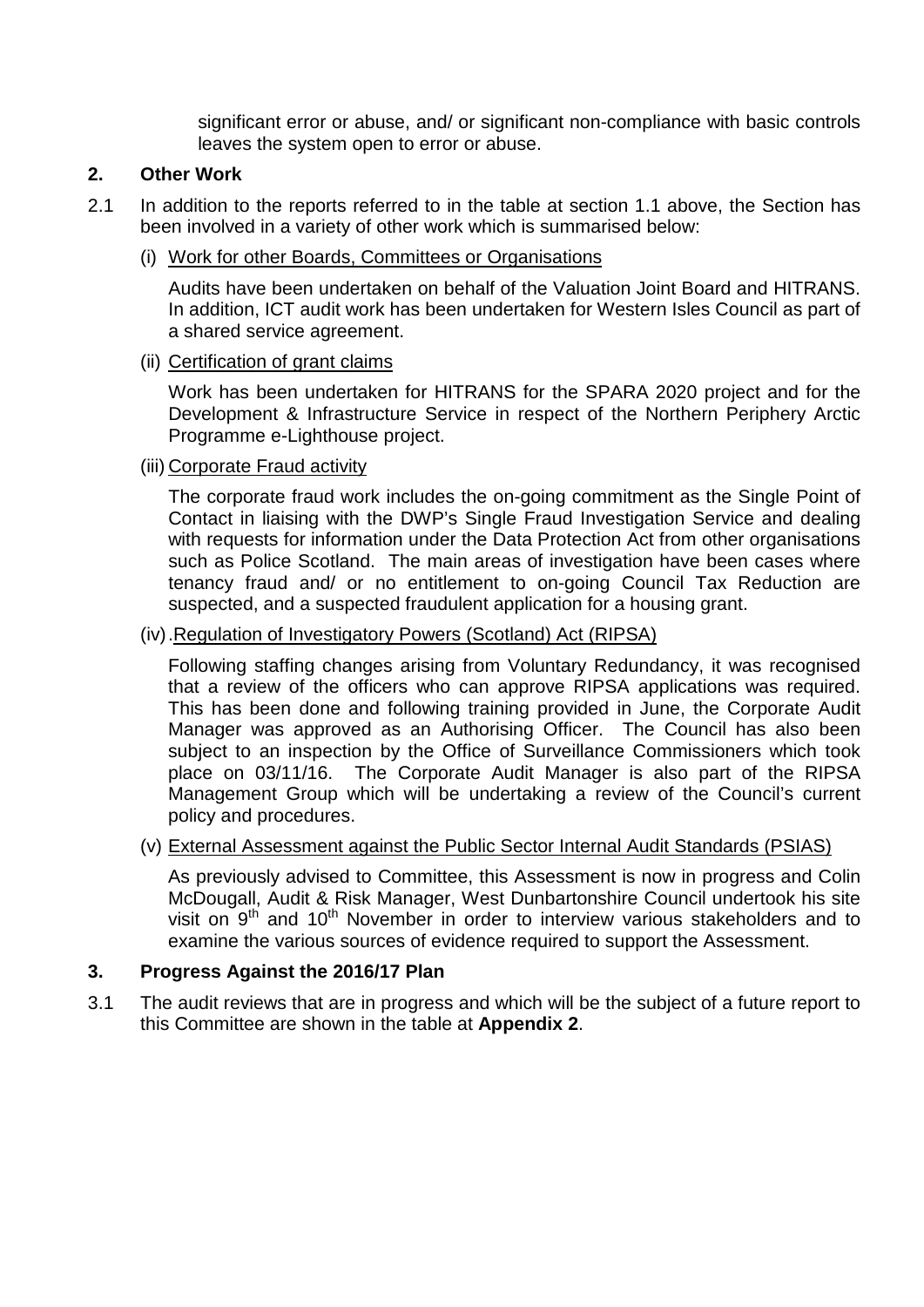# **4. Performance Information**

Quarters 1and 2 performance for 2016/17 is provided in the tables below.

# 4.1 Internal Audit:

| Category                      | <b>Performance Indicator</b>                                                                                         | <b>Target</b> |    | <b>2016/17 Actuals</b> |                          |    |
|-------------------------------|----------------------------------------------------------------------------------------------------------------------|---------------|----|------------------------|--------------------------|----|
|                               |                                                                                                                      |               | Q1 | Q <sub>2</sub>         | Q3                       | Q4 |
| Quality                       |                                                                                                                      |               |    |                        |                          |    |
| Client<br>Feedback            | % satisfaction from individual<br>(i)<br>audit<br>engagements expressed through Client<br>Audit Questionnaires (CAQ) | 90            | 80 | 80                     |                          |    |
|                               | % of Client Audit Questionnaires<br>(ii)<br>returned                                                                 | 70            | 86 | 100                    |                          |    |
| <b>Business Processes</b>     |                                                                                                                      |               |    |                        |                          |    |
| <b>Timeliness</b><br>of Final | % of draft reports responded to by<br>(iii)<br>client within 20 days of issue                                        | 85            | 38 | 50                     |                          |    |
| Report                        | % of final reports issued within 10 days<br>(iv)<br>of receipt of management response                                | 90            | 89 | 100                    | $\overline{\phantom{a}}$ |    |

There are 2 indicators where performance is less than the target:

- (i) The responses from management were mixed resulting in satisfaction levels ranging from 56 – 100%. The audit with the lowest score is also the one that took the longest to finalise as referred to at (ii) below.
- (ii) Only 3 of the 6 audit reports issued received a timely response with a further 2 received slightly beyond the deadline. For the last report, it was necessary to escalate these to more senior officers in order to obtain the required response. Furthermore, this report was complicated by the fact that it involved officers from 3 different Services.

# 4.2 Corporate Fraud:

The table below gives details of the number and types of fraud which have been completed in each quarter. In considering this information, the following should be noted:

- Results mean that fraud was established and in the case of tenancy fraud, the property has been recovered.
- Closed cases are where no fraud was established which could be due to lack of evidence or in some cases, malicious allegations have been made.
- The open cases are those still in progress, including 13 which have been carried forward from last year.

| <b>Fraud Type</b>              | No. of results/closed |      |    | <b>Total</b> | No.<br>open        |                     |
|--------------------------------|-----------------------|------|----|--------------|--------------------|---------------------|
|                                | Q1                    | Q2   | Q3 | Q4           | results/<br>closed | cases<br>(incl. cf) |
| Tenancy                        | 9/14                  | 7/11 |    |              | 16/25              | 25                  |
| Council Tax Reduction<br>(CTR) | 1/9                   | 0/5  |    |              | 1/14               | 9                   |
| <b>CTR &amp; Tenancy</b>       | 0/3                   | 0/2  |    |              | 0/5                |                     |
| <b>Total</b>                   | 13/26                 | 7/18 |    |              | 19/44              | 34                  |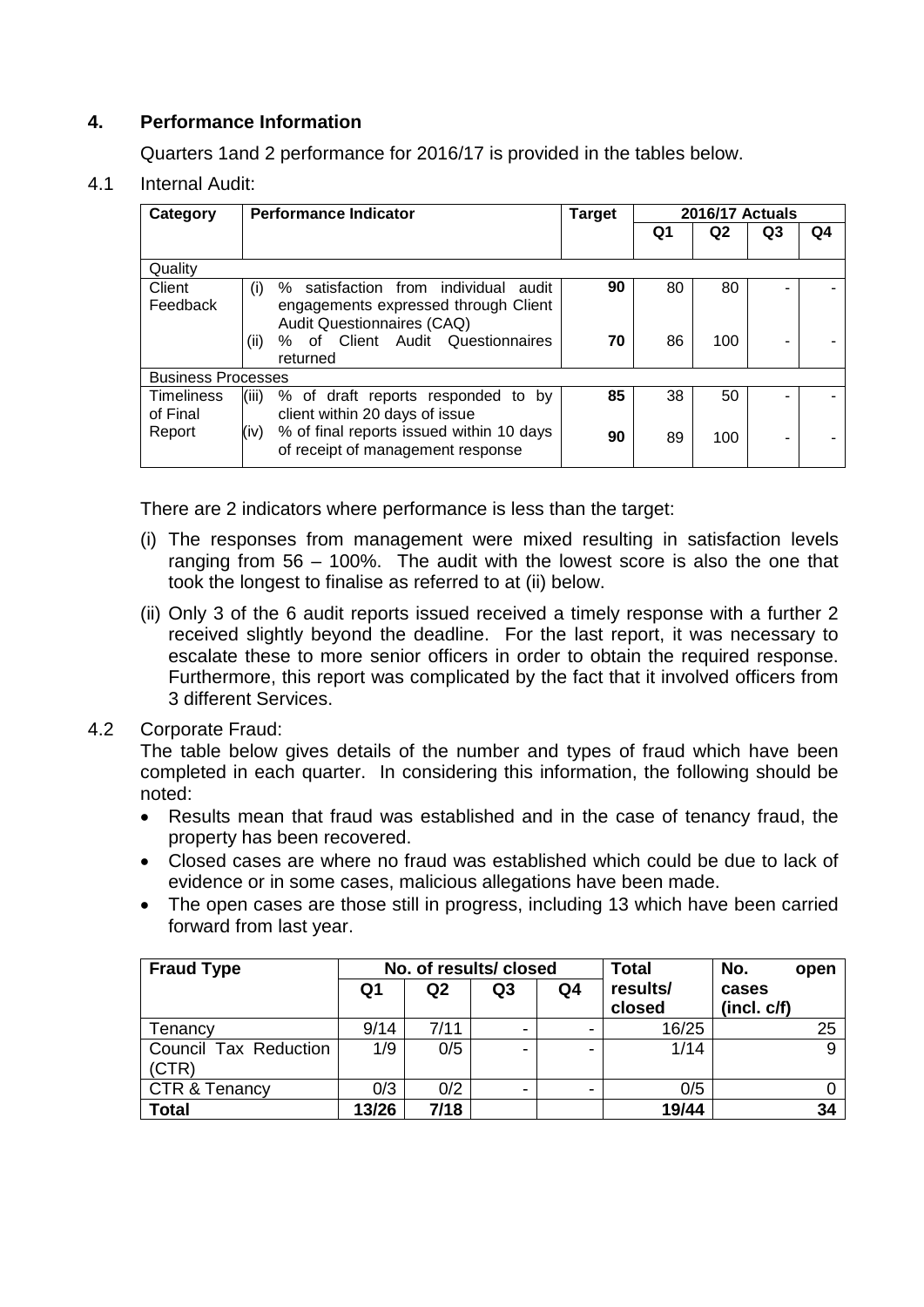# **5. Implications**

5.1 There are no Resource; Legal; Equalities; Climate Change/Carbon Clever; Risk, Gaelic and Rural implications as a direct result of this report.

Recommendation

The Committee is invited to consider the Final Reports referred to in Section 1.1 above and note the current work of the Internal Audit Section.

| Designation: | Corporate Audit Manager                   |
|--------------|-------------------------------------------|
| Date:        | 14 <sup>th</sup> November 2016            |
| Author:      | Donna Sutherland, Corporate Audit Manager |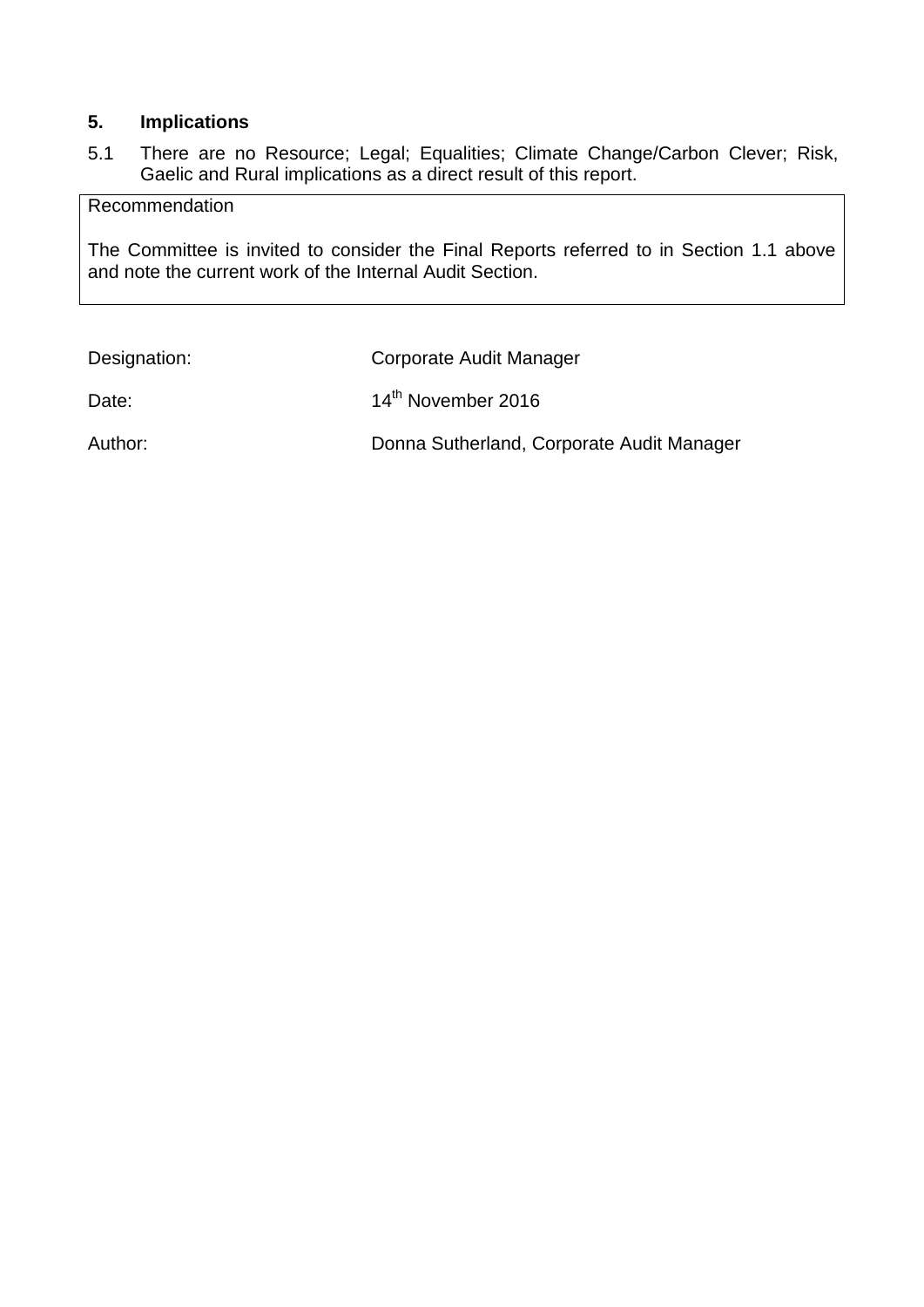# **Internal Audit –Work in Progress**

| <b>SERVICE</b>                                   | <b>SUBJECT</b>                                                                      | <b>PROGRESS</b>                  |
|--------------------------------------------------|-------------------------------------------------------------------------------------|----------------------------------|
| Care & Learning                                  | Integrating Care in the Highlands                                                   | Fieldwork complete               |
| Care & Learning                                  | Review of Throughcare and Aftercare Services                                        | Being planned                    |
| Care & Learning                                  | Review of Financial Procedures operated in Schools                                  | Being planned                    |
| Corporate<br>Care & Learning/<br>Development     | Network Capacity Management in Schools                                              | Fieldwork complete               |
| Care & Learning/ Development<br>& Infrastructure | <b>Cromarty Primary School</b>                                                      | Being planned                    |
| Care & Learning/ Development<br>& Infrastructure | Repairs and Maintenance in Schools                                                  | Being planned                    |
|                                                  |                                                                                     |                                  |
| <b>Community Services</b>                        | Review of the arrangements for the procurement and payment of Homeless services     | Fieldwork complete               |
| <b>Community Services</b>                        | <b>Review of Burials and Cremations</b>                                             | Fieldwork complete               |
| <b>Community Services</b>                        | Roads Maintenance - condition surveys                                               | <b>Terms of Reference issued</b> |
| <b>Community Services</b>                        | Housing Information System                                                          | Fieldwork in progress            |
| Community<br>Services/                           | <b>Replacement Heating Systems</b>                                                  | Being planned                    |
| Development & Infrastructure                     |                                                                                     |                                  |
| Service                                          |                                                                                     |                                  |
|                                                  |                                                                                     |                                  |
| <b>Corporate Development</b>                     | <b>Transformation Savings Programme Projects</b>                                    | Fieldwork complete               |
| <b>Corporate Development</b>                     | Common Good Funds - rental income                                                   | Draft report issued              |
|                                                  |                                                                                     |                                  |
| Development & Infrastructure                     | Compliance with the Carbon Reduction Commitment Energy Efficiency Scheme<br>2015-16 | Fieldwork in progress            |

**Appendix 1**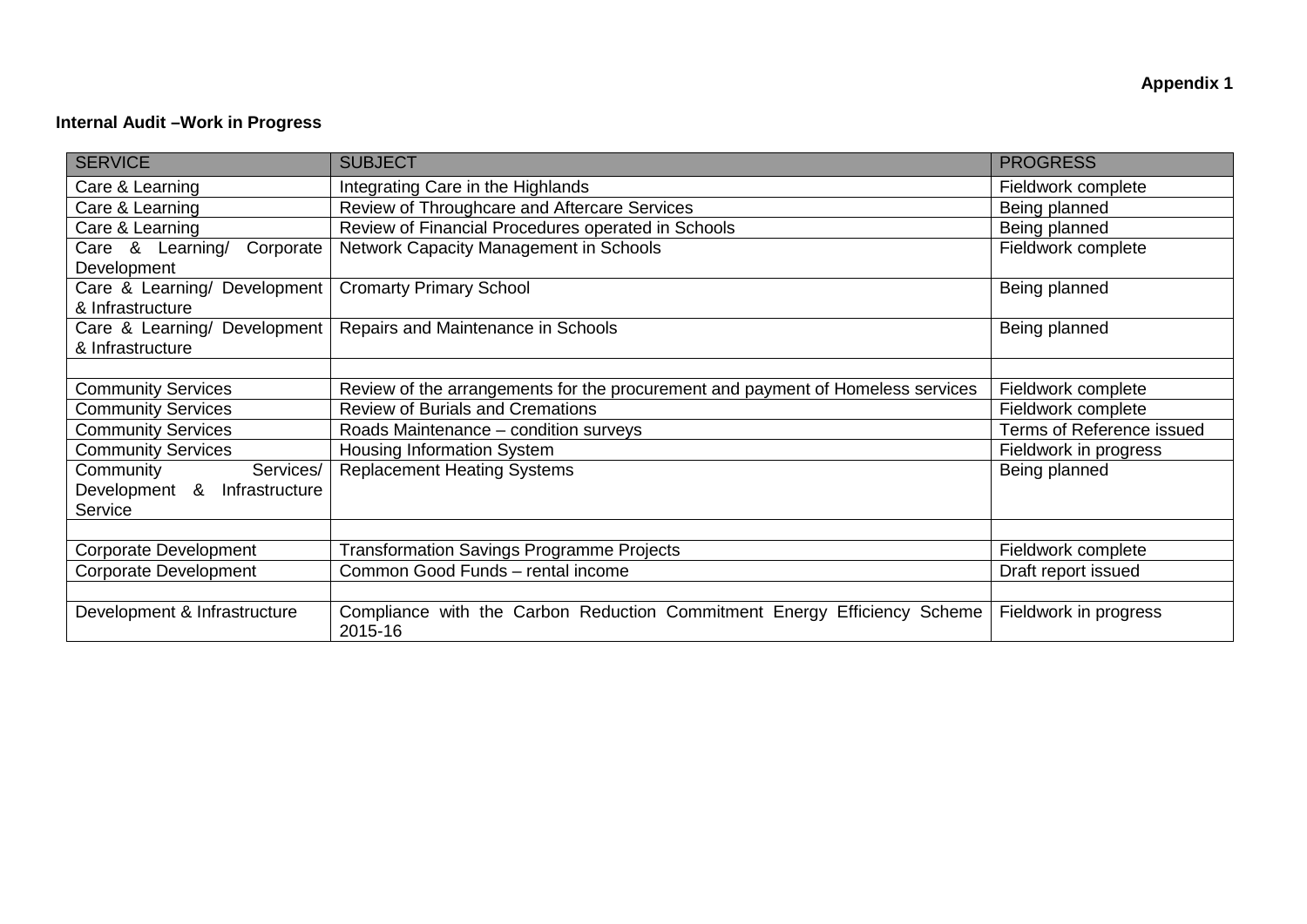

# **INTERNAL AUDIT FINAL REPORT**

ALL SERVICES RENTAL INCOME

Internal Audit Finance Service

#### **AUTHOR DISTRIBUTION**

Depute Chief Executive/ Director of Corporate Development Director of Care and Learning Director of Community Services Director of Development & Infrastructure Director of Finance Head of Resources, Care and Learning Service Estate Strategy Manager, Care and Learning Service Head of Roads and Transport, Community Services Head of Performance and Resources, Community Services Harbours Manager, Community Services Housing and Homeless Service Manager (Inverness), Community **Services** Head of Development & Regeneration, Development & Infrastructure Service Corporate Property Asset Manager, Development & Infrastructure Service Property Manager (Estates), Development & Infrastructure Service Principal Projects Officer, Development & Infrastructure Service

**DRAFT DATE:** 30/09/16 **REF:** HEE03/001.bf **FINAL DATE:** 15/11/16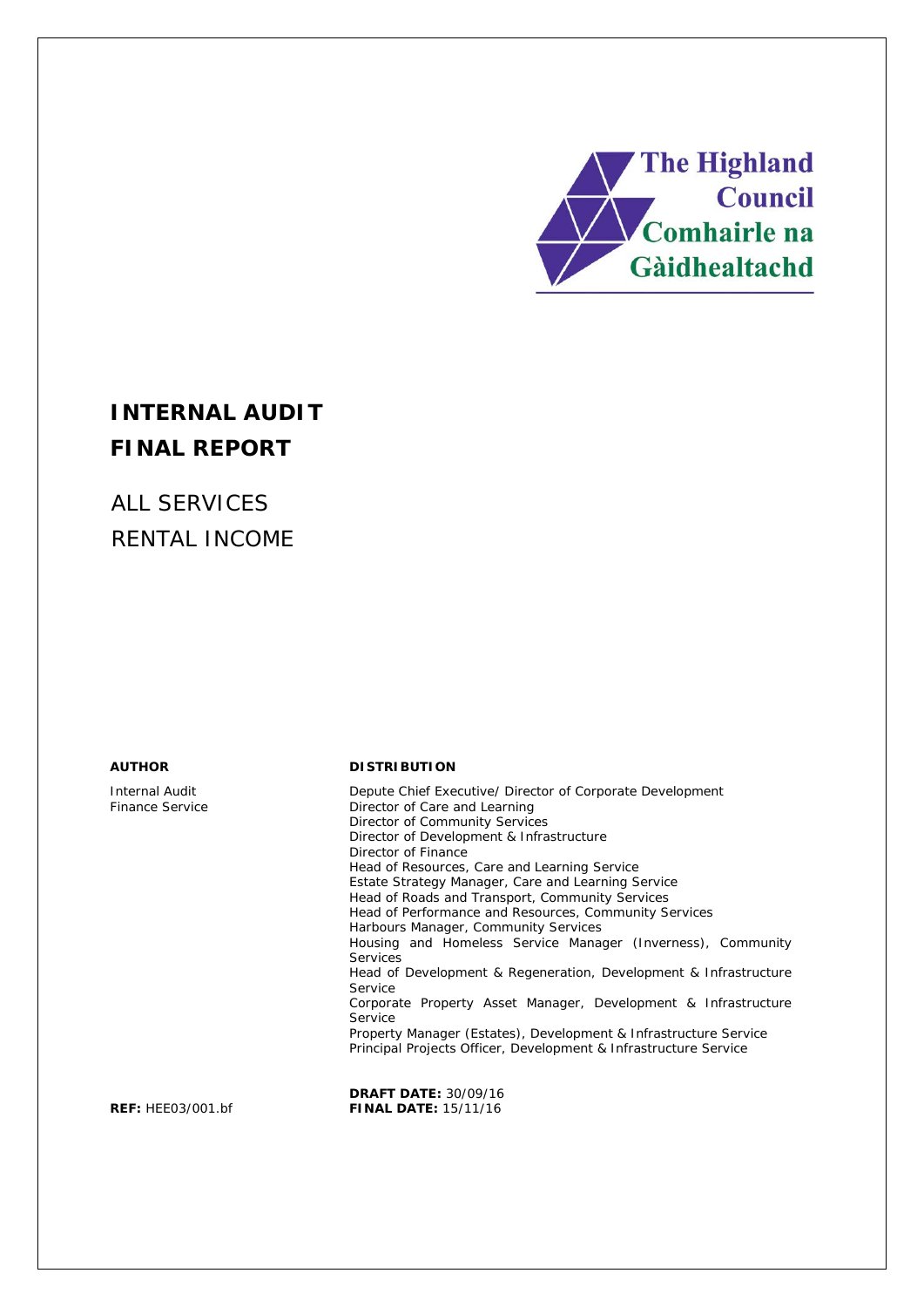#### **Contents**

| $\mathbf 1$ .    |     |                                                              |                |
|------------------|-----|--------------------------------------------------------------|----------------|
| 2.               |     |                                                              |                |
| 3.               |     |                                                              |                |
| $\mathbf{4}$ .   |     |                                                              |                |
|                  | 4.1 | <b>IDENTIFICATION AND RECORDING OF ASSETS AND PROPERTIES</b> | $\mathbf{1}$   |
|                  | 42  | CHARGING AND COLLECTION                                      | $\overline{4}$ |
|                  | 4.3 | <b>RENT WAIVERS AND REDUCTIONS</b>                           | 6              |
| 5.               |     |                                                              |                |
| 6.               |     |                                                              |                |
| $\overline{7}$ . |     |                                                              |                |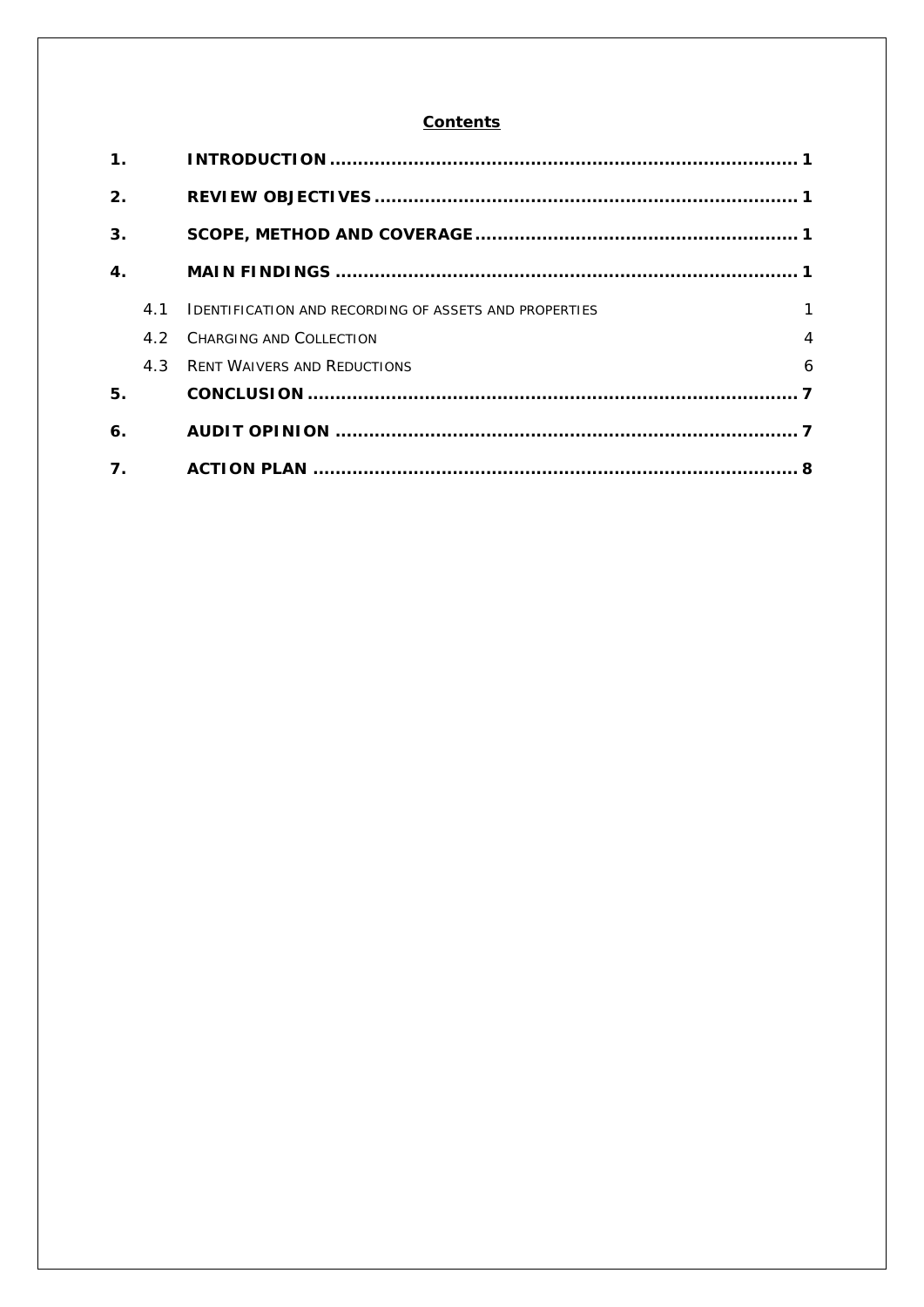#### **1. INTRODUCTION**

This audit was undertaken as part of the 2015/16 audit plan and was included following concerns raised by Members that the correct rental sums were not being charged and collected for all Council owned sites. This followed 2 reports issued in 2014/15 which showed that the Council had not collected the correct rental sums for 2 particular sites both of which belonged to Common Good Funds, and further details are provided within the separate report on Common Good Funds rental income.

A specific Member concern regarding failure to collect rental income at another site was also examined in this report under objective (ii) below.

Services across the Council are responsible for managing a wide range of sites for which rent is charged and the audit examined the systems in place for the collection of rental income. For sites where rent is charged there should be a lease stating the sum to be collected and frequency of payment. In addition, the lease will specify the basis and frequency of any rent reviews. It is the responsibility of the Service administering the site to ensure rent is charged in accordance with the terms of the lease so that the correct sums can be collected.

#### **2. REVIEW OBJECTIVES**

The objectives of the review were to ensure that:

- (i) All chargeable properties and assets belonging to the Council have been identified and accurate details are held of the property/asset owner.
- (ii) The correct rental sums are charged. Rent reviews are undertaken in accordance with the relevant agreement and increases are correctly applied. Commercial rents are charged unless it has been agreed by the relevant Committee/ previous Authority that this should be reduced.
- (iii) Rental income is charged for the use of all Council assets and properties. Where the decision has been made to waive or reduce these charges then records are held to demonstrate that the appropriate authority was obtained and this is in accordance with Council policy.

#### **3. SCOPE, METHOD AND COVERAGE**

The audit examined the current arrangements for collecting rent and applying rent reviews for all Services across the Highland Council. Rents from Council housing were excluded from this audit. Rental income from Common Good Fund assets has been examined in a separate audit.

#### **4. MAIN FINDINGS**

The main findings of the review, referenced to the above review objectives, are as follows:

#### **4.1 Identification and recording of assets and properties**

This objective was partially achieved as the accuracy and completeness of information, and standard of record keeping varies between Services. Each Service has its own local arrangements, with specific units being responsible for clearly defined lists of assets and these are detailed below.

#### 4.1.1 Care and Learning Service

This Service has a large number of different chargeable assets including those inherited from different Services as a result of restructuring. The records held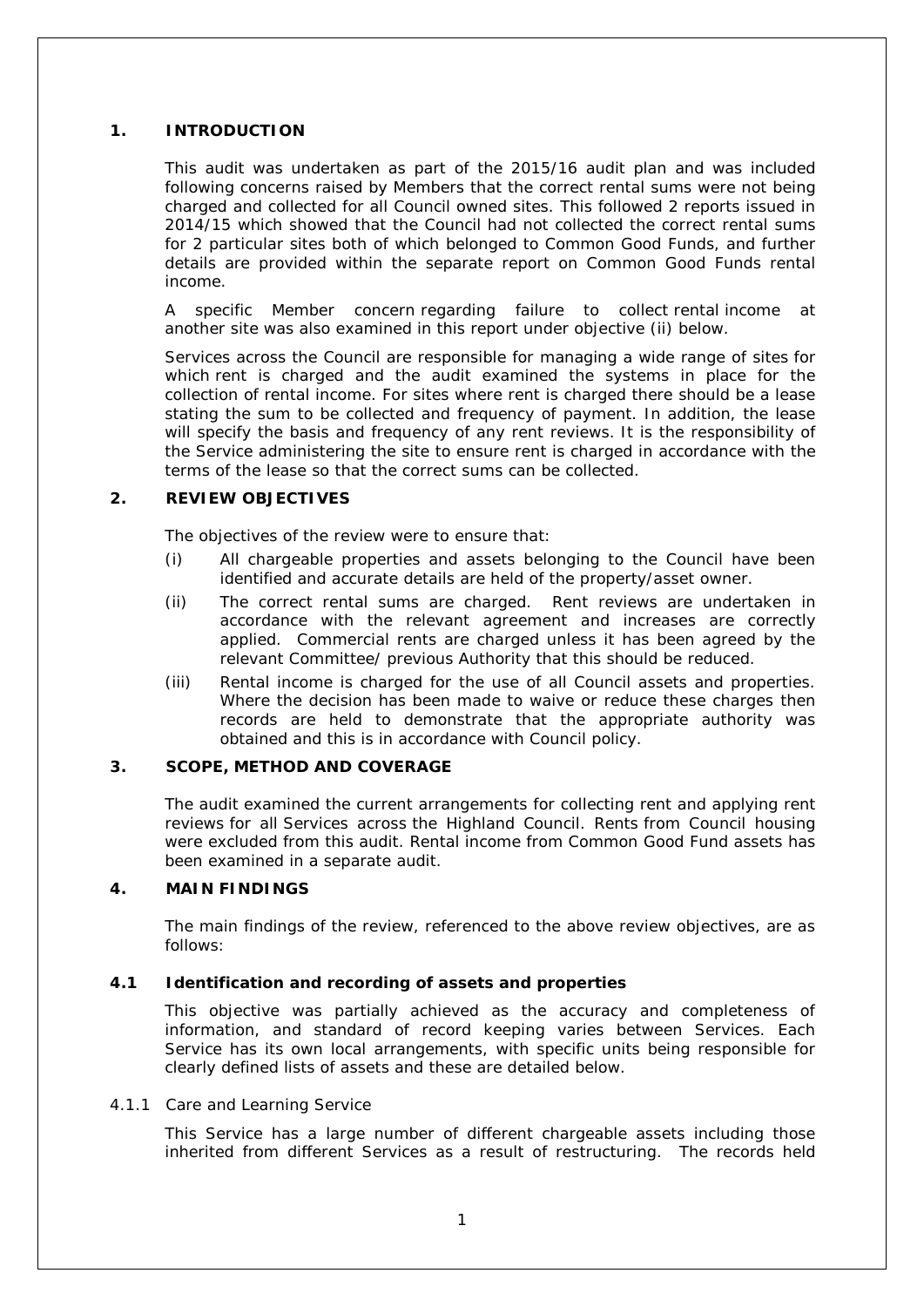reflect the different systems inherited and there is no central record or system. The chargeable assets are split as follows:

- Residential properties (former school and janitors houses)
- Properties occupied by NHS Highland under the integration agreement
- High Life Highland (HLH) properties and assets
- Other Community Learning and Leisure (CLL) properties and assets.

The audit did not examine the HLH properties or those occupied by NHS Highland. In accordance with the specific agreements in place for these assets, no charge is made for their use.

Details of the 225 residential properties were provided on a spreadsheet. There is an ongoing review of these properties, which has been subject of reports to the Education, Children and Adult Services Committee. Each individual tenancy is being reviewed, with input from legal services, and actions being progressed to standardise tenancy and income collection arrangements, recognising that historically there has not been a consistent approach taken. The review is also considering, where possible, the transfer of the property and tenancy to the Housing Revenue Account. The review requires a case by case approach, and discussion with the tenant, recognising the different circumstances applying to each. Progress has therefore not been as quick as had been hoped.

A spreadsheet listing the Community Learning and Leisure (CLL) 704 properties and assets was provided by the Estates Officer (Projects). A project has been proposed which will identify all rented properties, confirm the annual rent due and that it is in accordance with the lease terms, review the payment method (with a view to converting some payments to Direct Debit) and consider whether the property should be retained. A draft project brief has been produced but it is not clear if, or when, this project will commence. Pending that review concluding, there is uncertainty in relation to the arrangements in place for collection of income and setting of rents.

There is a second project underway to examine a list of properties which were the responsibility of the former Education, Culture and Sport Service. These properties were listed in a 2002 report entitled "The Old Treasures" and it is it is the view of Care and Learning that it may be that in future these assets, most of which are not core service assets, could be better managed in another Service.

In addition, a number of assets are listed on the K2 property system which came into operation in February 2015. However, it could not be established who was responsible for collecting rental income for these assets and this information is not recorded on K2.

#### 4.1.2 Community Services

Again, this Service does not hold a central record and there are several functions responsible for their individual assets and the rent collection.

#### Piers and Harbours:

The Harbours Manager is responsible for 135 sites where rent is charged. A cardex system (folder with cards for tenants and amounts to be billed) is used to determine when to bill tenants. In addition, a spreadsheet is maintained which lists all chargeable assets and summarises the cardex information. However, this contained out of date information and it is considered that there is unnecessary duplication of systems.

#### Telecommunication masts:

18 hill top telecommunication mast sites have site share agreements between the Council and telecommunication companies. The Communications Manager maintains a list of the sites showing which companies use each site, the annual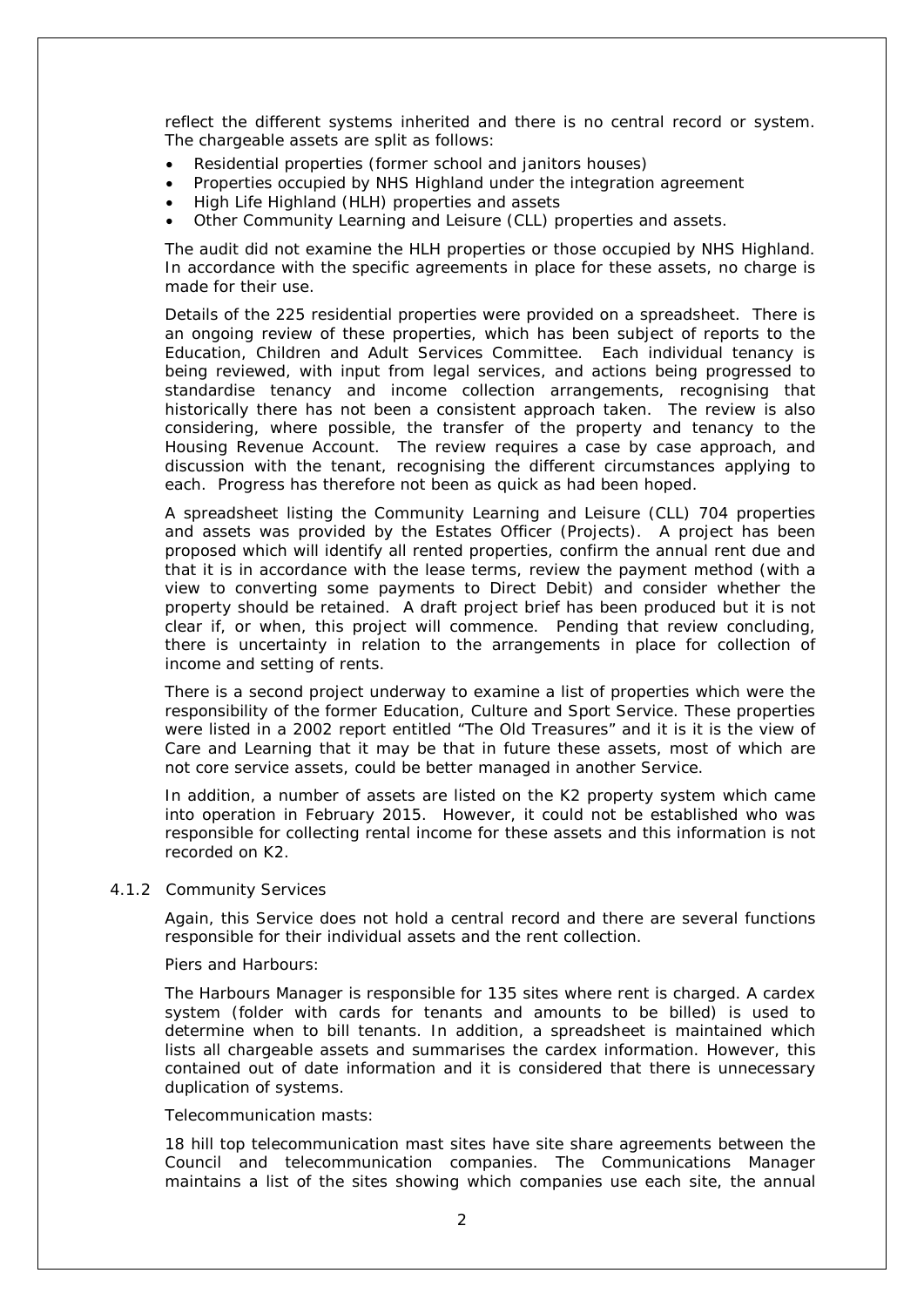rental amount due and updates this as necessary. On an annual basis he provides a list of charges for the forthcoming year to the Service Finance Team for invoicing purposes.

#### Stores and Depots:

The Stores and Purchasing Manager was responsible for 2 depots (shared with an external organisation), for which rent is charged.

3 other sites, depots in Lochaber, Inverness and Headquarters were identified by the Stores and Purchasing Manager and Service Finance Manager as assets where rent was being charged to external parties. Details of the cost centres were provided but it could not be established who is responsible for administering the rent collection.

#### 4.1.3 Corporate Development

This Service has 1 chargeable asset in Drumnadrochit currently used as a Tourist Information Centre let to a sole tenant. The Senior Business Support Officer was responsible for administering rental income at this site.

Legal Services have a title database used to record details of titles and leases to which the Council is party to. The Legal Manager said this cannot be guaranteed to be comprehensive, nor can it be certain all original leases are held. These leases are held in a number of locations, primarily Area offices which is due to historical reasons.

#### 4.1.4 Development and Infrastructure (D&I)

#### Corporate Property:

The Corporate Property Asset Management Team (CPAM) is responsible for 7 Accommodation Account properties comprising of 5 office buildings, 1 store and 1 shop. This was managed by the Acting Property Manager and details are held on the K2 property database including the rental sums charged.

Industrial and Investment managed properties:

The majority of chargeable assets within D&I are the responsibility of the Industrial and Investment Team who manage 604 sites belonging to the Council. These consist of Property Account properties which are mainly industrial estates. The Team previously used a Property Database to assist with lease management but in 2015/16 a data migration exercise transferred asset details to the K2 system which the Team now use to manage sites. K2 shows which sites are charging rent, when the rent reviews are due and when these were undertaken. The Team also maintains a spreadsheet showing all assets where rent is charged, the amounts charged and details of when rent reviews are due or took place.

#### Community and Countryside Properties:

The Principal Projects Officer is currently responsible for 12 sites for which rent is charged as 1 site was sold this year. These are diverse in nature covering stores and sites used by community groups, visitor attractions and 1 used by a communications company. Details of these are held on a spreadsheet which lists the tenants, sums charged and when reviews are due. There are plans to migrate this information to the Community Services WDM Database. The information is also held on K2 as a record of assets but the Principal Projects Officer confirmed that this information requires updating.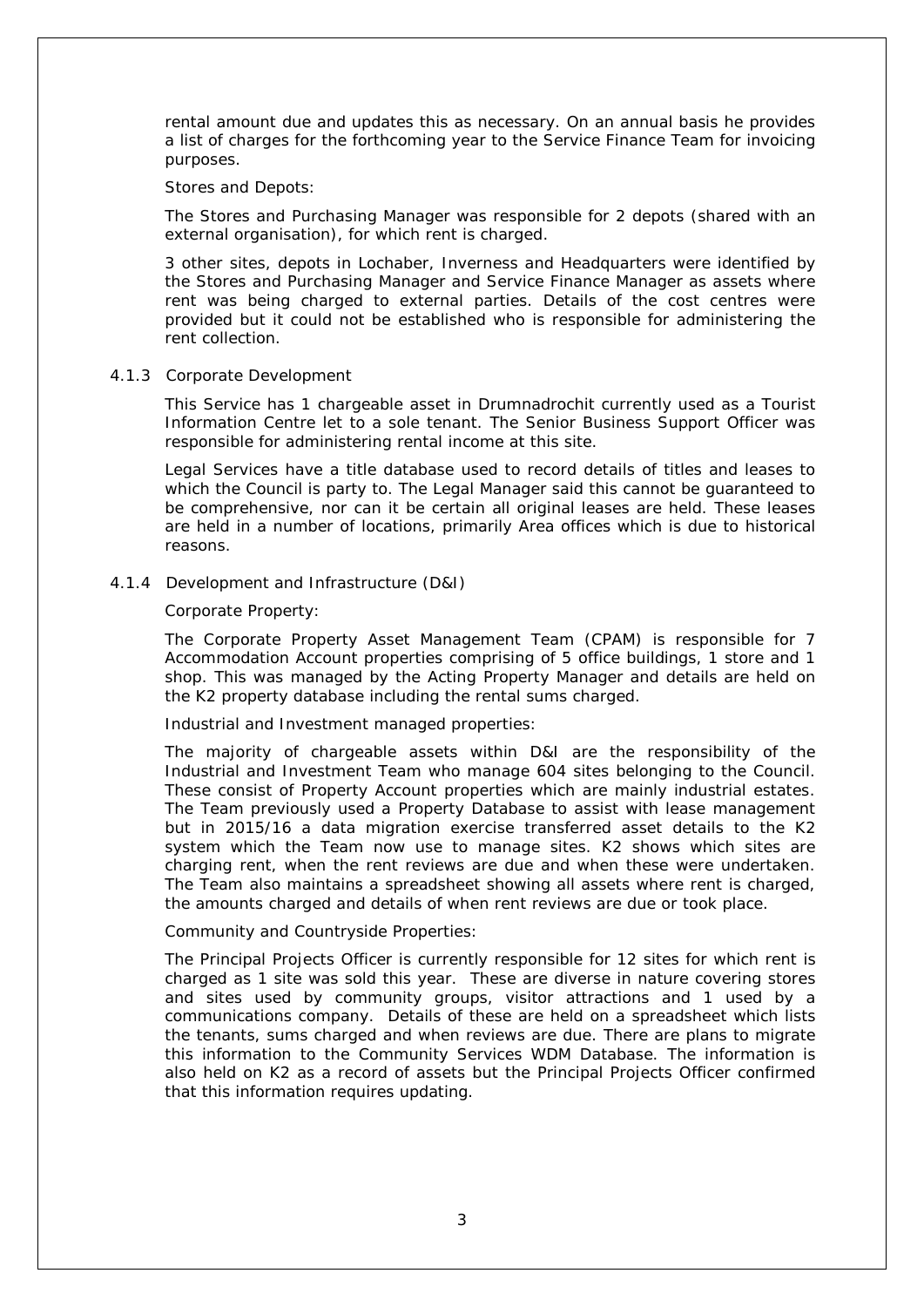#### **4.2 Charging and Collection**

This objective was partially achieved as most of the Services are collecting rental income as expected. However, this is not consistent and there are instances of rent reviews not taking place. In addition, some of the officers responsible for administering the rental income have now left the Council and it is not clear in all cases who will take over these responsibilities.

#### 4.2.1 Care and Learning

The process for the collection of rental income could not be examined as it could not be established who was responsible for this due to the issues outlined at section 4.1.1.

4.2.2 Community Services

Harbours:

The Harbours Manager provided the list of cost centres where income is received. This was examined to identify the income received during 2015/16 compared to the information recorded on the spreadsheet provided. The spreadsheet showed 135 sites being rented and the majority of income was collected as recorded except for the following:

- At the time of the audit 33 invoices whose due date had passed, were unpaid. The debt recovery process had been followed with reminder letters issued. However, the Harbours office was not aware of these non-payments.
- It was also established that the spreadsheet was inaccurate as it had not been updated to reflect the current charges for some sites.

There were also some concerns about the current method of income collection:

- Invoices have been issued for sums less than £10, contrary to the guidance in Financial Regulations.
- 19 sites are recorded as having no formal lease agreement in place although rent is collected. Therefore, the basis of the rental sum and when this should be reviewed is unknown.
- No rent reviews have taken place for some time and the Harbours Manager said that these were "years out of date" with requests for rent review unanswered.
- There is no consistency in the payment method; some are made by Direct Debit and others by invoice (this ranges from monthly, to quarterly, biannual or annual). According to the Harbours Manager this varies to suit customers' needs. This means that each month a considerable number of invoices are raised for relatively small unchanging sums, rather than taking payment by Direct Debit.

No original leases were examined due to the fact that rent reviews have not taken place for some time and it could not be confirmed that the amounts charged match the expected charges in all cases.

Telecommunication Masts:

A copy of the site sharing agreement between the Council and customers was provided by the Communications Manager. Section 5 of this outlines the conditions for rent reviews which take place annually for all customers. Rents are increased annually by the Retail Price Index (RPI) or an Open Market Value review.

A list of customers was provided with invoice amounts for 2015/16 and examination of the invoices raised showed that the correct sums were charged. However, no invoices were paid by the due date and 3 invoices were partially paid with substantial balances owing. It was also noted that in 2 instances rent payments had been made in advance so invoices were issued unnecessarily.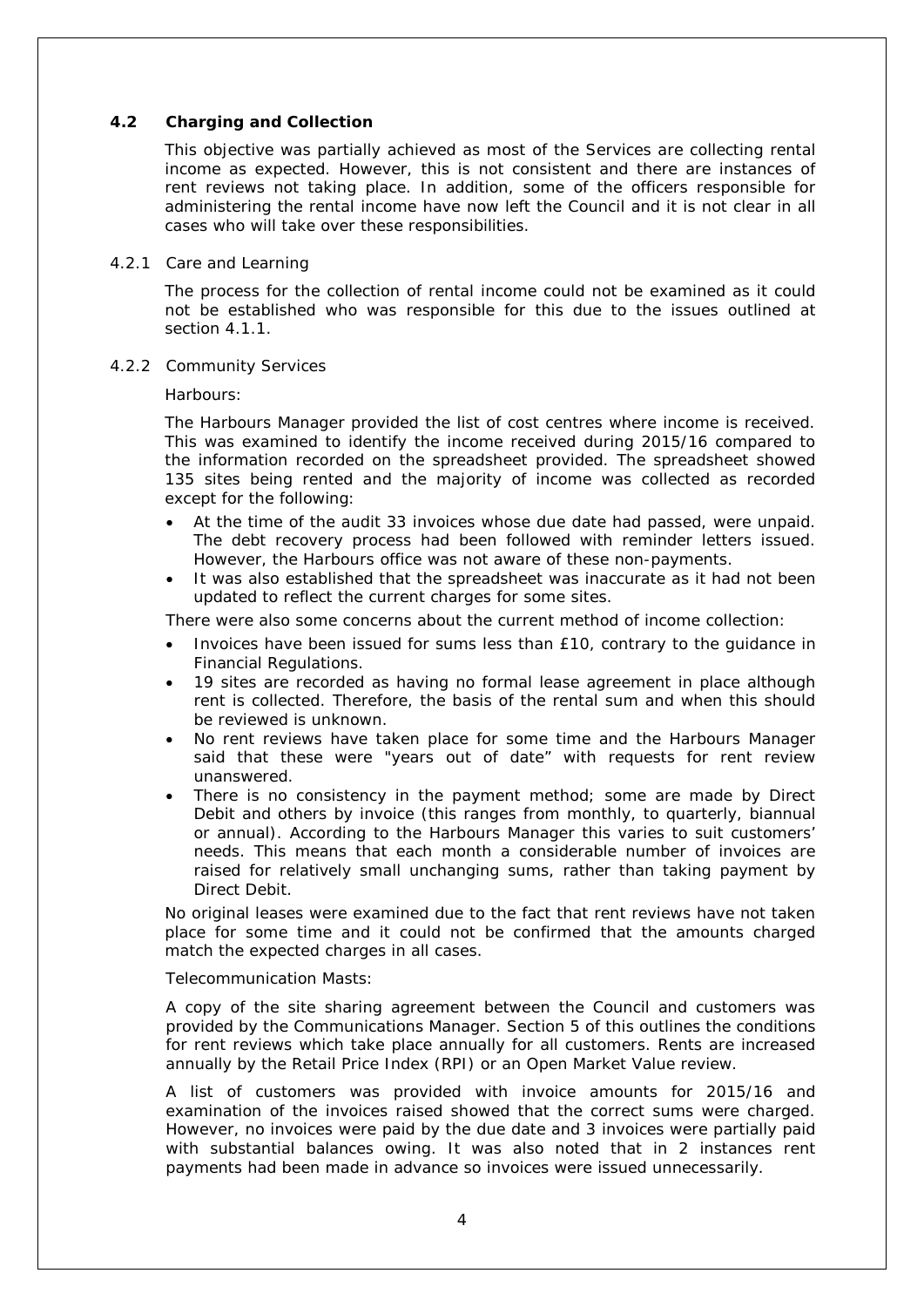Stores and Depots:

For the 2 shared sites, payment is collected annually in arrears. To date the 2015/16 invoices for rent were issued but not paid, despite reminder letters being issued.

The rent for both sites should be increased by the RPI each year and a calculation showing the expected income increase for 2014/15 was provided. However, the income has remained the same for the last 3 financial years (2013/14 - 2015/16) despite an email being sent on 01/05/14 from the Surveyor to the Service Finance Manager, suggesting rent increases. Also, no copies of original agreements/ leases were provided for these sites.

Whilst income was received for the other 3 sites, it could not be established if this was correct due to the lack of information available.

Dalneigh Pitches:

In response to concerns raised by a Member, the arrangements for the collection of rental income for the Dalneigh sports pitches were examined. The email information provided by the Member was examined which showed the following:

- The Council entered into an agreement with the tenant in 2006 and the rental income amount was £950 per annum. However, the lease was never signed.
- The Council had failed to invoice the tenant since 2010 and 5 years of rental income had not been collected.
- The football pitches were actually used by another organisation which was a separate legal entity to the tenant organisation which went into administration in 2011. As a result, the user of the pitches refused to pay the outstanding rent.

Further enquiries were made with the then Area Community Services Manager. The response, which takes into account the original questions from the Member can be summarised as follows:

- 1. No information could be found by officers as to whether ECS had reimbursed Housing for the income mistakenly collected by ECS.
- 2. The tenant was not up to date with payments for the reasons outlined at 3 below.
- 3. The last invoice was issued in 2010 by ECS and was paid by the tenant. An invoice was raised by Housing on 20/03/15 for the income due for 2010/11 but the tenant refused to pay this invoice (for the reason stated above).
- 4. It could not be established why there was a failure to issue invoices and which officer was responsible for this. There was only anecdotal evidence to suggest an officer who has now retired from the Council was responsible for monitoring the previous leasing arrangements.

An update on the current arrangements was requested and a new lease has now been drawn up with the tenant using the facilities. The tenant is to be charged £1 per annum for use of the pitches and will be responsible for grass cutting and maintenance of the site. The lease was signed in October 2016 and this will be monitored by the Housing and Homelessness Manager.

#### 4.2.3 Corporate Development

This was satisfactory as a copy of the original lease was provided and it was established that income has been collected in accordance with the lease terms and was correctly recorded in Integra. Also, rent reviews have taken place at the intervals specified in the lease.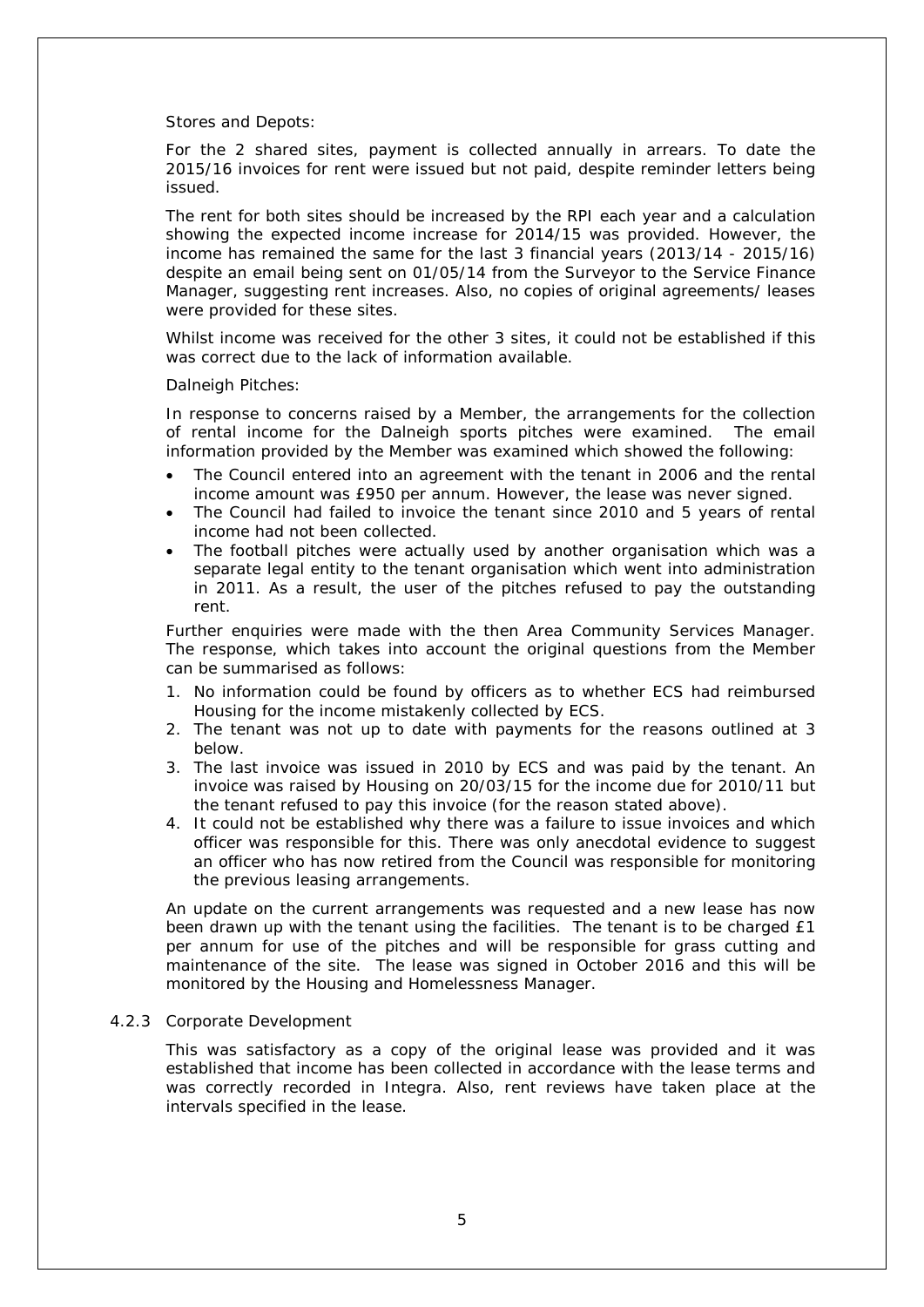#### 4.2.4 Development and Infrastructure

Industrial and Investment Properties:

A sample of 20 sites was selected to check that income was collected correctly and this was the case for 18 of the sites. With regard to the others issues occurred after the scheduled rent reviews. For 1 site the instruction to increase the Direct Debit was not passed to Finance which meant the rental charge was not adjusted accordingly. This was overlooked by the Team who only became aware of this in response to the audit query. The Lettings Administrator has since confirmed that this oversight has been corrected with all outstanding rent collected. For another site, the Finance Service overcharged the tenant and a refund had to be provided.

Copies of the leases are held in the K2 property system, but due to time constraints these were not examined.

Community and Countryside Properties:

13 sites, including the recently sold site are recorded on the spreadsheet. Review of this information showed that payment was collected as expected for 4 sites and another 4 were subject to the nominal charge of £1. Also, 1 site charges zero rent, this is due to a historic formal agreement which is currently being renegotiated as part of a wider review of the site and tenancy.

For 1 site the tenant previously paid by cheque but as the Council no longer accepts this method of payment it was agreed as one off for 2015/16 that the tenant would provide maintenance services in lieu of rent. From 2016/17 onwards payment is to be made by BACS.

For 2 sites income was collected as expected in 2015/16 but the Direct Debits set up to collect payments were not processed correctly by Finance. This resulted in income being uncollected for 1 site and for the other site, this was overcharged by officers from the Finance Service so refunds had to be made. These oversights have now been corrected with all income collected. For the final site no evidence of payment could be found, this is being investigated by the Principal Projects Officer who explained the income should have been received but may have been miscoded.

Due to time constraints it was not possible to check the leases for these sites.

#### **4.3 Rent Waivers and Reductions**

4.3.1 This objective was not achieved as there is no Council policy for the waiving or reduction of rent. Furthermore, it was established that a number of nominal rents are not collected as the cost of collection is higher than the sum received. In addition, the following was noted: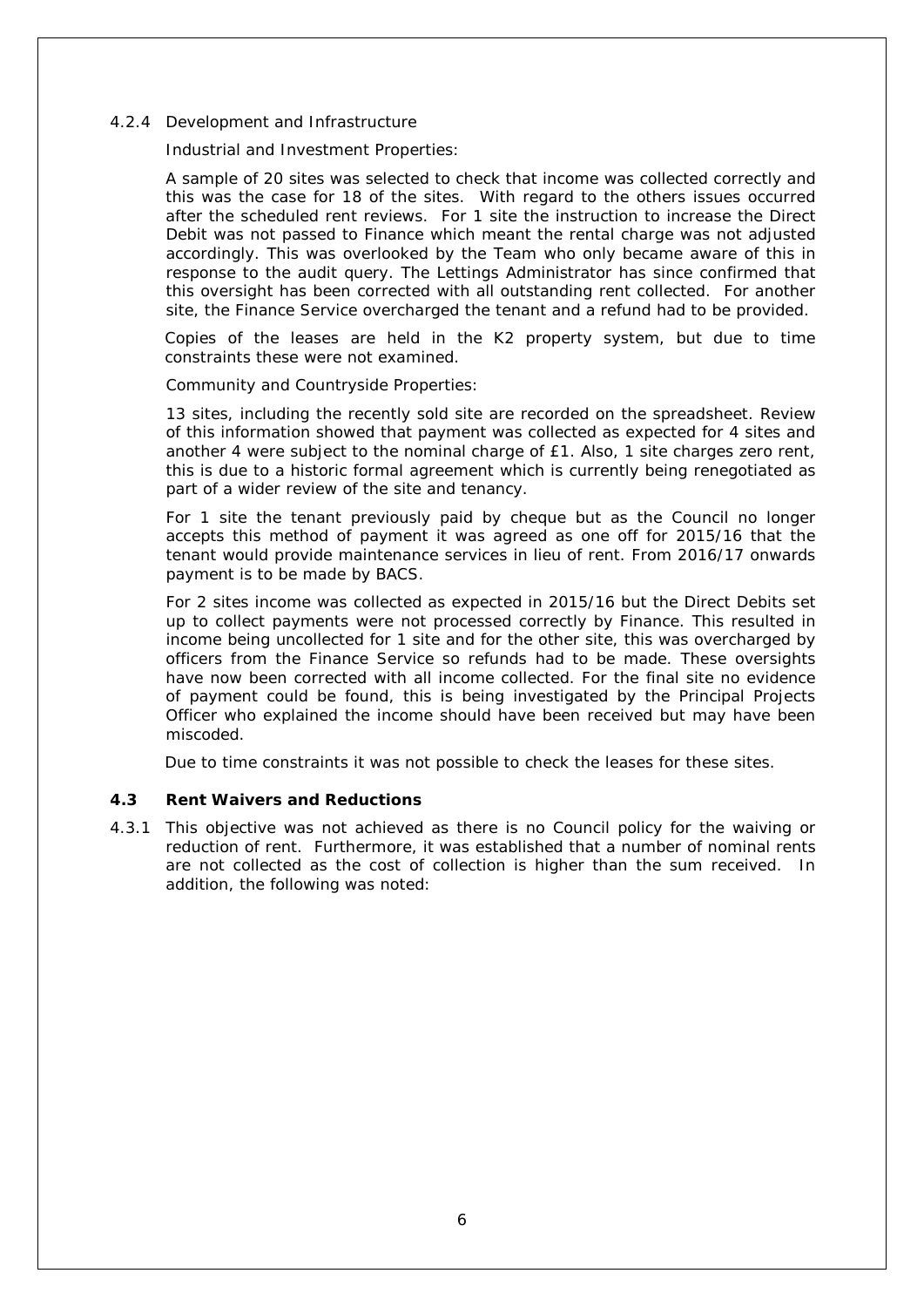#### **5. CONCLUSION**

It is not possible to provide assurance that the Council has a reliable system for the identification of all chargeable assets to ensure that the correct rental amounts are charged and collected as expected. Furthermore, there is no Council policy as to when rents should be reduced and/ or waived. This also has implications for the Community Empowerment Act (Scotland) 2015 which allows community bodies to request the ownership, lease, management or use of Council assets and there is an expectation that the Council can provide details of this for public inspection.

As a consequence of the audit findings, the Council is not collecting all rental income due, including that due from rent reviews. However, on the basis of the information gathered any lost income is estimated to be less than £10,000 and is not material in the overall context of the total rental income received across the Council which is in excess of £3 Million per annum. It should be noted that this estimate does not include the Care and Learning Service due to the issues outlined at sections 4.1.1 and 4.2.1 of this report.

The fact that there are various different officers and disparate systems across Council Services hampered the audit and a significant amount of time was spent trying to identify the appropriate responsible officers. As a result, it was not possible to check a number of lease agreements as originally planned.

Much of the knowledge about rents rests with individual officers but during the audit a number these officers left the Council as a result of Voluntary Redundancy and it is unclear who has taken over their responsibilities. All Services need to ensure that there are sufficient systems in place to ensure rent collection continues if a responsible officer leaves the Council.

There is scope to use the K2 system to maintain a comprehensive record of all assets and some Services are exploring this option. However, this could be expanded as this is a corporate system and it could either be used across all Services or alternatively by a single Council Service which is made responsible for all rental income across the Council.

As a result of the audit, 3 high grade recommendations have been made. These consist of 1 recommendation for the Council moving forward with a more corporate approach to rental income which was discussed with the Executive Leadership Team on 07/11/16 and this was agreed. A more detailed action plan will be produced and will come back to the Audit & Scrutiny Committee for consideration on 02/03/17. However, before this can be progressed action must be taken by individual Services to address their specific issues in order to ensure that the information held is complete and accurate. A number of detailed actions have been agreed with the respective Services and the final actions are due to be completed by 31/03/17.

#### **6. AUDIT OPINION**

The opinion is based upon, and limited to, the work performed in respect of the subject under review. Internal Audit cannot provide total assurance that control weaknesses or irregularities do not exist. It is the opinion that **Limited Assurance** can be given in that weaknesses in the system of controls are such as to put the system objectives at risk, and/ or the level of non-compliance puts the system objectives at risk. The levels of assurance and their definitions can be found at Appendix 1.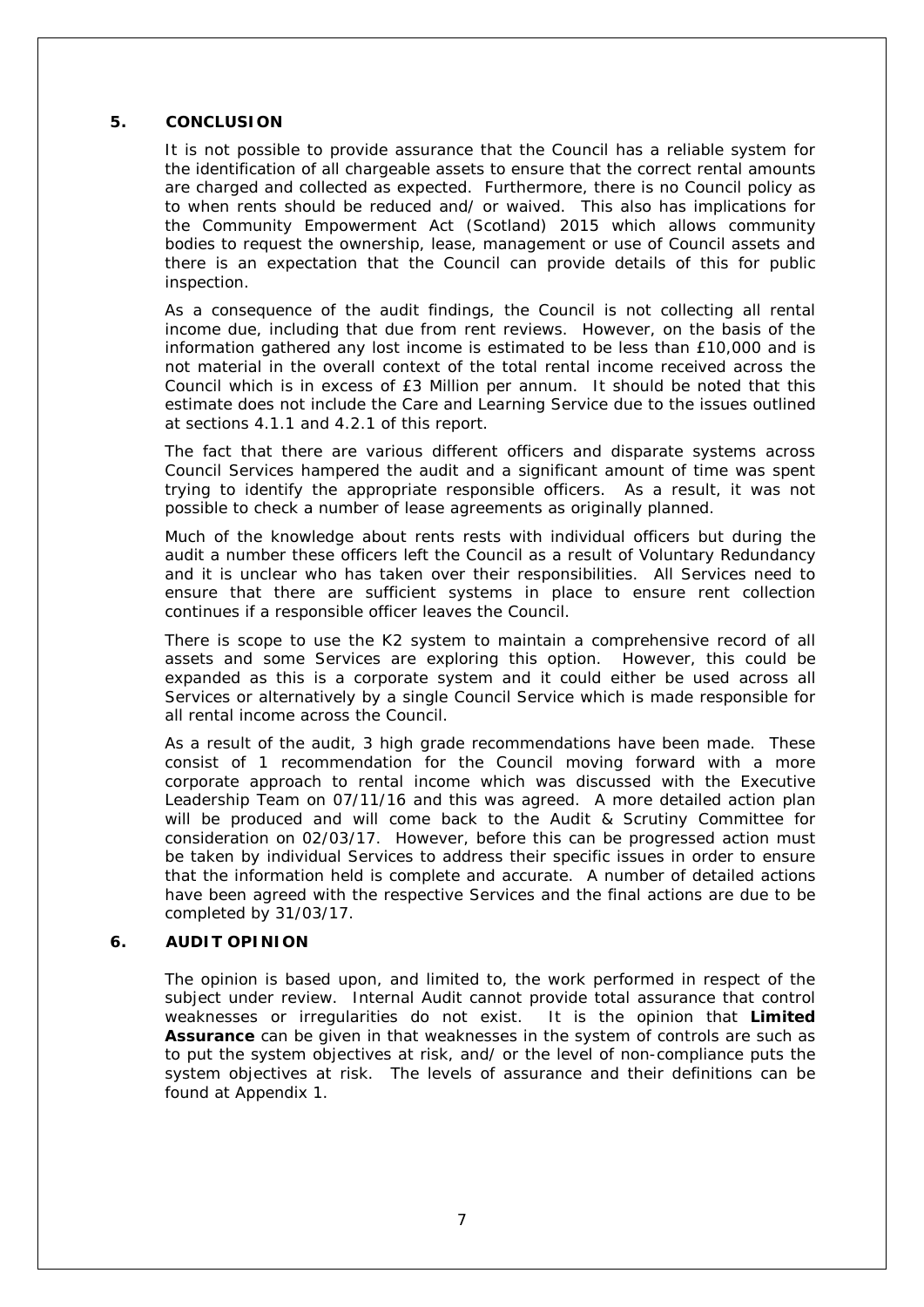#### **7. ACTION PLAN**

The Action Plan contains **3** recommendations as follows:

| <b>Description</b>                                                                              | Priority | <b>Number</b> |
|-------------------------------------------------------------------------------------------------|----------|---------------|
| Major issues that managers need to address as a matter of urgency.                              | High     |               |
| Important issues that managers should address and will benefit the Organisation if implemented. | Medium   |               |
| Minor issues that are not critical but managers should address.                                 | Low      |               |
| <b>Total recommendations</b>                                                                    |          |               |

|               |              |                                             |                                     |                                                | <b>IMPLEMENTATION</b> |               |
|---------------|--------------|---------------------------------------------|-------------------------------------|------------------------------------------------|-----------------------|---------------|
| <b>REPORT</b> |              |                                             |                                     | <b>MANAGEMENT AGREED</b>                       | <b>RESPONSIBLE</b>    | <b>TARGET</b> |
| REF.          | <b>GRADE</b> | <b>FINDING</b>                              | <b>RECOMMENDATION</b>               | <b>ACTION</b>                                  | <b>OFFICER</b>        | <b>DATE</b>   |
| All           | High         | Moving forward, there is a need to $ A $    | strategic<br>and<br>corporate       | The audit has addressed                        | <b>Director</b><br>of | 02/03/17      |
|               |              | ensure that corporately the Council         | approach to rental income must be   | a number of issues                             | Finance               |               |
|               |              | arrangements for rental income              | taken within the Council which      | across the Council that                        |                       |               |
|               |              | ensure that:                                | supports the objectives of the      | clearly need<br>to<br>be                       |                       |               |
|               |              | All chargeable assets are                   | Council's redesign programme,       | The first<br>addressed.                        |                       |               |
|               |              | identified<br>accurately<br>and             | particularly outcome 5 by ensuring  | stage is to correct to                         |                       |               |
|               |              | recorded:                                   | that the process is effective and a | weaknesses identified at                       |                       |               |
|               |              | The correct rental sums are<br>$\bullet$    | more commercial approach is         | Service<br>an individual                       |                       |               |
|               |              | charged and collected on time               | adopted. It is also important that  | level. However the clear                       |                       |               |
|               |              | efficient<br>using<br>the<br>most           | this supports the implementation    | recommendation<br>to                           |                       |               |
|               |              | collection method:                          | of the Community Empowerment        | establish a central unit is                    |                       |               |
|               |              | Rent reviews are undertaken in<br>$\bullet$ | Act.                                | accepted and will be                           |                       |               |
|               |              | accordance with the lease                   |                                     | developed as soon as                           |                       |               |
|               |              | agreements and on time;                     |                                     | possible.<br>This clearly                      |                       |               |
|               |              | Copies of all leases are held and           |                                     | needs to take account of                       |                       |               |
|               |              | the necessary information is                |                                     | work around<br>current                         |                       |               |
|               |              | provided to Legal Services;                 |                                     | Service Re-design, and a                       |                       |               |
|               |              | There is clarity over roles and             |                                     | commercial<br>more                             |                       |               |
|               |              | responsibilities.                           |                                     | approach to charging,                          |                       |               |
|               |              |                                             |                                     | combined with efficiency                       |                       |               |
|               |              |                                             |                                     | improvements in the way                        |                       |               |
|               |              |                                             |                                     | in which income is<br>charged and collected. A |                       |               |
|               |              |                                             |                                     | detailed action plan will                      |                       |               |
|               |              |                                             |                                     | produced<br>be<br>for                          |                       |               |
|               |              |                                             |                                     | consideration by the A &                       |                       |               |
|               |              |                                             |                                     | S Committee.                                   |                       |               |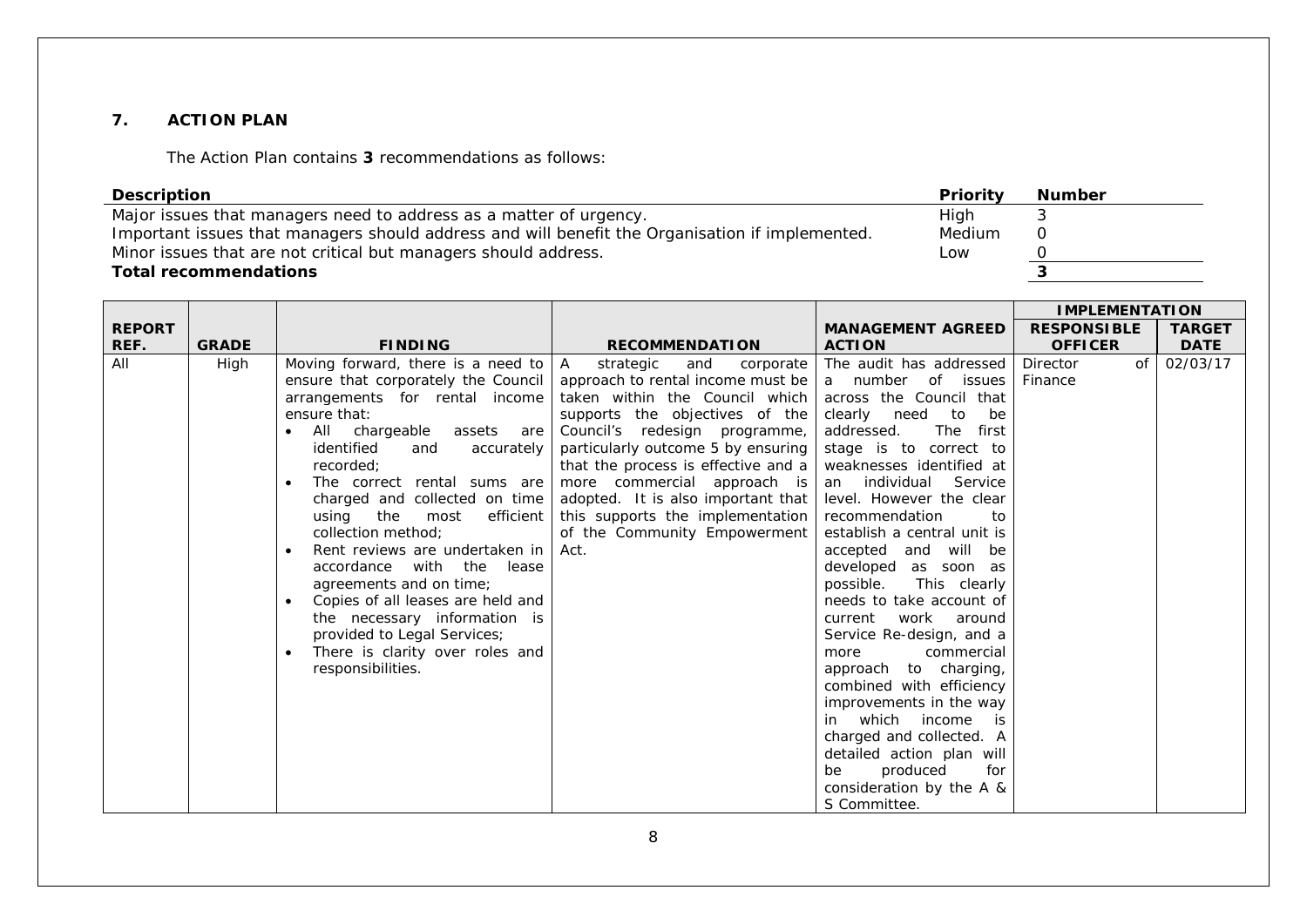|               |              |                                       |                                                                                                                                                                                                                                                                                                                                                   |                              | <b>IMPLEMENTATION</b>                     |               |
|---------------|--------------|---------------------------------------|---------------------------------------------------------------------------------------------------------------------------------------------------------------------------------------------------------------------------------------------------------------------------------------------------------------------------------------------------|------------------------------|-------------------------------------------|---------------|
| <b>REPORT</b> |              |                                       |                                                                                                                                                                                                                                                                                                                                                   | <b>MANAGEMENT AGREED</b>     | <b>RESPONSIBLE</b>                        | <b>TARGET</b> |
| REF.          | <b>GRADE</b> | <b>FINDING</b>                        | <b>RECOMMENDATION</b>                                                                                                                                                                                                                                                                                                                             | <b>ACTION</b>                | <b>OFFICER</b>                            | <b>DATE</b>   |
|               |              | There is no Council policy for the    | It is recommended that the K2                                                                                                                                                                                                                                                                                                                     | All property assets and      | Director<br>of                            | 31/03/17      |
|               |              | waiving or reduction of rent. Despite | CPAM system is used to maintain                                                                                                                                                                                                                                                                                                                   | details<br>to<br>lease<br>be | Development<br>&                          |               |
|               |              | this there are a number of leases     | the required information which will                                                                                                                                                                                                                                                                                                               | entered onto the<br>K2       | Infrastructure                            |               |
|               |              | charged at nominal sums, usually      | ensure that it is held in a single                                                                                                                                                                                                                                                                                                                | property system.             |                                           |               |
|               |              | £1, which are usually not collected   | place. Consideration should also                                                                                                                                                                                                                                                                                                                  |                              |                                           |               |
|               |              | as this would be uneconomic.          | be given to whether individual                                                                                                                                                                                                                                                                                                                    |                              |                                           |               |
|               |              |                                       | Services should continue to be                                                                                                                                                                                                                                                                                                                    |                              |                                           |               |
|               |              |                                       | responsible for their own rental                                                                                                                                                                                                                                                                                                                  |                              |                                           |               |
|               |              |                                       | income or whether this should rest                                                                                                                                                                                                                                                                                                                |                              |                                           |               |
|               |              |                                       | within a single Council Service. If                                                                                                                                                                                                                                                                                                               |                              |                                           |               |
|               |              |                                       | the latter option is considered the                                                                                                                                                                                                                                                                                                               |                              |                                           |               |
|               |              |                                       | best approach then this should                                                                                                                                                                                                                                                                                                                    |                              |                                           |               |
|               |              |                                       | move to the Development &                                                                                                                                                                                                                                                                                                                         |                              |                                           |               |
|               |              |                                       | Infrastructure Service as part of                                                                                                                                                                                                                                                                                                                 |                              |                                           |               |
|               |              |                                       |                                                                                                                                                                                                                                                                                                                                                   |                              |                                           |               |
|               |              |                                       |                                                                                                                                                                                                                                                                                                                                                   |                              |                                           |               |
|               |              |                                       |                                                                                                                                                                                                                                                                                                                                                   |                              |                                           |               |
|               |              |                                       |                                                                                                                                                                                                                                                                                                                                                   |                              |                                           |               |
|               |              |                                       |                                                                                                                                                                                                                                                                                                                                                   |                              |                                           |               |
|               |              |                                       |                                                                                                                                                                                                                                                                                                                                                   |                              |                                           |               |
|               |              |                                       |                                                                                                                                                                                                                                                                                                                                                   |                              |                                           |               |
|               |              |                                       |                                                                                                                                                                                                                                                                                                                                                   |                              |                                           |               |
|               |              |                                       |                                                                                                                                                                                                                                                                                                                                                   |                              |                                           |               |
|               |              |                                       |                                                                                                                                                                                                                                                                                                                                                   |                              |                                           |               |
|               |              |                                       |                                                                                                                                                                                                                                                                                                                                                   |                              |                                           |               |
|               |              |                                       | the new Property service.<br>A policy should be produced for<br>rent waivers/ reduction of rent.<br>should<br>detail<br><b>This</b><br>the<br>circumstances as to when this is<br>appropriate, who has the authority<br>to approve such arrangements,<br>what nominal sums/ reductions<br>should be applied and how these<br>should be collected. | Policy to be produced.       | Corporate<br>Property<br>Asset<br>Manager | 31/03/17      |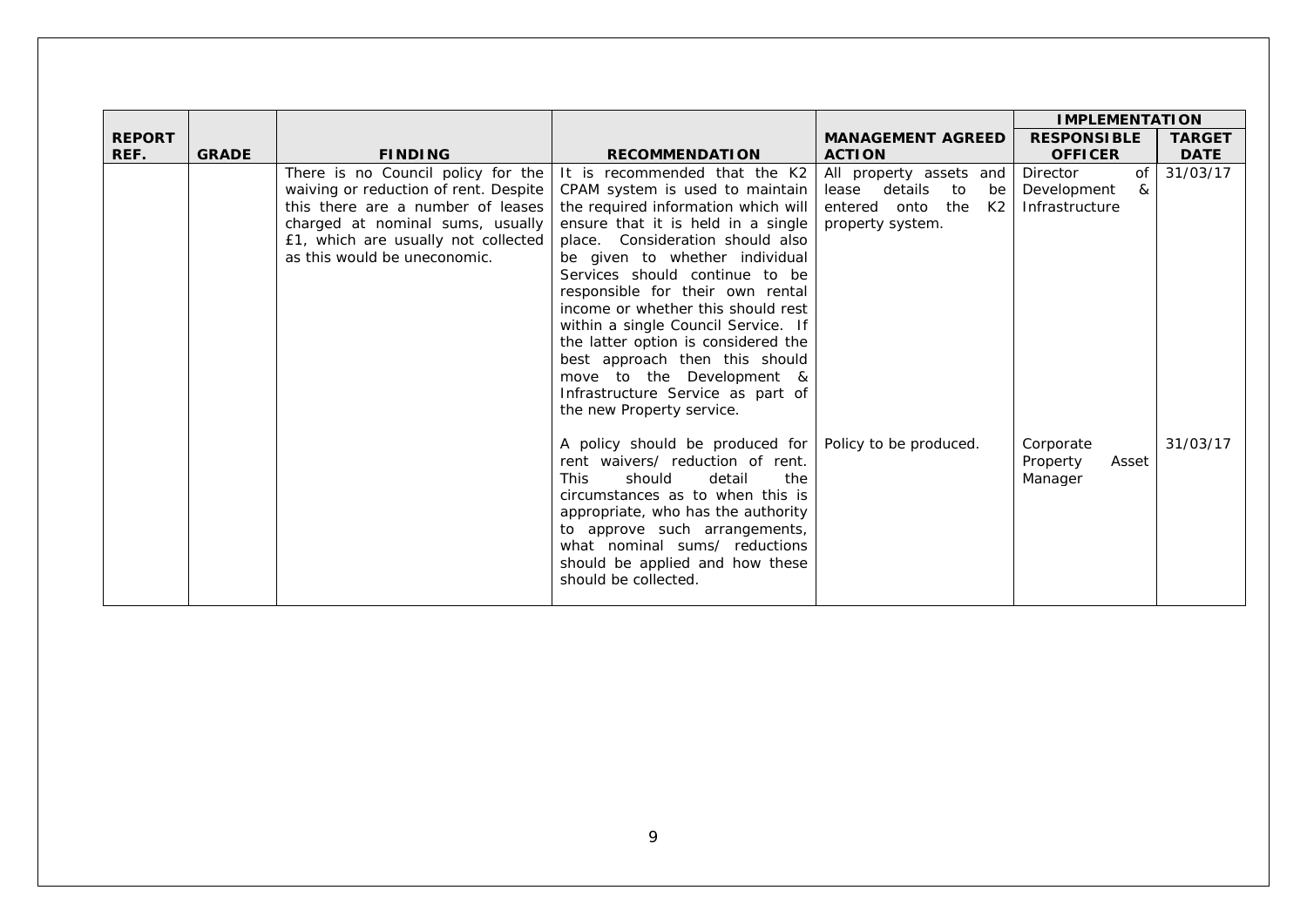|                    |              |                                                                                                                                                                                                                                                                                                                                                                                                                                                                                                                                                          |                                                                                                                                                                                      |                                                                                                                                                                                                                                                                                                            | <b>IMPLEMENTATION</b>          |                      |
|--------------------|--------------|----------------------------------------------------------------------------------------------------------------------------------------------------------------------------------------------------------------------------------------------------------------------------------------------------------------------------------------------------------------------------------------------------------------------------------------------------------------------------------------------------------------------------------------------------------|--------------------------------------------------------------------------------------------------------------------------------------------------------------------------------------|------------------------------------------------------------------------------------------------------------------------------------------------------------------------------------------------------------------------------------------------------------------------------------------------------------|--------------------------------|----------------------|
| <b>REPORT</b>      |              |                                                                                                                                                                                                                                                                                                                                                                                                                                                                                                                                                          |                                                                                                                                                                                      | <b>MANAGEMENT AGREED</b>                                                                                                                                                                                                                                                                                   | <b>RESPONSIBLE</b>             | <b>TARGET</b>        |
| REF.               | <b>GRADE</b> | <b>FINDING</b>                                                                                                                                                                                                                                                                                                                                                                                                                                                                                                                                           | <b>RECOMMENDATION</b>                                                                                                                                                                | <b>ACTION</b>                                                                                                                                                                                                                                                                                              | <b>OFFICER</b>                 | <b>DATE</b>          |
| $4.1.1 -$<br>4.1.3 | High         | Service<br>its<br>Each<br>has<br>own<br>arrangements and it cannot be<br>established if complete and accurate<br>records of all chargeable assets are<br>held. The following issues were<br>identified:<br>(1)<br>It was not clear<br>from<br>enquiries who in the Care<br>and Learning Service<br>is.<br>currently responsible<br>for<br>administering<br>chargeable<br>assets and whether the<br>information held is accurate<br>and complete. A project to<br>identify<br>all<br>chargeable<br>assets was proposed but<br>this has yet to take place. | (1)<br>Action needs to be taken<br>within<br>the<br>Service to<br>chargeable<br>identify<br>all<br>responsible<br>assets, the<br>officer(s) and maintain the<br>appropriate records. | A new structure within Estates Strategy<br>the Care & Learning<br>Estates Team has been<br>agreed,<br>and additional<br>staff<br>resources,<br>once<br>filled.<br>will<br>take<br>on.<br>responsibility<br>for<br>reviewing<br>current<br>arrangements,<br>and<br>maintaining<br>records<br>going forward. | Manager                        | 28/02/17             |
|                    |              | (2)<br>The spreadsheet used by<br>Harbours service contained<br>out of date rental amounts<br>duplicates<br>the<br>and<br>information held on<br>the<br>Cardex system.                                                                                                                                                                                                                                                                                                                                                                                   | (2)<br>Harbours<br><b>The</b><br>service<br>should use a single system<br>to record rental income<br>details and ensure that<br>this is accurate and up to<br>date.                  | Harbour property details<br>will be moved on to the<br>K <sub>2</sub> system.<br>In the meantime rental   Harbours<br>accounts will be checked                                                                                                                                                             | Harbours<br>Manager<br>Manager | 31/03/17<br>30/11/16 |
|                    |              |                                                                                                                                                                                                                                                                                                                                                                                                                                                                                                                                                          |                                                                                                                                                                                      | updated<br>and<br>as<br>necessary.                                                                                                                                                                                                                                                                         |                                |                      |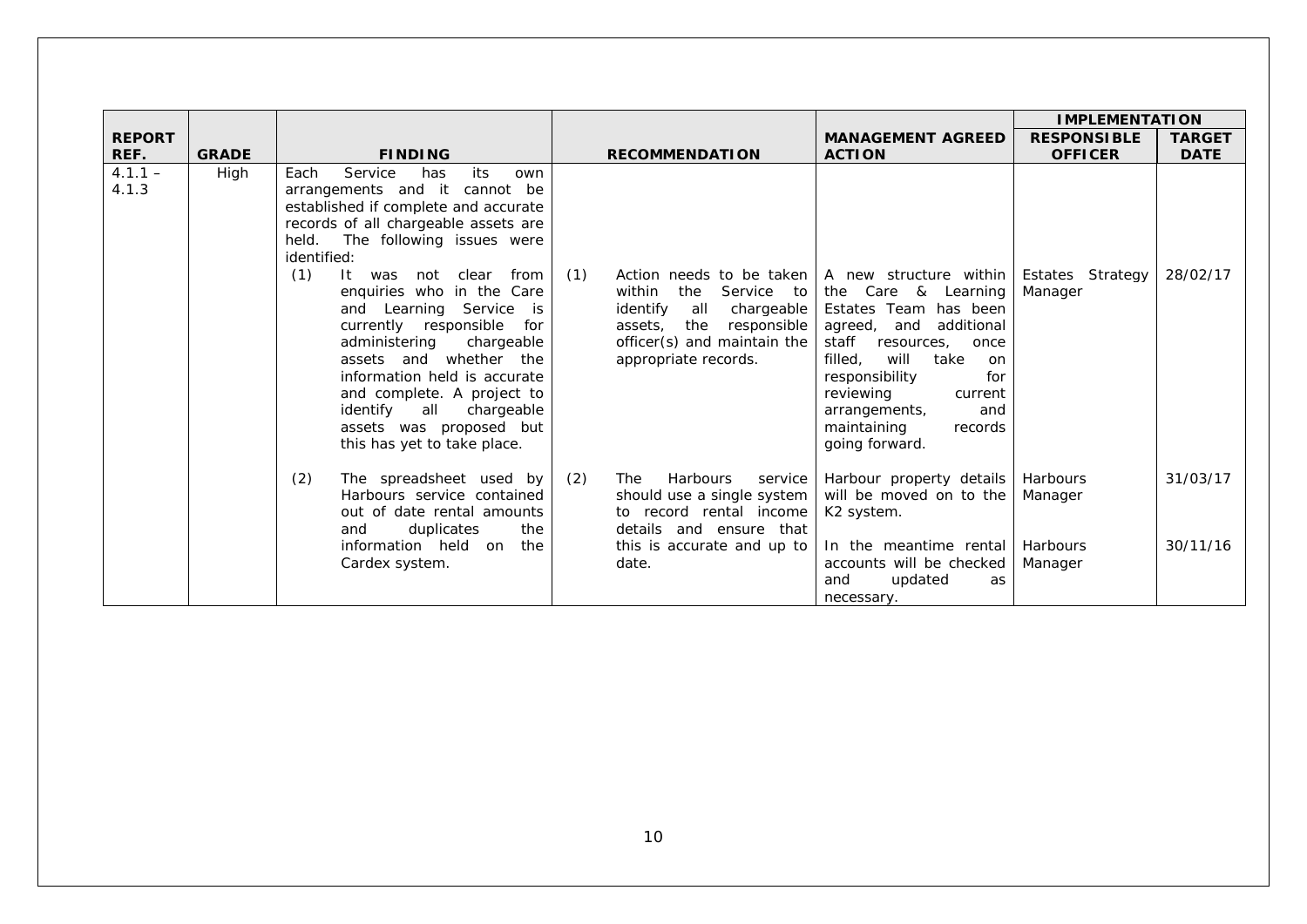|                                        |              |                                                                                                                                                                                                                                                    |                                                                                                                                                                                                                                                                                                              |                                                                                                                                                                                                                                                                                                                                                                                                                                                                 | <b>IMPLEMENTATION</b>                                         |                         |
|----------------------------------------|--------------|----------------------------------------------------------------------------------------------------------------------------------------------------------------------------------------------------------------------------------------------------|--------------------------------------------------------------------------------------------------------------------------------------------------------------------------------------------------------------------------------------------------------------------------------------------------------------|-----------------------------------------------------------------------------------------------------------------------------------------------------------------------------------------------------------------------------------------------------------------------------------------------------------------------------------------------------------------------------------------------------------------------------------------------------------------|---------------------------------------------------------------|-------------------------|
| <b>REPORT</b>                          |              |                                                                                                                                                                                                                                                    |                                                                                                                                                                                                                                                                                                              | <b>MANAGEMENT AGREED</b>                                                                                                                                                                                                                                                                                                                                                                                                                                        | <b>RESPONSIBLE</b>                                            | <b>TARGET</b>           |
| REF.<br>$4.1.1 -$<br>4.1.3<br>(cont'd) | <b>GRADE</b> | <b>FINDING</b><br>(3)<br>is<br>not<br>clear<br>who<br>-lt<br>administers rent collection<br>for 3 shared depots.                                                                                                                                   | <b>RECOMMENDATION</b><br>(3)<br><b>This</b><br>should<br>be<br>investigated<br>within<br>Community Services to<br>identify who is responsible<br>for these depots.<br>The<br>responsible officer should<br>then ensure that the<br>rental<br>necessary<br>information is held and<br>administered correctly. | <b>ACTION</b><br>Following<br>restructuring<br>and the departure of the<br>Stores Manager, it has<br>been agreed that the<br>Head of Performance and<br>Resources (HoP&R) is<br>responsible<br>for rent<br>collection for the<br>$\mathbf{R}$<br>shared depots.<br>One of these leases has a<br>5<br>year<br>rent review<br>period. It was reviewed<br>in 2013 and the District<br>Valuer found no scope for<br>The next<br>increase.<br>review is due in 2018. | <b>OFFICER</b><br>Head<br>of<br>Performance and<br>Resources. | <b>DATE</b><br>31/12/16 |
| $4.2.1 -$<br>4.2.4                     | High         | A number of issues were found in<br>regard to income collection:<br>(1)<br>collection<br>The<br>income<br>processes could<br>not be<br>reviewed within the Care<br>and Learning Service as the<br>responsible officers could<br>not be identified. | (1)<br>of<br>As<br>part<br>the<br>recommendation at 4.1.1<br>above, the Service should<br>ensure that appropriate Refer to action at $4.1.1 -$<br>records are held detailing<br>the rental amounts and<br>when rent reviews are<br>due.                                                                      | Responsibility will sit Estates Strategy<br>within the Care<br>and<br>Learning Estates Team.<br>4.1.3.                                                                                                                                                                                                                                                                                                                                                          | Manager                                                       | 28/02/17                |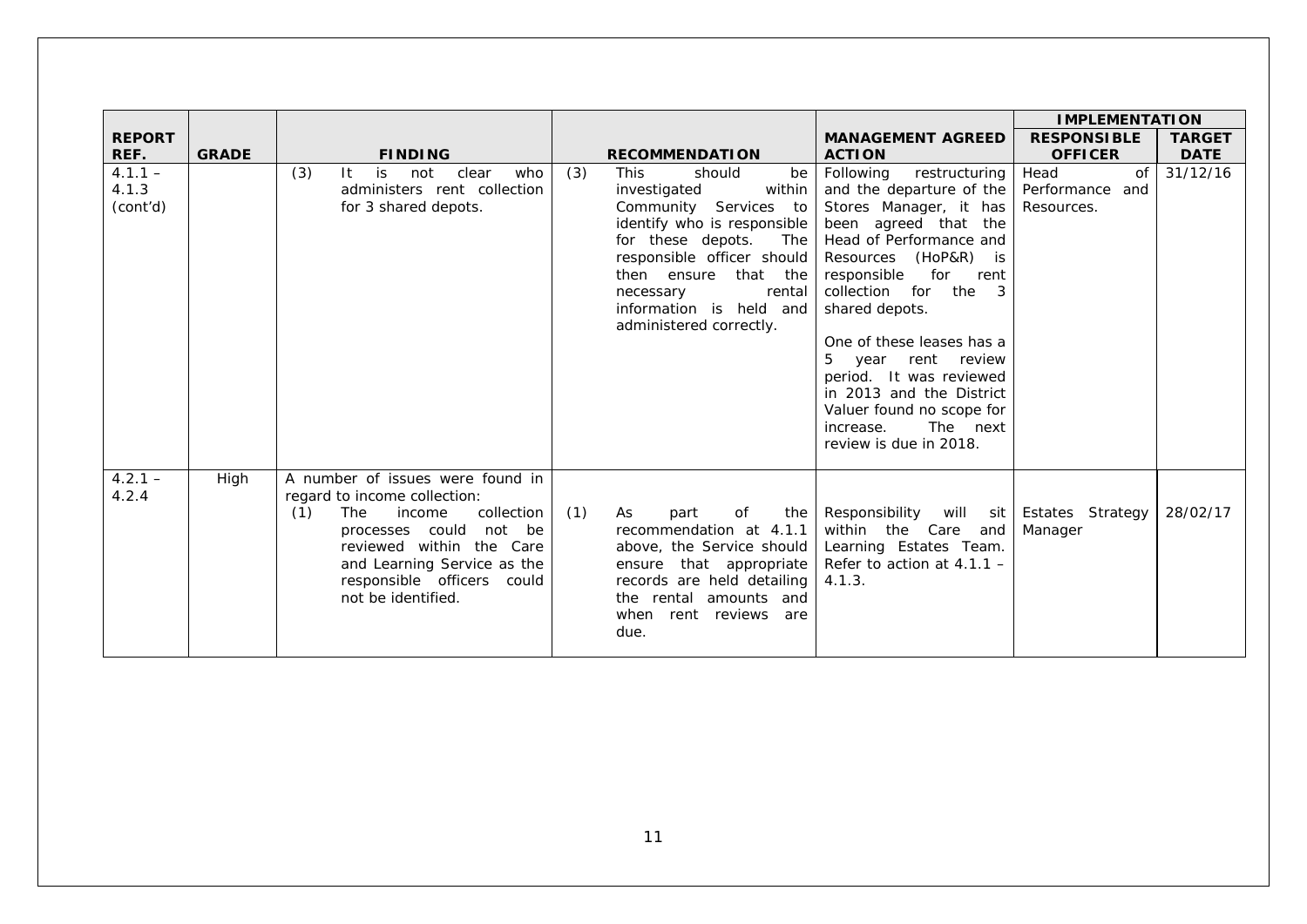|                                |              |                                                                                                                                                                                                                                                                                 |                                                                                                                                                                                                                                                                                                                                                                                                              |                                                                                                                                                                                                                                                                       | <b>IMPLEMENTATION</b> |               |
|--------------------------------|--------------|---------------------------------------------------------------------------------------------------------------------------------------------------------------------------------------------------------------------------------------------------------------------------------|--------------------------------------------------------------------------------------------------------------------------------------------------------------------------------------------------------------------------------------------------------------------------------------------------------------------------------------------------------------------------------------------------------------|-----------------------------------------------------------------------------------------------------------------------------------------------------------------------------------------------------------------------------------------------------------------------|-----------------------|---------------|
| <b>REPORT</b>                  |              |                                                                                                                                                                                                                                                                                 |                                                                                                                                                                                                                                                                                                                                                                                                              | <b>MANAGEMENT AGREED</b>                                                                                                                                                                                                                                              | <b>RESPONSIBLE</b>    | <b>TARGET</b> |
| REF.                           | <b>GRADE</b> | <b>FINDING</b>                                                                                                                                                                                                                                                                  | <b>RECOMMENDATION</b>                                                                                                                                                                                                                                                                                                                                                                                        | <b>ACTION</b>                                                                                                                                                                                                                                                         | <b>OFFICER</b>        | <b>DATE</b>   |
| $4.2.1 -$<br>4.2.4<br>(cont'd) |              | (2)<br>The majority of harbours<br>income was collected as<br>expected except for the<br>following:<br>A number of invoices have<br>not been paid. Whilst the<br>debt recovery process had<br>been followed, the Harbours<br>office was unaware of the<br>outstanding payments. | (2)<br><b>The</b><br>current<br>charging<br>arrangements and systems<br>should be reviewed to<br>ensure that:<br>Holder<br>Budget<br>The<br>contacts customers to<br>resolve reasons for unpaid<br>invoices.<br>Outstanding<br>invoices should be paid or<br>written off with the Budget<br>Holder reviewing debt on a<br>regular basis and stopping<br>provision<br>if<br>service<br>payments are not made. | The Harbours Manager<br>will support the debt<br>recovery teams as they<br>contact customers who<br>have unpaid invoices.<br>In addition to reports<br>from Debt Recovery the<br>Debt position is reviewed<br>weekly by the Harbours<br>Manager.                      | Harbours<br>Manager   | 31/10/16      |
|                                |              | The spreadsheet record was<br>inaccurate and duplicates<br>the cardex system.                                                                                                                                                                                                   | A single income record is<br>maintained which contains<br>details of the correct rental<br>sums to be charged.                                                                                                                                                                                                                                                                                               | All Harbours assets to be<br>recorded<br>on to<br>the<br>Corporate Property Asset<br>Management database.                                                                                                                                                             | Harbours<br>Manager   | 31/03/17      |
|                                |              | Invoices<br>are<br>issued<br>for<br>amounts below the level<br>Financial<br>stipulated<br>in<br>Regulations. Also, there is<br>no consistency of payment<br>method with a large number<br>of invoices for relatively<br>small amounts issued each<br>month.                     | Income is collected using<br>the most efficient methods<br>e.g. by Direct Debit or<br>accumulating small sums<br>into a larger value invoice.                                                                                                                                                                                                                                                                | For rental income, all<br><b>leaseholders</b><br>will<br>be<br>written to and asked to<br>transfer to DD payments.<br>For future leases this will<br>be the means of rent<br>collection. Accumulation<br>will<br>be<br>of<br>sums<br>undertaken<br>where<br>possible. | Harbours<br>Manager   | 30/11/16      |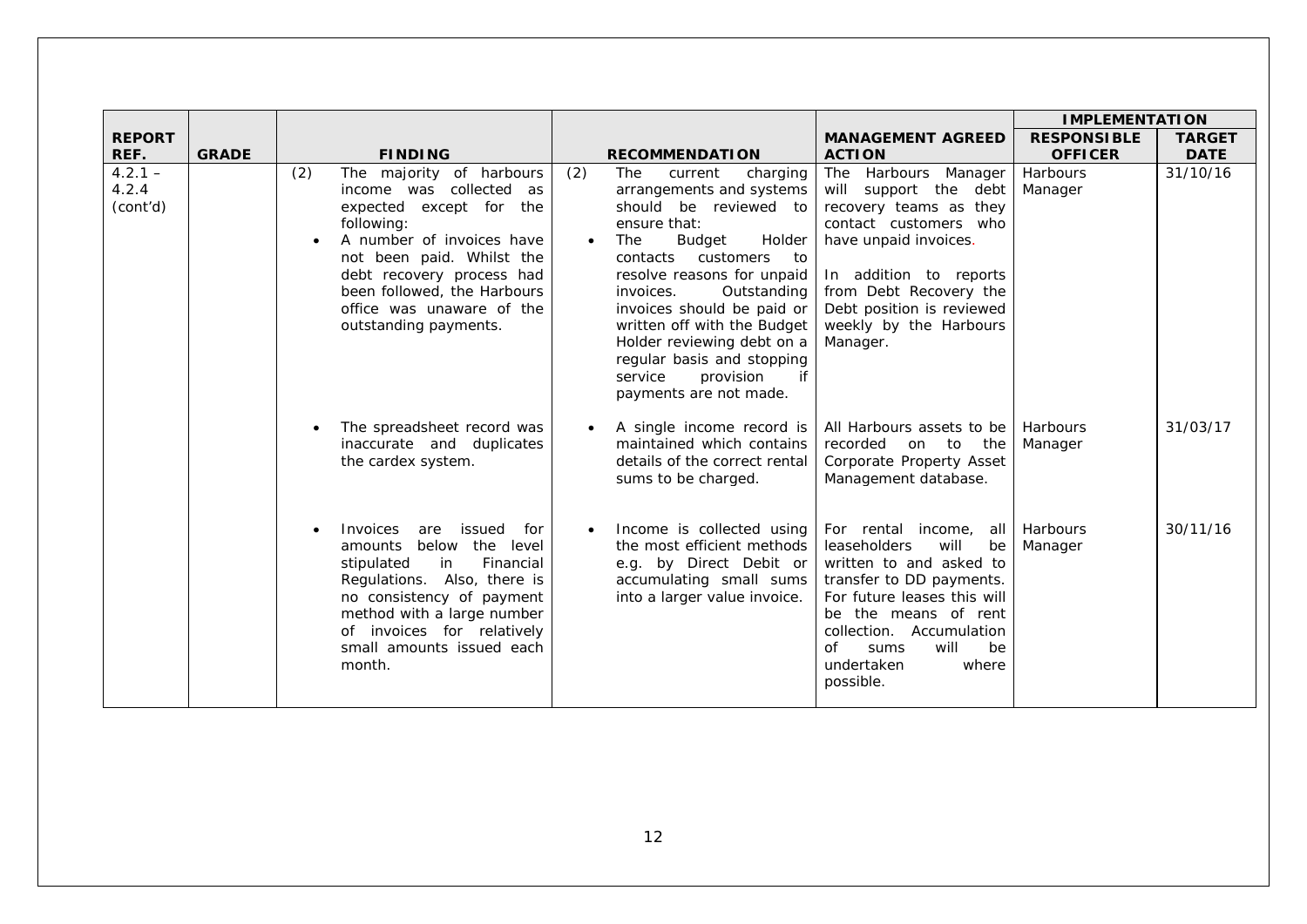|                                |              |                                                                                                                                                                                                          |                                                                                                                                                      |                                                                                                                                                                                                                                                                                                                                                                                                                                                                                                                                 | <b>IMPLEMENTATION</b>                |                              |
|--------------------------------|--------------|----------------------------------------------------------------------------------------------------------------------------------------------------------------------------------------------------------|------------------------------------------------------------------------------------------------------------------------------------------------------|---------------------------------------------------------------------------------------------------------------------------------------------------------------------------------------------------------------------------------------------------------------------------------------------------------------------------------------------------------------------------------------------------------------------------------------------------------------------------------------------------------------------------------|--------------------------------------|------------------------------|
| <b>REPORT</b><br>REF.          | <b>GRADE</b> | <b>FINDING</b>                                                                                                                                                                                           | <b>RECOMMENDATION</b>                                                                                                                                | <b>MANAGEMENT AGREED</b><br><b>ACTION</b>                                                                                                                                                                                                                                                                                                                                                                                                                                                                                       | <b>RESPONSIBLE</b><br><b>OFFICER</b> | <b>TARGET</b><br><b>DATE</b> |
| $4.2.1 -$<br>4.2.4<br>(cont'd) |              | 19 sites have no formal<br>$\bullet$<br>lease agreement in place.<br>Also, a number of rent<br>reviews have not<br>been<br>undertaken despite<br>these<br>being requested by<br>the<br>Harbours Manager. | Formal leases are held for<br>$\bullet$<br>all rental agreements and<br>rent<br>reviews<br>are<br>undertaken in accordance<br>with these agreements. | Use of a<br>Corporate<br>Asset<br>Property<br>(CPAM)<br>Management<br>system as referred to at<br>section 4.1.1 will lead to<br>prompting<br>of<br>rent<br>reviews.                                                                                                                                                                                                                                                                                                                                                             | Harbours<br>Manager                  | 31/03/17                     |
|                                |              |                                                                                                                                                                                                          |                                                                                                                                                      | As part of the migration<br>of CPAM a check will take<br>place to ensure all sites<br>have a lease agreement.<br>The Harbours Manager<br>will<br>work<br>with<br>the<br>appropriate<br>Asset<br>Manager<br>$\mathsf{to}$<br>prepare<br>leases for the 19 sites<br>without a lease.                                                                                                                                                                                                                                              | Harbours<br>Manager                  | 31/03/17                     |
|                                |              | There were issues with the<br>(3)<br>late payment for rental of<br>Telecommunication Masts.                                                                                                              | The Service should contact<br>(3)<br>the Companies to request<br>payments are made on<br>time.                                                       | dedicated<br>officer<br>The<br>overseeing this task has<br>left the Council due to VR<br>on 1 July. There is a<br>the<br>requirement<br>on<br>Service to<br>appoint a<br>officer<br>responsible<br>to<br>ensure that reasonable<br>assurance can be given<br>that all<br>invoicing oi<br>undertaken.<br>correctly<br>Two options are currently<br>being explored:<br>1. to create and appoint<br>a technical resource to<br>radio communications.<br>2. to assign these duties<br>to an existing street<br>lighting technician. | Head of Roads<br>and Transport       | 28/02/17                     |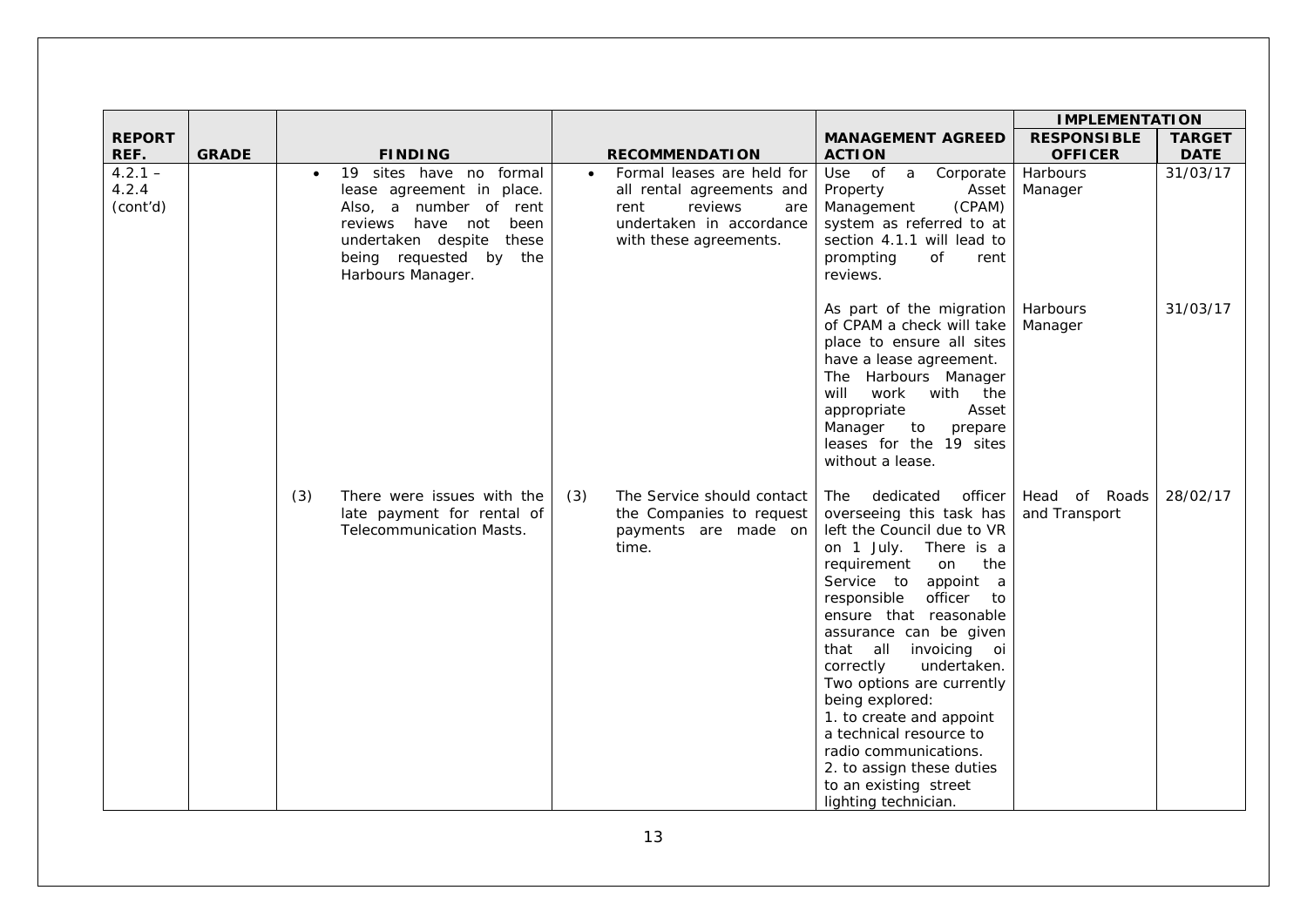|                                |              |                                                                                                                                                             |                                                                                                                                                                       |                                                                                                                                                                                                                                                                                                                                                                                                                                                                                                                                                                                                                                                                                                                                                                               | <b>IMPLEMENTATION</b> |               |
|--------------------------------|--------------|-------------------------------------------------------------------------------------------------------------------------------------------------------------|-----------------------------------------------------------------------------------------------------------------------------------------------------------------------|-------------------------------------------------------------------------------------------------------------------------------------------------------------------------------------------------------------------------------------------------------------------------------------------------------------------------------------------------------------------------------------------------------------------------------------------------------------------------------------------------------------------------------------------------------------------------------------------------------------------------------------------------------------------------------------------------------------------------------------------------------------------------------|-----------------------|---------------|
| <b>REPORT</b>                  |              |                                                                                                                                                             |                                                                                                                                                                       | <b>MANAGEMENT AGREED</b>                                                                                                                                                                                                                                                                                                                                                                                                                                                                                                                                                                                                                                                                                                                                                      | <b>RESPONSIBLE</b>    | <b>TARGET</b> |
| REF.                           | <b>GRADE</b> | <b>FINDING</b>                                                                                                                                              | <b>RECOMMENDATION</b>                                                                                                                                                 | <b>ACTION</b>                                                                                                                                                                                                                                                                                                                                                                                                                                                                                                                                                                                                                                                                                                                                                                 | <b>OFFICER</b>        | <b>DATE</b>   |
| $4.2.1 -$<br>4.2.4<br>(cont'd) |              | The rental sums for some<br>(4)<br>shared stores and depots<br>have not been paid on time<br>and the sums charged have<br>not been increased by the<br>RPI. | (4)<br>The rent increases should<br>be applied in accordance<br>with the lease terms and<br>action should be taken to<br>ensure the outstanding<br>invoices are paid. | The HoP&R will review<br>the lease terms with the<br>Manager<br>Property<br>(Estates)<br>and<br>rent<br>increases will be applied<br>in accordance with those<br>terms.<br>As previously detailed,<br>one lease was reviewed<br>in 2013 but there was no<br>scope for an increase.<br>For another property in<br>Inverness<br>Due<br>to<br>changes in Finance staff<br>the invoice for the period<br>29/11/15 - 28/05/16<br>was not issued. This was<br>addressed on 24/11/16<br>The invoice for the period<br>29/05/16 - 30/11/16 will<br>be issued in December<br>2016. The Ground Rent<br>is based on 14% of the<br>the<br>rent<br>company<br>received from letting the<br>properties.<br>Rental income for depots<br>will sit under one HQ cost<br>centre (10-45009-000). | HoP&R                 | 31/12/16      |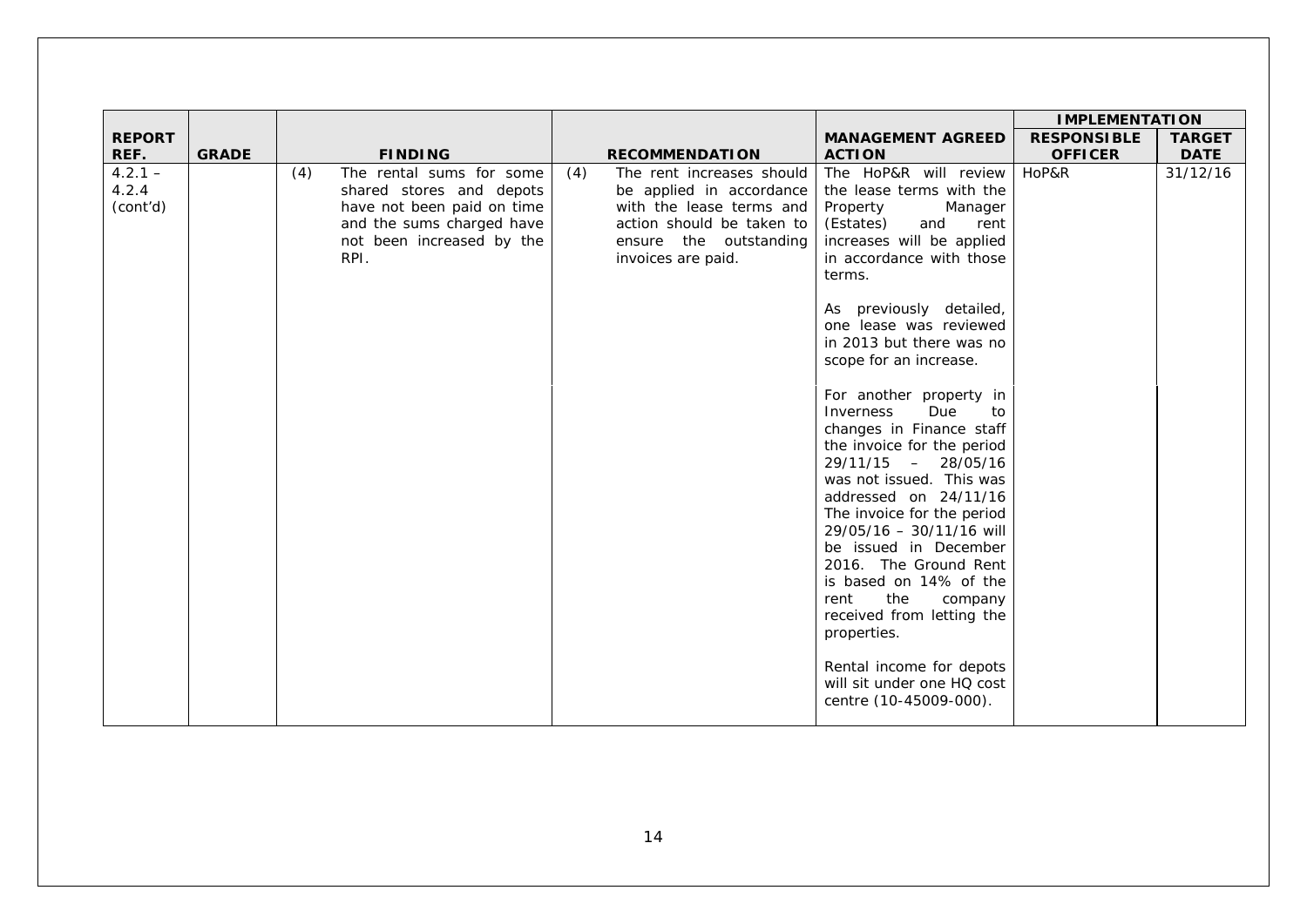|                                |              |                                                                                                                                                                                                                                                                                                                                                              |                                                                                                                                                                                         |                                                                                                                                                                                     | <b>IMPLEMENTATION</b>                                                |                              |
|--------------------------------|--------------|--------------------------------------------------------------------------------------------------------------------------------------------------------------------------------------------------------------------------------------------------------------------------------------------------------------------------------------------------------------|-----------------------------------------------------------------------------------------------------------------------------------------------------------------------------------------|-------------------------------------------------------------------------------------------------------------------------------------------------------------------------------------|----------------------------------------------------------------------|------------------------------|
| <b>REPORT</b><br>REF.          | <b>GRADE</b> | <b>FINDING</b>                                                                                                                                                                                                                                                                                                                                               | <b>RECOMMENDATION</b>                                                                                                                                                                   | <b>MANAGEMENT AGREED</b><br><b>ACTION</b>                                                                                                                                           | <b>RESPONSIBLE</b><br><b>OFFICER</b>                                 | <b>TARGET</b><br><b>DATE</b> |
| $4.2.1 -$<br>4.2.4<br>(cont'd) |              | (5)<br>A number of issues were<br>identified with the collection<br>of income for the sports<br>pitches at Dalneigh which<br>resulted in the failure to<br>income for a five<br>collect<br>period.<br>The<br>year<br>behind<br>circumstances<br>this<br>fully<br>could<br>not<br>be<br>established but a new lease<br>has been<br>prepared<br>and<br>signed. | (5)<br>The Service should ensure<br>that a responsible officer is<br>appointed to ensure that<br>lease<br>the<br>terms<br>are<br>complied with and this is<br>managed properly.         | A responsible Officer has<br>now been appointed.                                                                                                                                    | Housing<br>and<br><b>Homeless</b><br>Services Manager<br>(Inverness) | Complete                     |
|                                |              | (6)<br>From a small sample of<br>properties 1 instruction to<br>adjust a<br>Direct<br>Debit<br>following a rent review had<br>not been issued to Finance.                                                                                                                                                                                                    | (6)<br><b>The</b><br>Industrial<br>and<br>Investment Team should<br>the<br>monitoring<br>review<br>report and K2 to ensure all<br>sites are collecting the<br>correct amount of income. | Review<br>both<br>the<br>monitoring report and K2<br>database to ensure the<br>correct rent is being<br>collected.                                                                  | Property Manager<br>(Estates)                                        | 31/12/16                     |
|                                |              | (7)<br>The majority of Community<br>and Countryside Property<br>collected,<br>income<br>was<br>no evidence of<br>however,<br>payment could be found for<br>Community<br>and<br>Countryside Property.                                                                                                                                                         | The payment for the site<br>(7)<br>should be examined to<br>income<br>ensure<br>was<br>received.                                                                                        | Further<br>enquiries<br>to<br>ascertain whether income<br>miscoded. If so, this will<br>be reallocated.<br> f <br>not<br>this<br>received<br>will<br>be<br>followed up with tenant. | Principal Projects<br>Officer, D & I                                 | 23/12/16                     |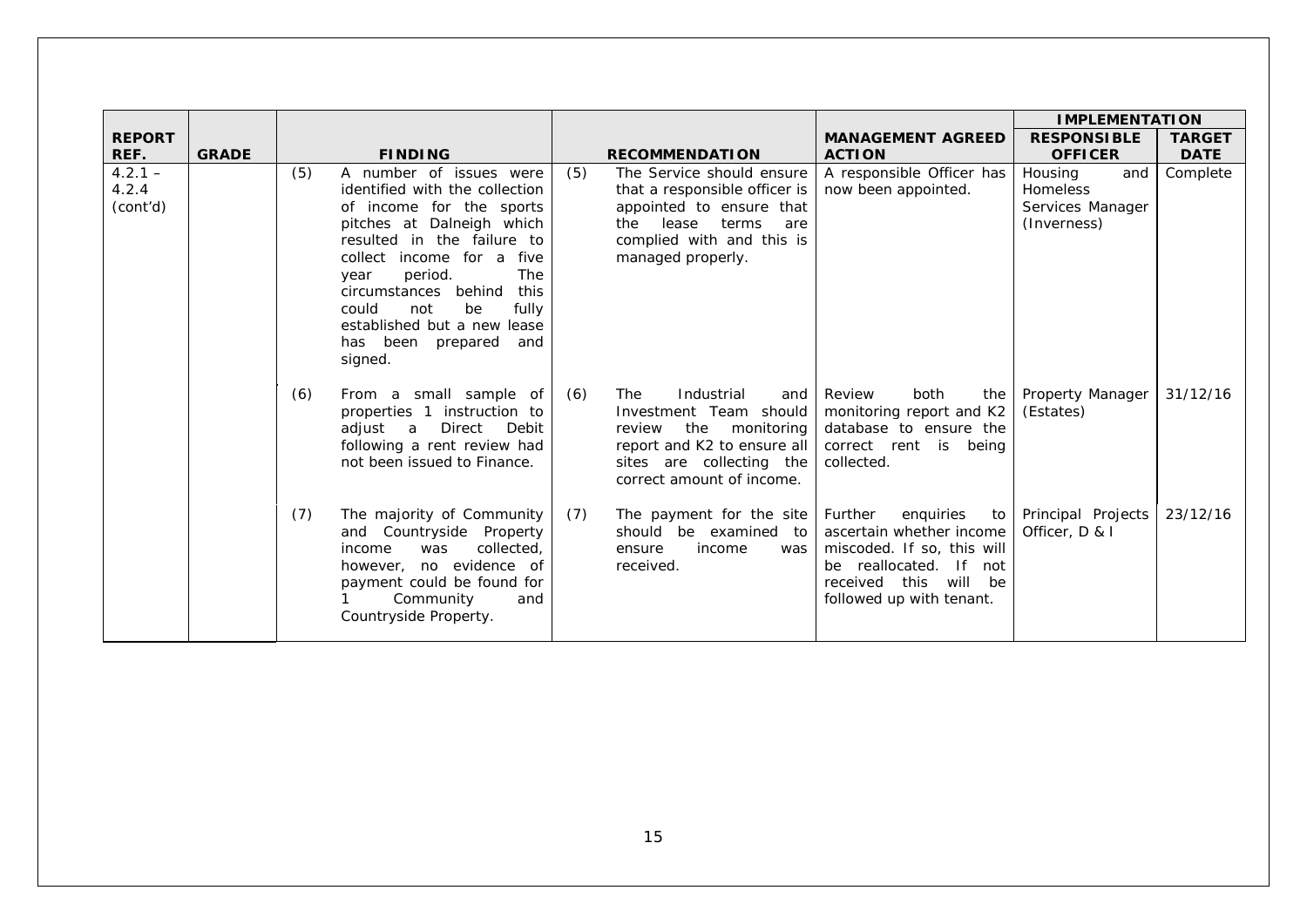# **Internal Audit Opinion**

| <b>Level</b>                 | <b>Definition</b>                                                                                                                                                                                                                                                               |
|------------------------------|---------------------------------------------------------------------------------------------------------------------------------------------------------------------------------------------------------------------------------------------------------------------------------|
| <b>Full Assurance</b>        | There is a sound system of control designed to achieve the<br>system objectives and the controls are being consistently<br>applied.                                                                                                                                             |
| <b>Substantial Assurance</b> | While there is generally a sound system, there are minor<br>areas of weakness which put some of the system objectives<br>at risk, and/ or there is evidence that the level of non-<br>compliance with some of the controls may put some of the<br>system objectives at risk.    |
| Reasonable Assurance         | Whilst the system is broadly reliable, areas of weakness have<br>been identified which put some of the system objectives at<br>risk, and/ or there is evidence that the level of non-<br>compliance with some of the controls may put some of the<br>system objectives at risk. |
| <b>Limited Assurance</b>     | Weaknesses in the system of controls are such as to put the<br>system objectives at risk, and/ or the level of non-compliance<br>puts the system objectives at risk.                                                                                                            |
| <b>No Assurance</b>          | Control is generally weak, leaving the system open to<br>significant error or abuse, and/ or significant non-compliance<br>with basic controls leaves the system open to error or abuse.                                                                                        |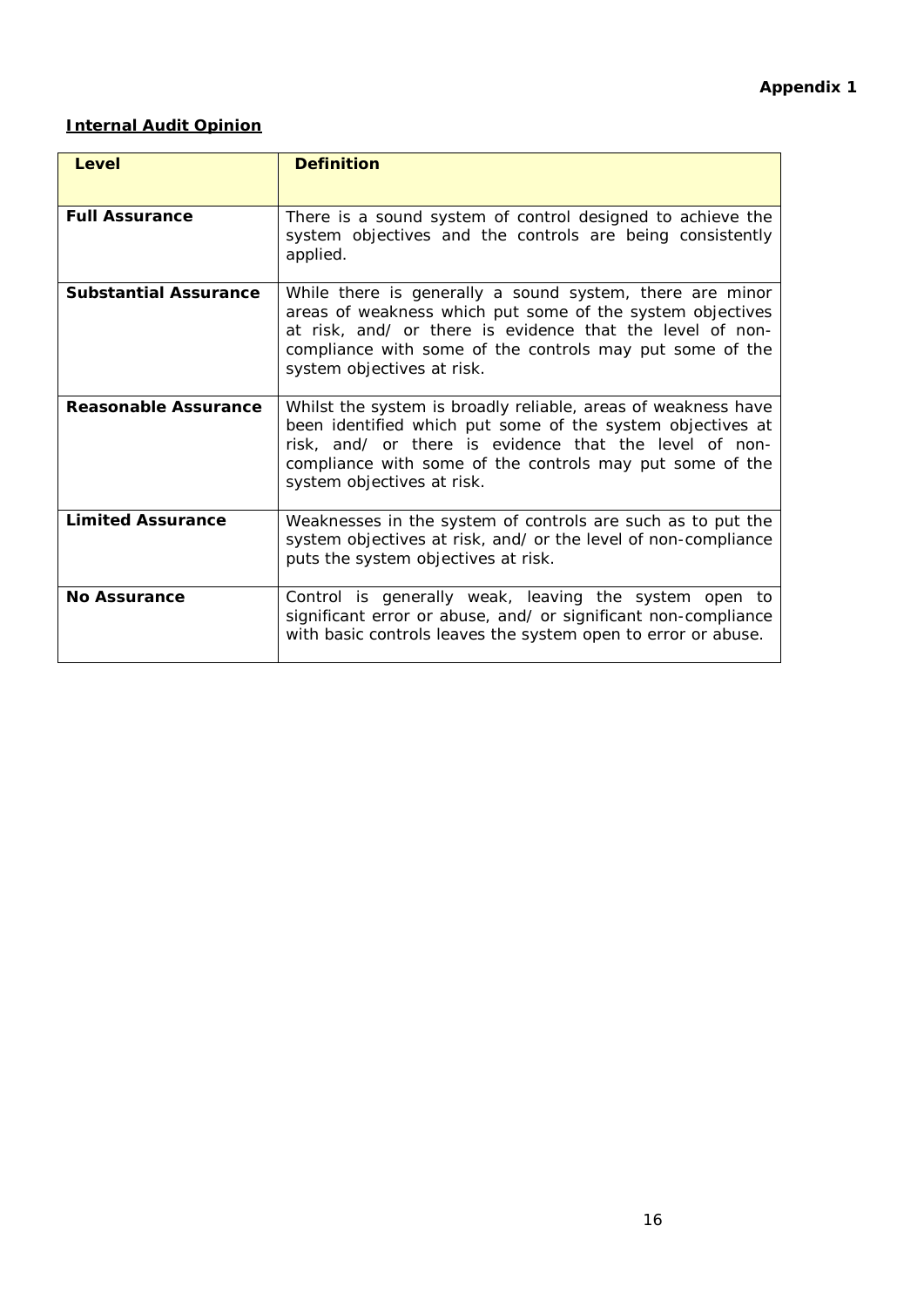

# **INTERNAL AUDIT FINAL REPORT**

COMMUNITY SERVICES HOUSING RENTS

#### **AUTHOR DISTRIBUTION**

Director of Community Services Internal Audit<br>
Finance Service<br>
Head of Housing and Theory Finance Service Head of Housing and Building Maintenance, Community Services Finance Manager (Community Services/ Development & Infrastructure), Finance Service Service Improvement Manager, Community Services Head of Performance & Resources, Community Services Head of Corporate Finance, Finance Service Head of Revenues & Business Support, Finance Service

**DRAFT DATE:** 16/09/16

**REF: HCA02/001.bf**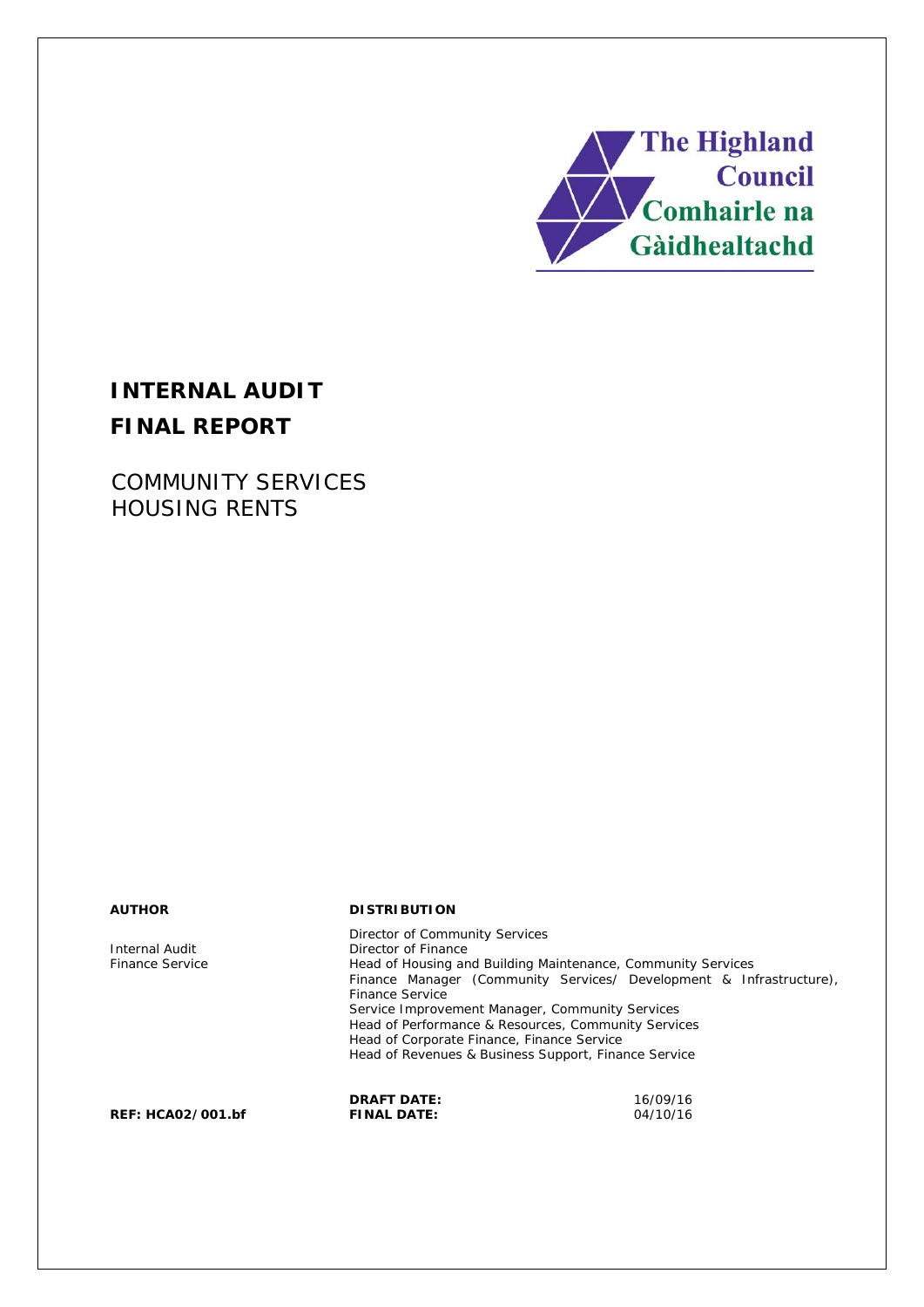#### **Contents**

| $\mathbf 1$ .  |                                                    |                |
|----------------|----------------------------------------------------|----------------|
| 2 <sub>1</sub> |                                                    |                |
| 3 <sub>1</sub> |                                                    |                |
| 4.             |                                                    |                |
| 4.1            | <b>RENT ROLL</b>                                   | 1              |
| 4.2            | <b>RENT CHARGES</b>                                | $\overline{2}$ |
| 4.3            | PROCESSING OF RENT PAYMENTS                        | $\overline{2}$ |
| 4.4            | HOUSING REBATES, REFUNDS, VOIDS AND DEBT WRITE-OFF | $\overline{2}$ |
| 4.5            | <b>RENT ARREARS</b>                                | 3              |
| 4.6            | ACCURACY OF SYSTEM INFORMATION AND RECONCILIATIONS | 3              |
| 5.             |                                                    |                |
| 6.             |                                                    |                |
| 7 <sub>1</sub> |                                                    |                |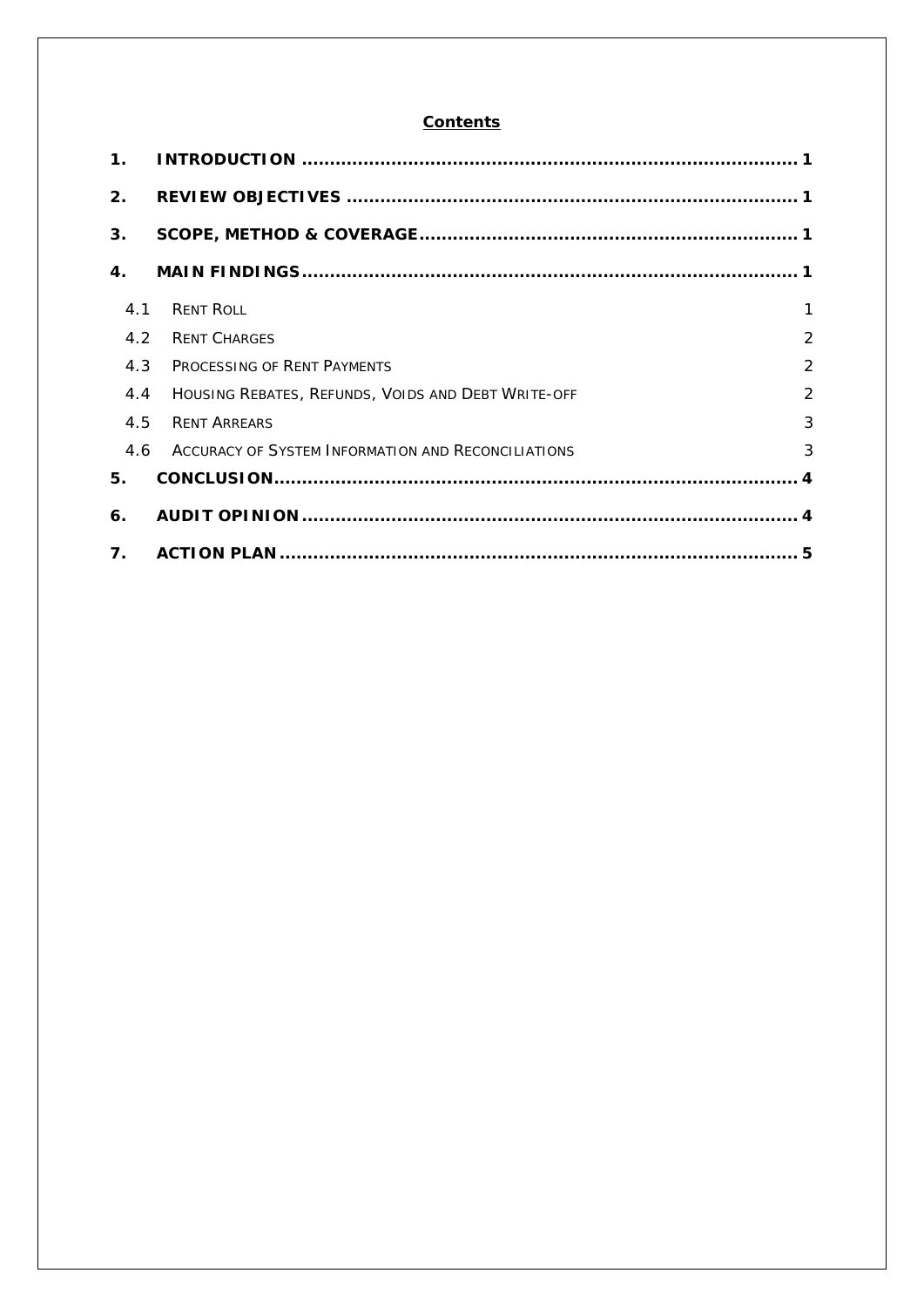### **1. INTRODUCTION**

This audit was carried out as part of the audit plan for 2015/16. Budgeted income for housing rents in the 2015/16 financial year was £47.943m. Audit Scotland will look to place reliance on the work done as part of this audit.

#### **2. REVIEW OBJECTIVES**

The objectives of the review were to ensure that:

- (i) The rent roll is complete and accurate
- (ii) Rent charges are raised for all properties on the rent roll and this accords with the rates agreed by the Council.
- (iii) All rent payments received are processed promptly and credited to the correct account.
- (iv) There are appropriate controls in place for the award of housing rebates, refunds and voids, and the write-off of any housing debts.
- (v) There are appropriate arrangements in place for the control of housing debt and the prompt follow-up of rent arrears.
- (vi) Rent charges are recorded correctly in the Housing Information System and the Integra ledger.

#### **3. SCOPE, METHOD & COVERAGE**

The audit looked at processes relating to Housing Rents for the 2015/16 financial year to seek assurance that the information required for the annual accounts is accurately recorded. The audit also covered the reconciliation process to verify that the management agreed action arising from the "Housing Revenue Account - Reconciliation Investigation" audit report issued on 09/06/15 have been implemented and the process is now operating satisfactorily. The results of the follow up of agreed actions is recorded in Section 4.6.

#### **4. MAIN FINDINGS**

The main findings of the review, referenced to the above review objectives, are as follows:

#### **4.1 Rent Roll**

4.1.1 This objective was fully achieved. A property reconciliation report is produced and made available on the intranet on a weekly basis. This details the number of void and occupied properties within each Area, and enables any changes in the numbers to be reconciled to ensure changes are correct.

Area Housing Teams can access a weekly arrears report for their area on SharePoint. This enables them to see any instances where properties they expected to be closed on the system had not been processed, as well as outlining any new arrears cases.

The Rent Accounting and General Arrears Management procedures state that rent accounts should be created for each tenancy when the tenancy is created on the Housing Information System. The property reconciliation spreadsheet includes details of any properties that have a tenancy but no rent accounts, to ensure that any instances where the creation of the rent account has been overlooked are identified. These are reconciled with a spreadsheet detailing requests submitted to the Community Services Systems Development Team for new properties to be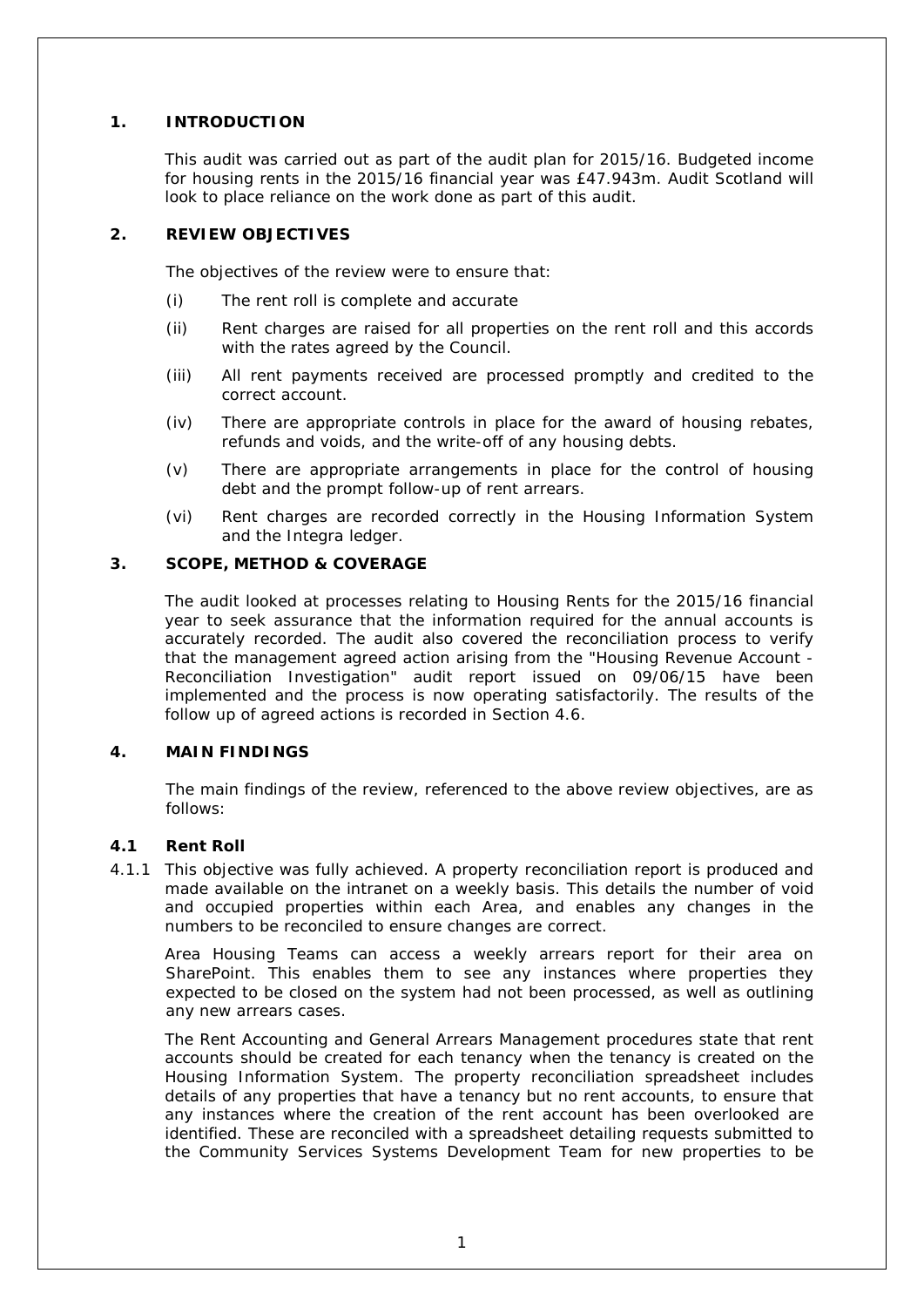created and where applicable the Area Housing Team is contacted and advised that a tenancy does not have a rent account.

If a property was not created on the system, but rent payments received they would be identified during the weekly checks on suspense accounts and allocated to the rent account once it has been created.

#### **4.2 Rent Charges**

4.2.1 This objective was fully achieved. Two staff within the Community Services Systems Development Team are assigned to year end processes, including applying the rent increase approved by the Community Services Committee. Detailed processes are in place, and are updated as required each year. The rent increases for 2015/16 were prepared by one of the team and checked by their colleague. The rent changes for every element, which defines the weekly rental due, are checked through reports and additional spot checks on individual properties are also carried out. Fujitsu provide a post rent change report, which was checked by a Business Support Officer within the Community Services Systems Development Team. Details of the checking carried out are recorded on a spreadsheet retained by the team.

#### **4.3 Processing of Rent Payments**

- 4.3.1 This objective was fully achieved. Details of rental income amounts recorded on a report received from the Income and Recovery Team are verified to reports from the Housing Information System and the Integra reconciliation spreadsheet. It was noted that no exception reports in relation to rent income are produced. However, the undernoted checks ensure that errors are identified and investigated promptly:
	- 1. The Income & Recovery Team carry out end of day checks on receipts within the Axis Income Receipting System to verify that the totals recorded in Axis reconcile to the totals allocated to each fund title (includes Housing Rents). This would identify any instances where rent payments received were not allocated to a fund type;
	- 2. The Community Services Systems Development Team carry out daily reconciliations to verify that the total rent income entered to the Housing Information System (HIS) agrees to the various income sources (Cash via Axis, Standing Orders etc.);
	- 3. The Community Services Systems Development Team review the rent suspense account within HIS weekly, and reallocate transactions from suspense where the relevant rent account can be identified;
	- 4. On a weekly basis Community Services Systems Development Team provide the Finance Systems Admin Team (FSAT) with totals to be posted from the rent system to the financial ledger. FSAT verify that the totals posted match those provided.

### **4.4 Housing Rebates, Refunds, Voids and Debt Write-off**

4.4.1 This objective was substantially achieved as there is an adequate segregation of duties for the different aspects of the rent process. The write-off of arrears was carried out in line with the requirements of the Council's Financial Regulations, and reconciliations of housing benefit rebates between the Housing Information System and the Housing Benefit System were satisfactorily carried out.

However, some issues were identified with rent refunds paid to tenants as detailed below:

(i) 3 of the payments had no evidence of checking for outstanding debts in the documentation provided to Internal Audit. These were on Integra reference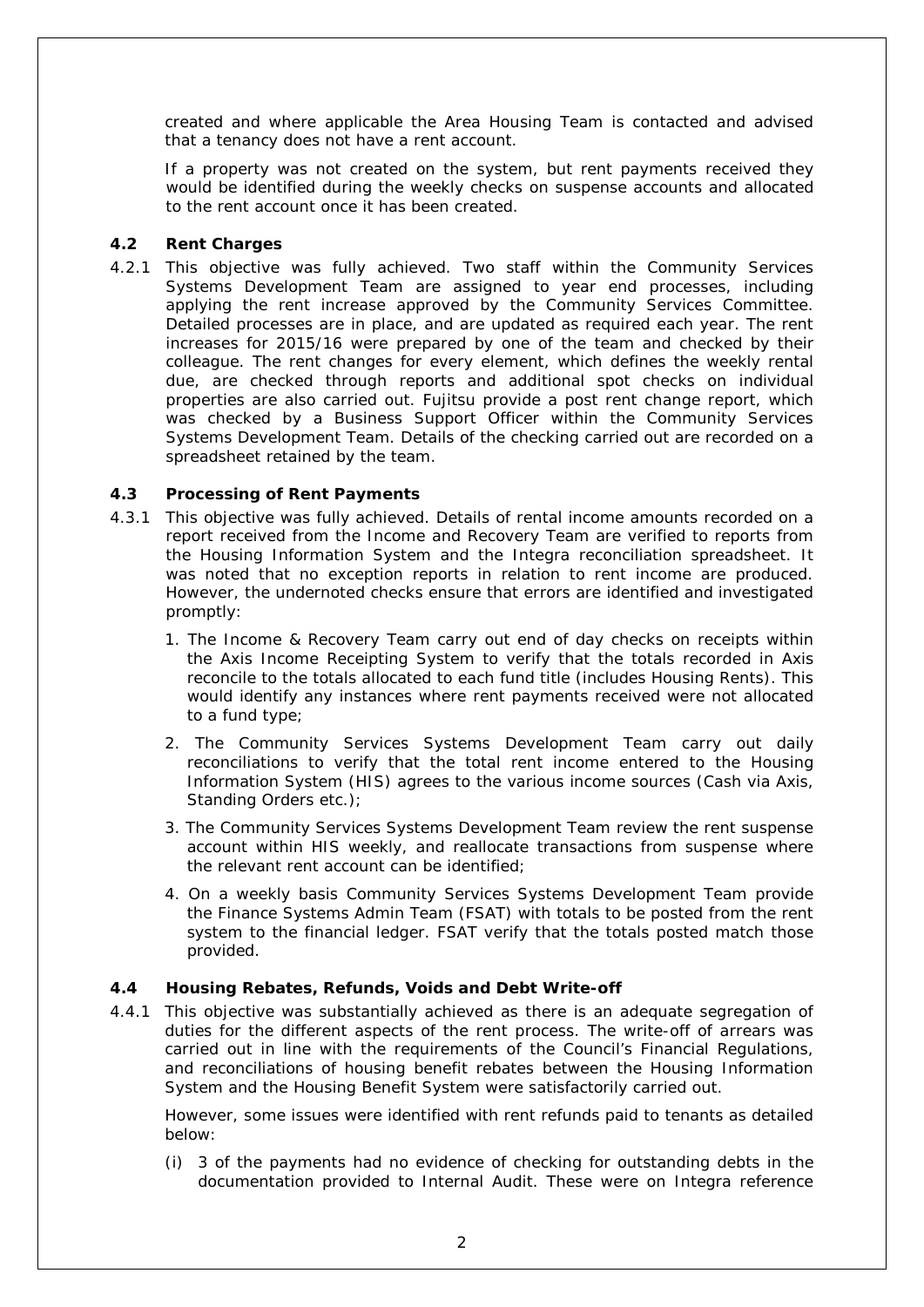numbers 0030100307, 0030009278 & 0030096307. 2 of the transactions were for tenants in Skye, with the remaining payment for a tenant in Badenoch & Strathspey. It should be noted that while the tenant should be informed of any outstanding debt owed to the Council, and asked if they would like to use the credit on their rent account to pay the outstanding debt, the Council's Rent Accounting and General Arrears Management procedure states that "if the tenant wishes to have a genuine credit on their rent account refunded to them we must comply with their wishes". The Council's Revenues Manager has confirmed that rent credits cannot be automatically offset against other debts owed to the Council, and that agreement must be obtained from the tenant prior to the credit amount being offset.

(ii) The payment request on Integra ref 0030012267 was processed twice resulting in a duplicate payment. This has since been recovered on debtor account 1000017053, which was paid on 08/06/15. Business Support have stated that "At the time when this error was made all work was going into a generic mailbox, when someone picked up the work, it was to be deleted from the generic box in this case work was not deleted resulting in the payment being processed twice, we have now updated the procedure so that this cannot happen again". As the issue was identified and addressed by Business Support, and processes have been improved no recommendation has been made in respect of this issue.

#### **4.5 Rent Arrears**

4.5.1 This objective was fully achieved, as regular reports are produced to identify tenancies with arrears and processes are in place to minimise arrears in line with the Council's Arrears Policy. A sample of 5 arrears cases were reviewed as part of the audit, and the appropriate arrears actions were taken in each of the cases in line with the Arrears Policy. Evidence of escalation is recorded on HIS for each case, as are attempts to contact the tenant (including unsuccessful attempts).

#### **4.6 Accuracy of System Information and Reconciliations**

4.6.1 This objective was substantially achieved. A sample of 5 of the weekly interfaces between the Housing Information System and the Financial Ledger in the financial year 2015/16 was reviewed. Documentation held by the Community Services Systems Development Team confirms that the interface took place with the prescribed frequency, and that files were successfully uploaded on each of the occasions in the sample, with independent confirmation of the successful upload being provided by the Finance Systems Administration Team.

Reconciliations are carried out daily by the Community Services Systems Development Team to verify totals provided by the Income & Recovery Team to those posted in the Housing Information System. A monthly reconciliation of HIS figures to those in Integra is carried out by the Service Finance Team, and was provided to Internal Audit. The Service Finance Team have attempted to carry out their reconciliation on a weekly basis, but found that it was more effective to reconcile monthly to identify transactions posted to Integra. The Service Finance Team check the total values recorded on the Daily Reconciliation spreadsheet, and highlight them when they have been verified with the total posted in Integra. They also check amounts recorded in a spreadsheet exported from Integra against figures from a report from the Housing Information System. A description for each transaction is recorded on their spreadsheet and any transactions where they have not entered a description are followed up with the relevant team (Community Services Systems Development Team, Area Housing Team or Income & Recovery Team) and corrective action taken if required. This process enables any transactions recorded in Integra, but not on HIS to be identified and vice versa.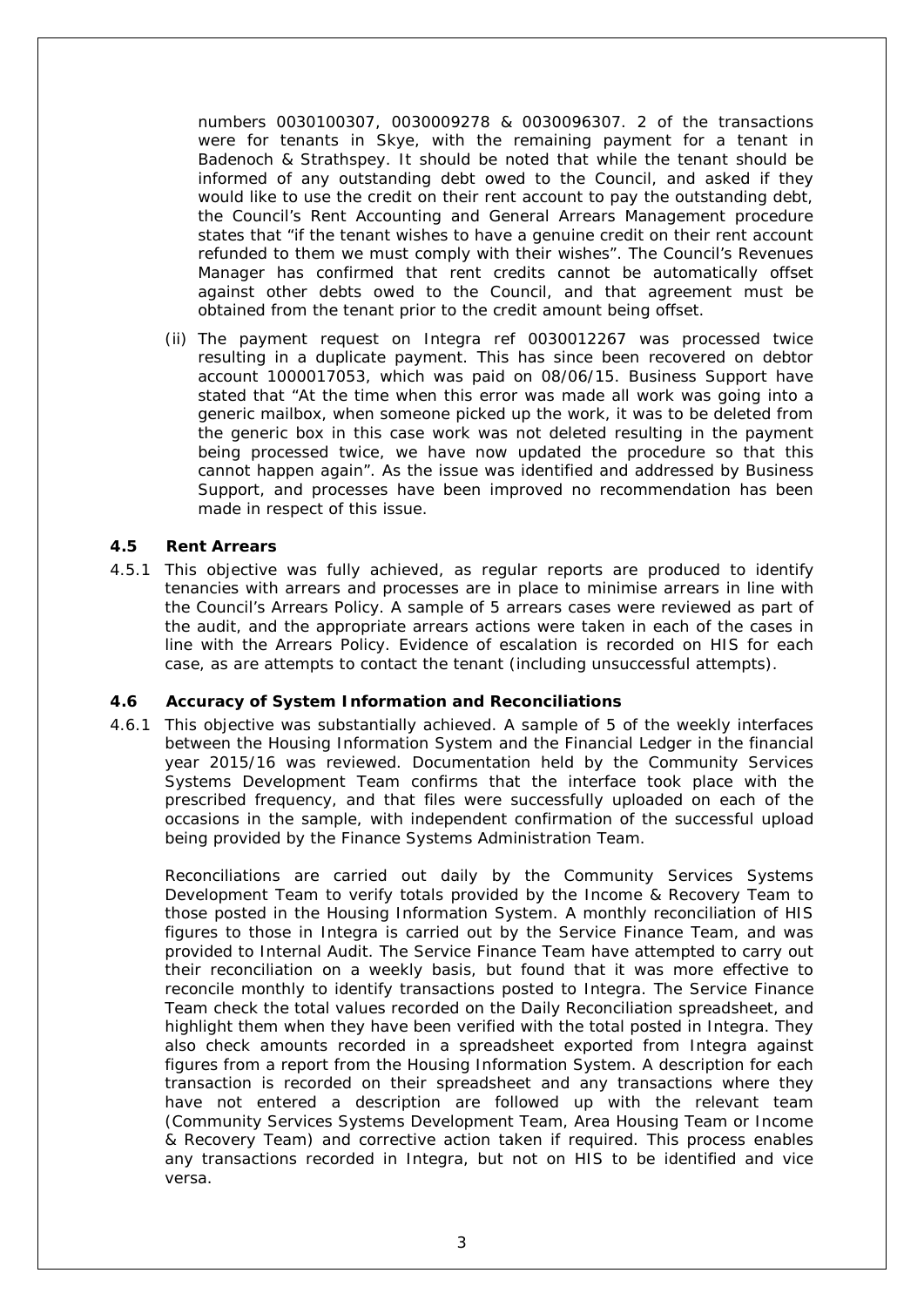The audit report "Housing Revenue Account - Reconciliation Investigation" contained 4 recommendations, 3 classified as high priority and the other medium priority. The agreed actions were followed up as part of this audit, which identified that the medium priority action remains outstanding. This action relates to documenting the reconciliation procedures followed by the Service Finance Team, and was due to be completed by 30/06/15. While procedures have been documented for the elements of the reconciliation carried out by the Community Services Systems Development Team, this had not been undertaken for the processes carried out by the Service Finance Team. However, this was raised during the audit and procedures have now been documented.

#### **5. CONCLUSION**

The audit found that the systems for recording housing rents are reliable, with a particular improvement in the reconciliation process as a result of the agreed actions implemented following the "Housing Revenue Account - Reconciliation Investigation" audit report. The issues identified in the audit are relatively minor in nature, and have resulted in 1 low priority recommendation. The agreed action for the recommendation has been implemented by the Service.

#### **6. AUDIT OPINION**

The opinion is based upon, and limited to, the work performed in respect of the subject under review. Internal Audit cannot provide total assurance that control weaknesses or irregularities do not exist. It is the opinion that **Full Assurance** can be given in that there is a sound system of control designed to achieve the system objectives and the controls are being consistently applied.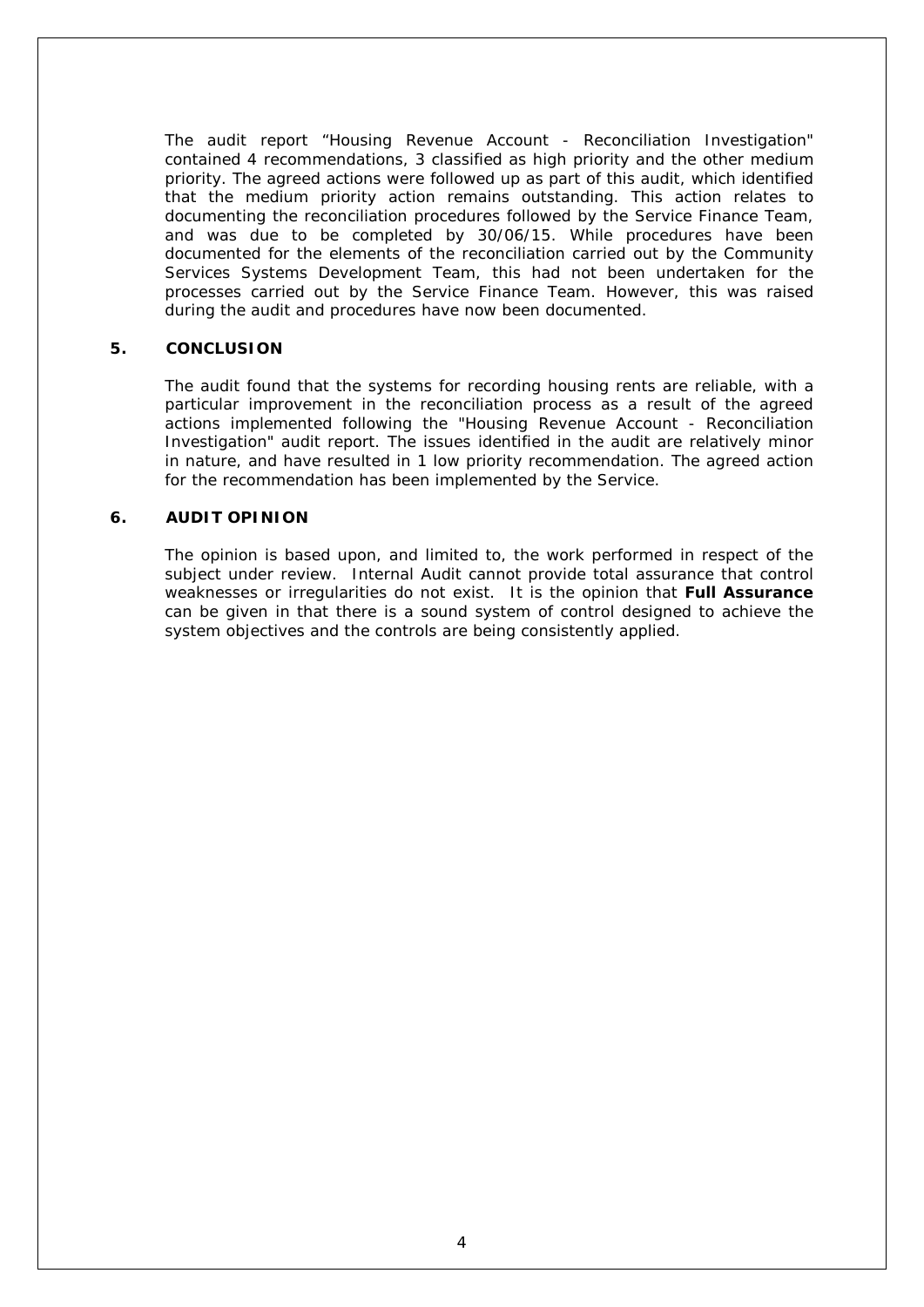#### **7. ACTION PLAN**

The Action Plan contains **1** recommendation as follows:

| <b>Description</b>                                                                              | Priority | <b>Number</b> |
|-------------------------------------------------------------------------------------------------|----------|---------------|
| Major issues that managers need to address as a matter of urgency.                              | High     |               |
| Important issues that managers should address and will benefit the Organisation if implemented. | Medium   |               |
| Minor issues that are not critical but managers should address.                                 | Low      |               |
| <b>Total recommendations</b>                                                                    |          |               |

|               |              |                                      |                                     |                                    | <b>IMPLEMENTATION</b> |               |
|---------------|--------------|--------------------------------------|-------------------------------------|------------------------------------|-----------------------|---------------|
| <b>REPORT</b> |              |                                      |                                     | <b>AGREED</b><br><b>MANAGEMENT</b> | <b>RESPONSIBLE</b>    | <b>TARGET</b> |
| REF.          | <b>GRADE</b> | <b>FINDING</b>                       | <b>RECOMMENDATION</b>               | <b>ACTION</b>                      | <b>OFFICER</b>        | <b>DATE</b>   |
| 4.4.1(i)      | Low          | 3 of the<br>payments had<br>no       | A check should be carried out to    | All relevant staff will be         | Head<br>of            | Completed     |
|               |              | checking<br>evidence<br>of<br>for    | establish if the recipients of rent | informed<br>of<br>the              | Housing<br>&          |               |
|               |              | outstanding<br>debts<br>the<br>in in | refunds have outstanding debts      | requirement to complete            | <b>Building</b>       |               |
|               |              | provided<br>documentation<br>to      | owed to the Council, with a record  | and retain the checklist,          | Maintenance           |               |
|               |              | Internal Audit.                      | of checking being retained with     | which includes checking            |                       |               |
|               |              |                                      | the payment documentation.          | for outstanding<br>debts           |                       |               |
|               |              |                                      |                                     | Council.<br>owed to the            |                       |               |
|               |              |                                      |                                     | Managers have been asked           |                       |               |
|               |              |                                      |                                     | to bring the procedure to          |                       |               |
|               |              |                                      |                                     | the attention of any non-          |                       |               |
|               |              |                                      |                                     | (Business)<br>housing              |                       |               |
|               |              |                                      |                                     | Support) staff involved in         |                       |               |
|               |              |                                      |                                     | the process.                       |                       |               |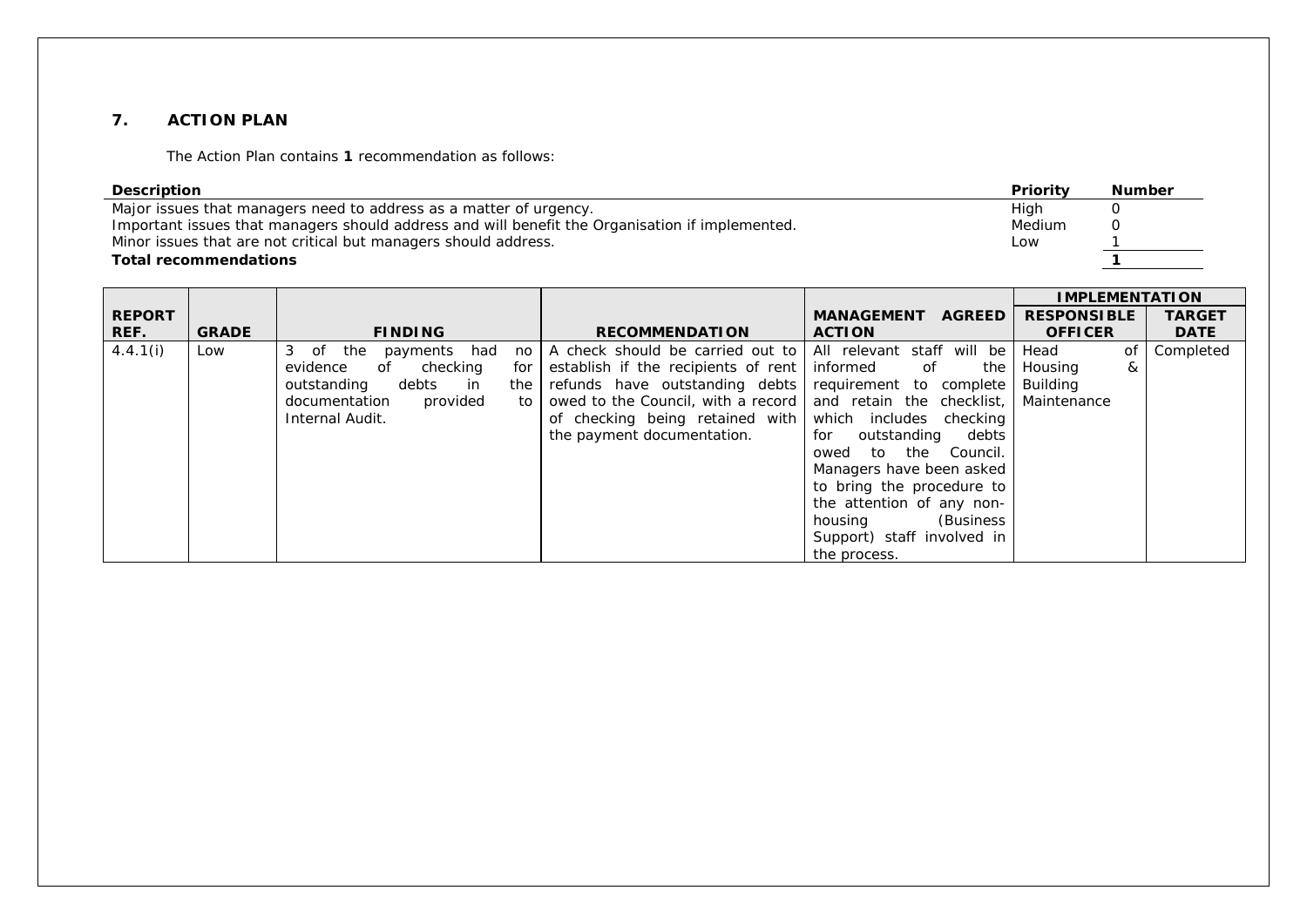

**CONFIDENTIAL**

# **INTERNAL AUDIT FINAL REPORT**

HIGHLAND COUNCIL

MATTERS ARISING FROM THE STATEMENT OF INTERNAL CONTROL 2015/16

#### **AUTHOR DISTRIBUTION**

Internal Audit **Director of Finance Service**<br>
Finance Service **Director of Finance Service** Head of Corporate Finance Finance Manager, Corporate Budgeting, Treasury & Taxation Grant Thornton (for information only)

**REF: HDC03/003 FINAL DATE:** 14/11/16

**DRAFT DATE:** 20/10/16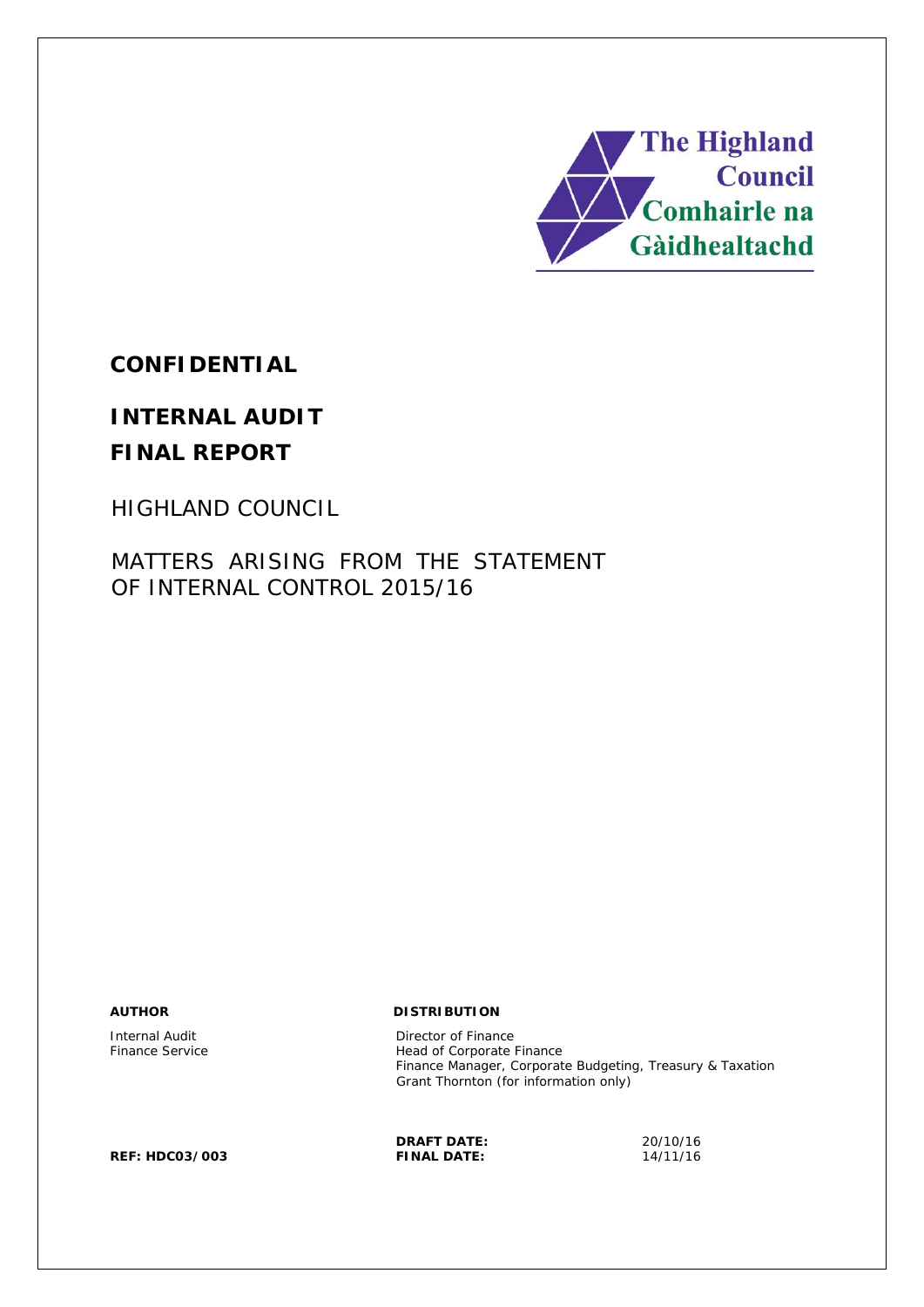#### **Contents**

| 2.               |                                            |                |
|------------------|--------------------------------------------|----------------|
| 3.               |                                            |                |
| 31               | INTERNAL CONTROL CHECKLIST                 | 1              |
| 3.2 <sub>2</sub> | <b>REVIEW OF KEY CONTROLS</b>              | 1              |
|                  | 3.2.1 Creditors                            | $\mathbf{1}$   |
|                  | 3.3 FOLLOW-UP OF MANAGEMENT AGREED ACTIONS | $\overline{2}$ |
| 4.               |                                            |                |
| 5.               |                                            |                |
| 6.               |                                            |                |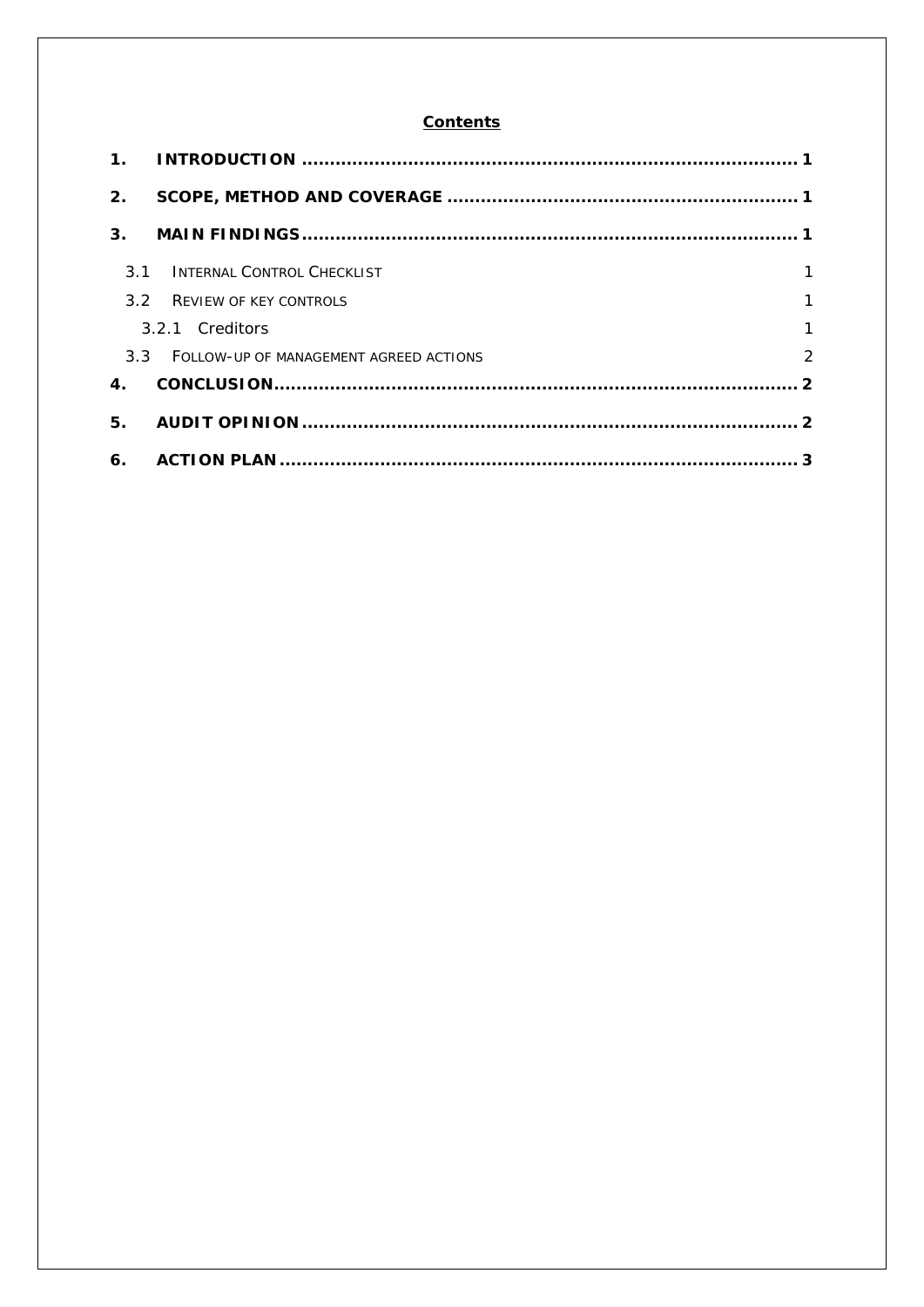#### **1. INTRODUCTION**

In order to inform the Audit & Risk Manager's annual Statement of Internal Control, work was undertaken to examine the systems of internal control operated within Highland Council. This consisted of:

- (i) A high level review of the system of internal control by way of an evidencebased checklist comprising six key areas:
	- Control environment.
	- Identification and evaluation of risk and control objectives.
	- Information and reporting.
	- Control processes.
	- Monitoring and corrective action.
	- Assessment of whether the key controls have been applied during the year.
- (ii) A review of the key controls operated within those financial systems which were not subject to a detailed audit review during the year. As a separate audit of the Debtors systems was undertaken for 2015/16 and has been reported separately, this audit consisted of a review of the creditors, general ledger, income, payroll and budgetary control systems. The areas examined included:
	- Financial procedures and guidance issued to staff:
	- Segregation of duties;
	- User access levels and appropriateness;
	- System backups and security of data.

A sample of transactions was also selected for detailed testing to verify that the controls were operating as expected. This sample covered the Council, Pension Fund and organisations which use some or all of the Council's financial systems (Assessor's Department, High Life Highland, and HITRANS).

(iii) A follow-up review to ensure that the agreed actions arising from the previous audit report have been satisfactorily implemented by Management.

#### **2. SCOPE, METHOD AND COVERAGE**

Details of the procedures in operation were ascertained by enquiry of officers within the Highland Council and review of documents published on their website.

The audit testing covered the financial year 01/04/15 – 31/03/16.

#### **3. MAIN FINDINGS**

The main finding of the review was that the systems of internal control were reliable. However, there were some matters identified where action should be taken by management to improve the internal controls relating to the creditors system.

#### **3.1 Internal Control Checklist**

This work undertaken did not identify any control issues.

#### **3.2 Review of key controls**

The key controls were found to be operating satisfactorily except for the following:

#### 3.2.1 Creditors

A sample of fifteen paid creditor invoices was selected for examination. The following issues were found where the requirements of the Council's Financial Regulations and/ or Contract Standing Orders had not been complied with: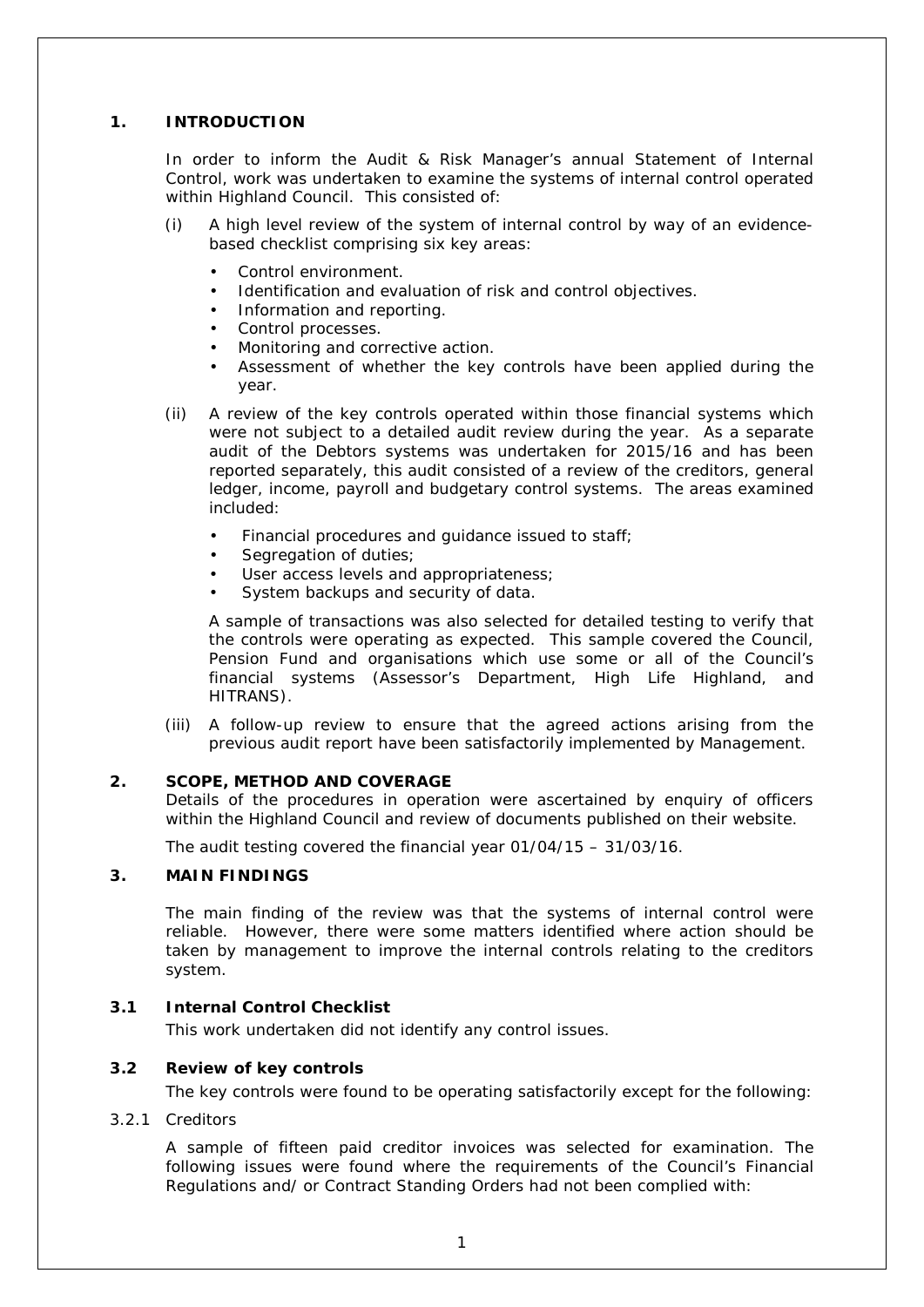- six invoices were not supported by an official order. These related to the supply of agency staff, a school promotional film, coach hire, conference accommodation and two healthcare supplies. In all cases, an official order would have been expected.
- one purchase order for a temporary member of staff was not priced and so this could not be matched properly to the invoice received.
- in one case, the approved contract supplier was not used for the provision of agency staff.

It was noted that of the above fifteen payments, only one had a copy of the supplier's invoice attached within Integra. The Integra guidance notes state that the preferred option is to attach a scanned copy of the invoice to Integra to enable Budget Holder review but does not make this a mandatory requirement.

#### **3.3 Follow-up of management agreed actions**

The Highland Council's Matters Arising from the Statement of Internal Controls, 2014/15 report was issued on 21/09/15. This report contained 2 medium and 1 low grade recommendations which were accepted by management, all of which have been fully implemented.

#### **4. CONCLUSION**

This review has concluded that the Highland Council's systems of internal control were generally reliable. However, as detailed in the main findings above, there is a need for Services to fully comply with the requirements of the Council's Financial Regulations and Contract Standing Orders. As a result, there is 1 medium grade recommendation in this report. The recommendation has been accepted by management, with the agreed action to be completed by 31/12/17.

#### **5. AUDIT OPINION**

The opinion is based upon, and limited to, the work performed in respect of the subject under review. Internal Audit cannot provide total assurance that control weaknesses or irregularities do not exist. It is the opinion that **Substantial Assurance** can be given in that while there is a generally a sound system, there are areas of weakness which put some of the system objectives at risk, and/ or there is evidence that the level of non-compliance with some of the controls may put some of the system objectives at risk.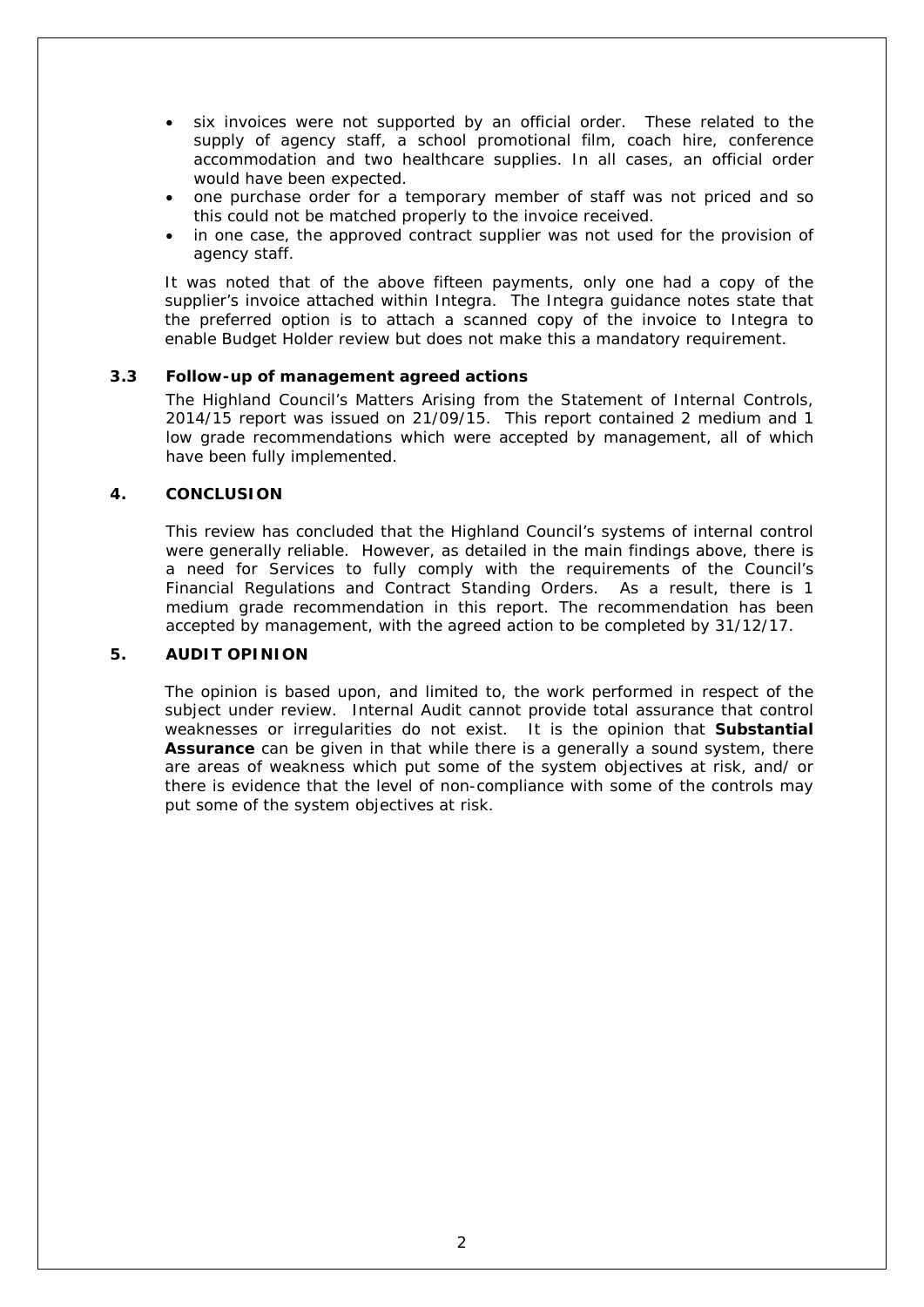#### **6. ACTION PLAN**

The Action Plan contains **1** recommendation as follows:

| <b>Priority</b><br><b>Description</b><br>Major issues that managers need to address as a matter of urgency.<br>High<br>Important issues that managers should address and will benefit the Organisation if implemented.<br><b>Medium</b><br>Minor issues that are not critical but managers should address.<br>Low<br><b>Total recommendations</b> |              |                                                                                                                                                                                                                                                                                                                                                                                                                                                                                                |                                                                                                                                                                                                                                                                                                                                                                                                                                                                                                                                                                                                                                                                                                                                                                                                                                                    |                                                                                                                                                                                                                              | <b>Number</b><br>0<br>0<br>$\mathbf{1}$ |                              |
|---------------------------------------------------------------------------------------------------------------------------------------------------------------------------------------------------------------------------------------------------------------------------------------------------------------------------------------------------|--------------|------------------------------------------------------------------------------------------------------------------------------------------------------------------------------------------------------------------------------------------------------------------------------------------------------------------------------------------------------------------------------------------------------------------------------------------------------------------------------------------------|----------------------------------------------------------------------------------------------------------------------------------------------------------------------------------------------------------------------------------------------------------------------------------------------------------------------------------------------------------------------------------------------------------------------------------------------------------------------------------------------------------------------------------------------------------------------------------------------------------------------------------------------------------------------------------------------------------------------------------------------------------------------------------------------------------------------------------------------------|------------------------------------------------------------------------------------------------------------------------------------------------------------------------------------------------------------------------------|-----------------------------------------|------------------------------|
|                                                                                                                                                                                                                                                                                                                                                   |              |                                                                                                                                                                                                                                                                                                                                                                                                                                                                                                |                                                                                                                                                                                                                                                                                                                                                                                                                                                                                                                                                                                                                                                                                                                                                                                                                                                    |                                                                                                                                                                                                                              | <b>IMPLEMENTATION</b>                   |                              |
| <b>REPORT</b><br>REF.                                                                                                                                                                                                                                                                                                                             | <b>GRADE</b> | <b>FINDING</b>                                                                                                                                                                                                                                                                                                                                                                                                                                                                                 | <b>RECOMMENDATION</b>                                                                                                                                                                                                                                                                                                                                                                                                                                                                                                                                                                                                                                                                                                                                                                                                                              | <b>MANAGEMENT AGREED</b><br><b>ACTION</b>                                                                                                                                                                                    | <b>RESPONSIBLE</b><br><b>OFFICER</b>    | <b>TARGET</b><br><b>DATE</b> |
| 3.2.1                                                                                                                                                                                                                                                                                                                                             | Medium       | (1) From a sample of fifteen paid<br>creditor invoices examined, a<br>number of issues were identified<br>the<br>requirements<br>of<br>where<br>Financial Regulations and/<br>or<br>Contract Standing orders had not<br>been met:<br>six<br>invoices<br>were<br>not<br>an official<br>supported by<br>purchase order;<br>one order did not contain<br>sufficient pricing detail and<br>could not be matched to<br>corresponding invoice;<br>in one case the approved<br>supplier was not used. | $(1)$ All<br>officers<br>in<br>involved<br>purchasing goods and services<br>are reminded of the need to<br>comply<br>with<br>Financial<br>Regulations, the associated<br>guidance notes, and Contract<br>Standing Orders to ensure<br>that:<br>purchase orders are<br>Official<br>to<br>suppliers<br>when<br>issued<br>goods<br>services<br><b>or</b><br>are<br>requested and these should<br>contain<br>all<br>necessary<br>information including the order<br>This is particularly<br>price.<br>important as the Integra<br>financial system works on the<br>of<br>commitment<br>basis<br>accounting and for this to work<br>effectively,<br>all<br>financial<br>commitments such as properly<br>priced orders are required.<br>Also, contract suppliers should<br>always be used so that the<br>agreed contract arrangements<br>are adhered to. | Director of Finance to<br>issue<br>e-mail<br>to<br>all<br>officers<br>relevant<br>staff<br>reminding<br>οf<br>requirement<br>to comply<br>with<br>the<br>Financial<br>Regulations<br>and<br>associated<br>guidance<br>notes. | <b>Director</b><br>of<br>Finance        | 30/11/16                     |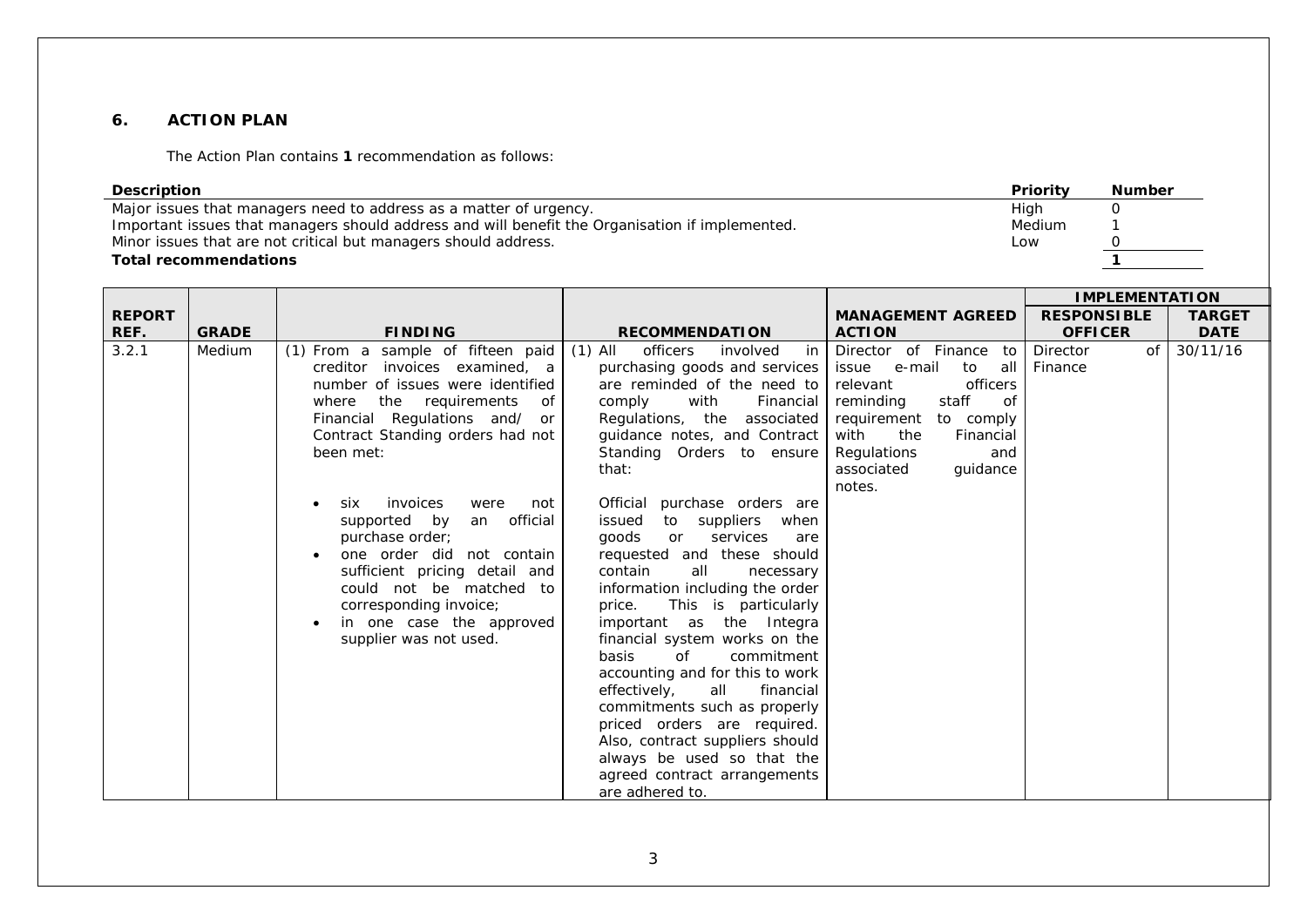|               |              |                                     |                                                               |                             | <b>IMPLEMENTATION</b> |               |
|---------------|--------------|-------------------------------------|---------------------------------------------------------------|-----------------------------|-----------------------|---------------|
| <b>REPORT</b> |              |                                     |                                                               | <b>MANAGEMENT AGREED</b>    | <b>RESPONSIBLE</b>    | <b>TARGET</b> |
| REF.          | <b>GRADE</b> | <b>FINDING</b>                      | <b>RECOMMENDATION</b>                                         | <b>ACTION</b>               | <b>OFFICER</b>        | <b>DATE</b>   |
|               |              | $(2)$ Of<br>the fifteen<br>payments | (2) The Integra guidance notes There is a longer term $\vert$ |                             | Head<br>of            | 31/12/17      |
|               |              | examined, only one had a copy of    | should be reviewed and a intention to move                    |                             | Corporate             |               |
|               |              | the supplier's invoice attached     | decision made whether towards e-invoicing at                  |                             | Finance               |               |
|               |              | within Integra.                     | electronic/ scanned copies of which point the vast            |                             |                       |               |
|               |              |                                     | invoices are required. The   majority of invoices will        |                             |                       |               |
|               |              |                                     | guidance should then be be attached                           | to                          |                       |               |
|               |              |                                     | updated accordingly.                                          | transactions. Until e-      |                       |               |
|               |              |                                     |                                                               | invoicing is in place there |                       |               |
|               |              |                                     |                                                               | is no plan to make it       |                       |               |
|               |              |                                     |                                                               | mandatory to attach         |                       |               |
|               |              |                                     |                                                               | invoices to transactions.   |                       |               |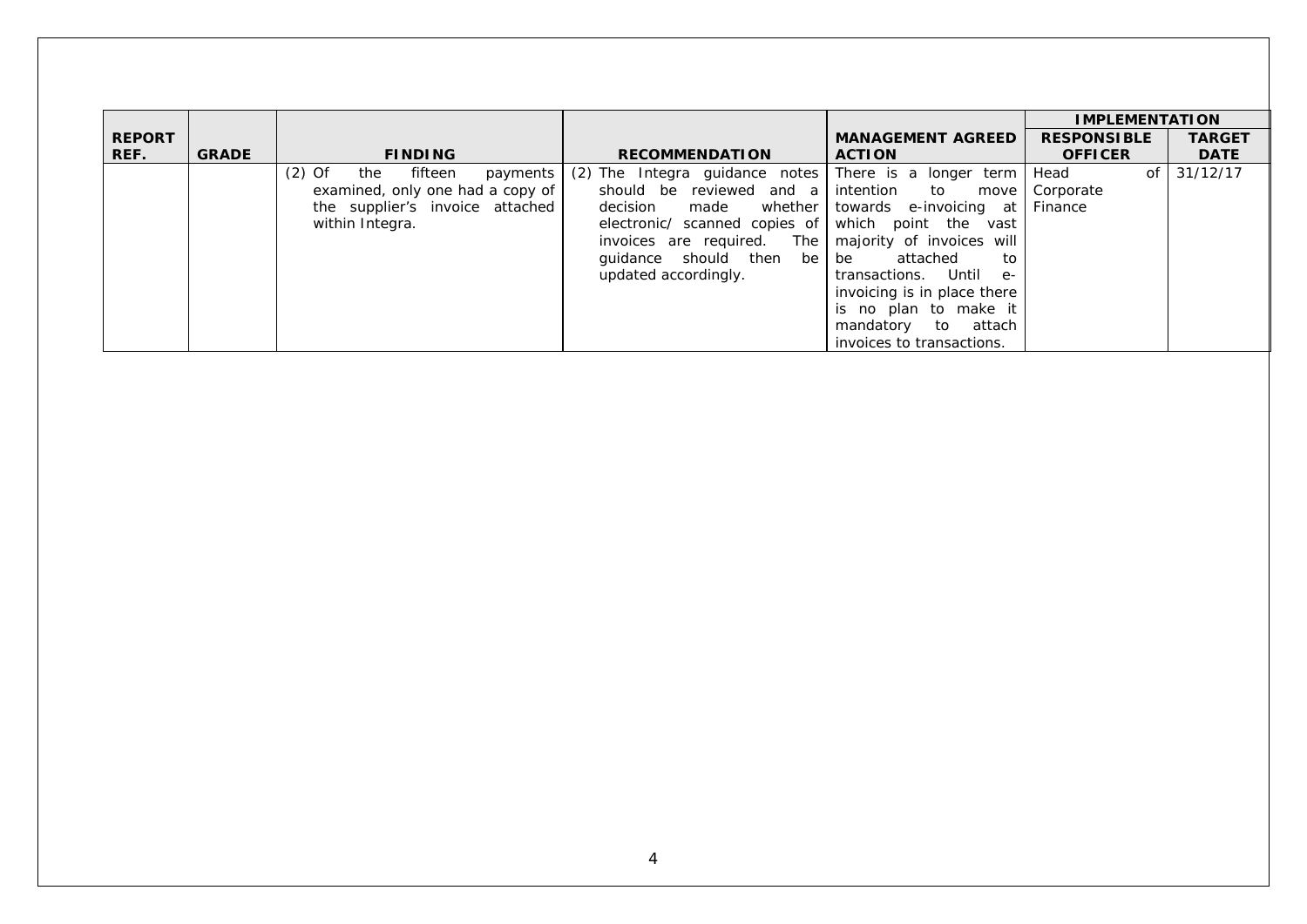

# **INTERNAL AUDIT FINAL REPORT**

# DEVELOPMENT & INFRASTRUCTURE SERVICE

LEADER PROGRAMME 2015-16

Internal Audit Finance Service

#### **AUTHOR DISTRIBUTION**

Director of Development & Infrastructure Environment Manager, Development and Infrastructure LEADER Programme Manager, Development and Infrastructure Programme Administrator, Development and Infrastructure

**DRAFT DATE:** 03/11/16 **REF:** HEA05/001 **FINAL DATE:** 07/11/16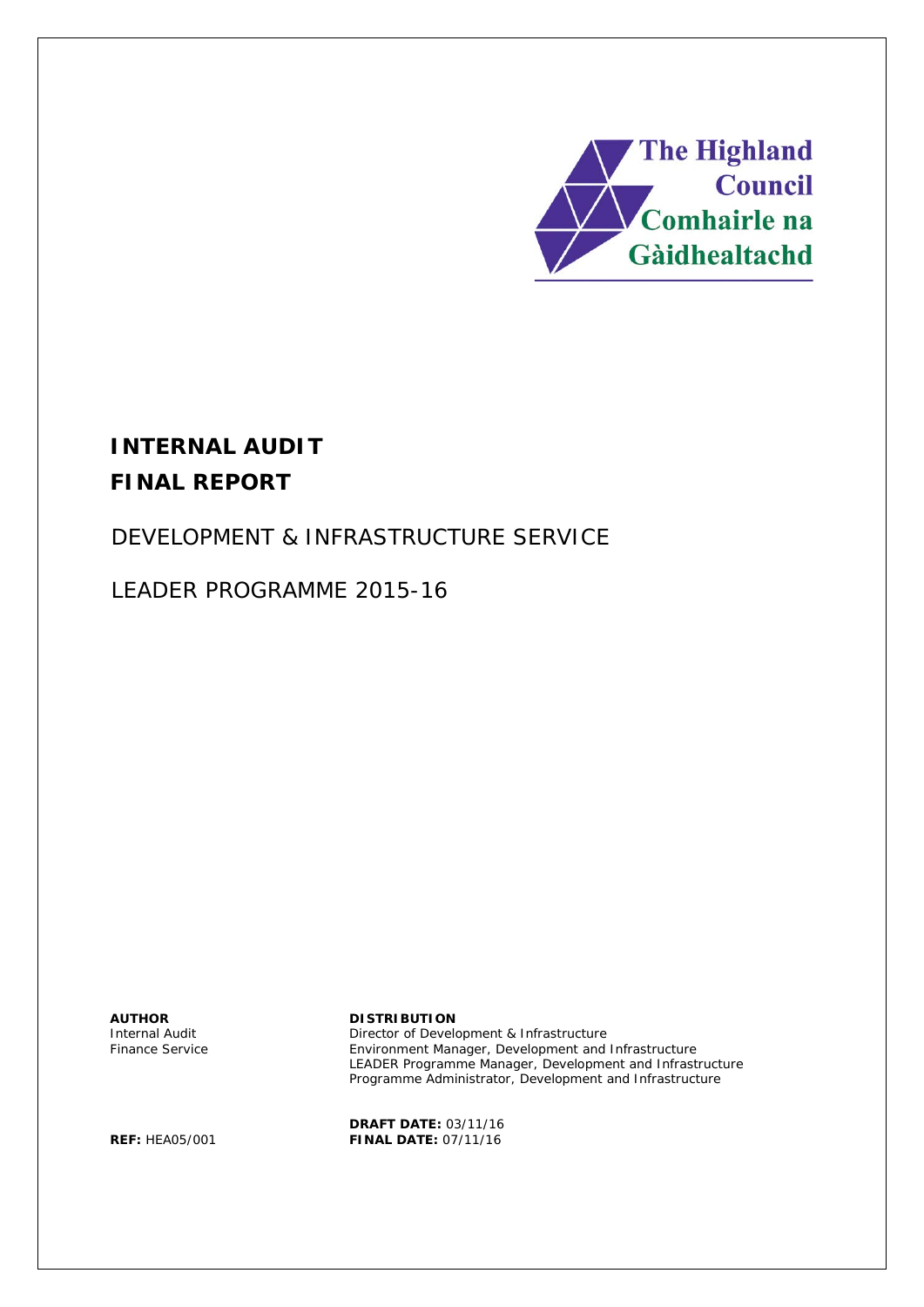#### **Contents**

| 1.                 |     |                                                 |               |
|--------------------|-----|-------------------------------------------------|---------------|
| 2.                 |     |                                                 |               |
| 3.                 |     |                                                 |               |
| $\boldsymbol{4}$ . |     |                                                 |               |
|                    | 4 1 | ADHERENCE TO THE 2014 - 2020 PROGRAMME SI A     | $\mathbf{1}$  |
|                    | 4.2 | FOLLOW-UP OF PREVIOUS MANAGEMENT AGREED ACTIONS | $\mathcal{P}$ |
| 5.                 |     |                                                 |               |
| 6.                 |     |                                                 |               |
| $\overline{7}$ .   |     |                                                 |               |
|                    |     |                                                 |               |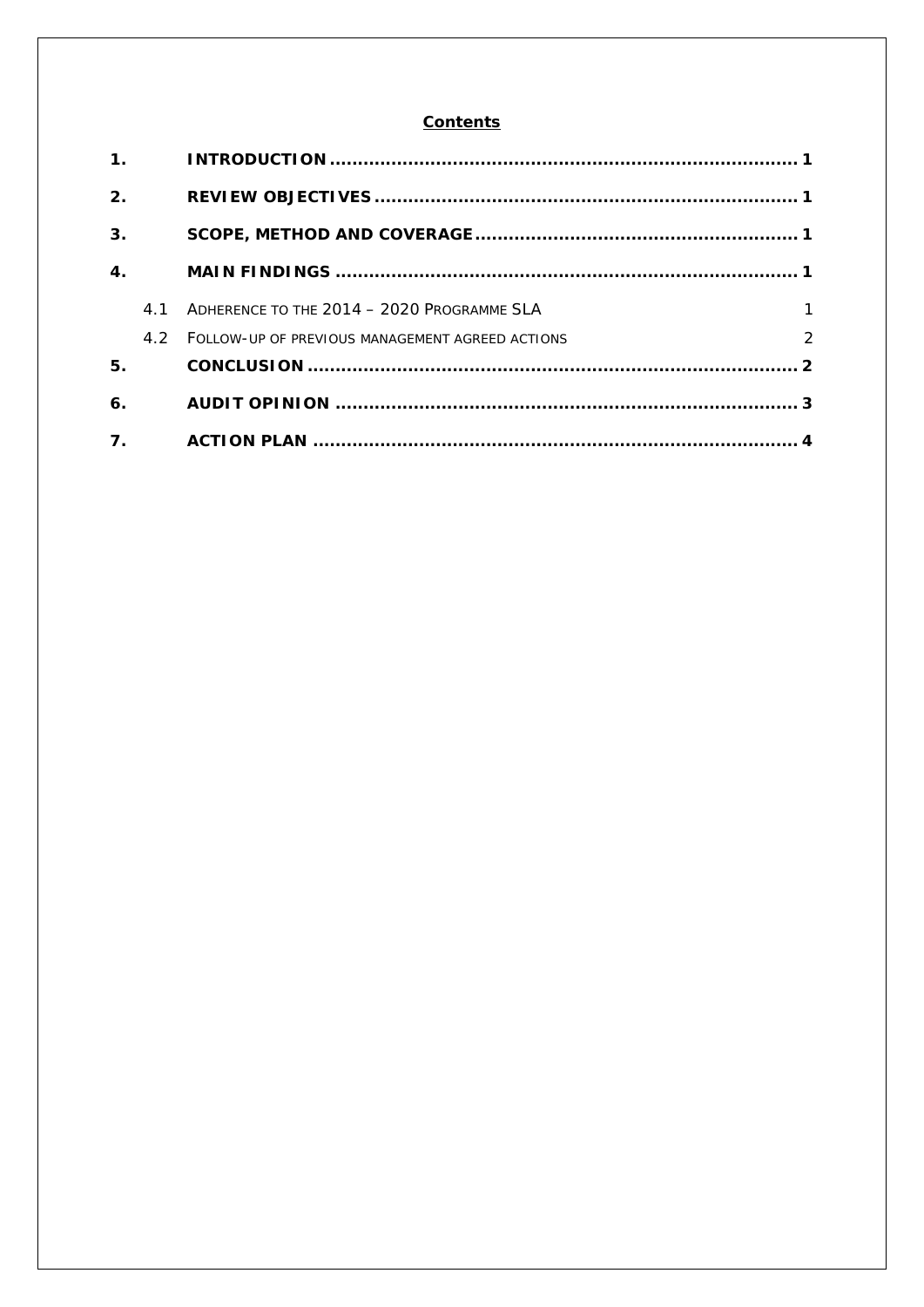#### **1. INTRODUCTION**

This audit was undertaken as part of the 2016/17 Audit Plan and was the first audit assessing the administration of the 2014-2020 Highland LEADER Programme. The audit is a requirement of the Service Level Agreement (SLA) between the Scottish Government Rural Payments and Inspections Directorate (SGRPID) and the Council. This is the first required audit in accordance with EC Regulation 907/2014 and covers the period 16/10/15 to 15/10/16.

The Leader Programme is part of the Scottish Rural Development Programme (SRDP), aimed at promoting economic and community development within rural areas. Funding from the EU is centrally distributed by the SGRPID to eligible areas. With the exception of the Inverness Settlement Development Area and the Cairngorm National Park Boundary (within the Highland area), the whole of the Highland Council area is eligible for this funding.

The overall administration of the funding is by the Highland LEADER Local Action Group (LAG). The LAG is divided into 7 Local Area Partnerships (LAPs) relating to the different regions of the Highlands, together with two sub-groups: the Rural Enterprise Group and Highland Fisheries Local Action Group (FLAG), and two advisory groups: the Equalities Reference Group (ERG) and Monitoring & Evaluation Group. There is also a strategic LAG, which sets the strategic direction and delivery of the programme, approves Highland-wide projects, and monitors and evaluates the programme.

The total value of the Highland LEADER Programme 2014-2020 is £8.8m.

#### **2. REVIEW OBJECTIVES**

The objectives of the review were to ensure that:

- (i) The obligations set out in the 2014-2020 LEADER Programme Service Level Agreement (SLA) have been adhered to for project claims and verification checks.
- (ii) The agreed actions arising from the previous audit report, which related to the 2007-2013 Programme, have been satisfactorily implemented by Management.

#### **3. SCOPE, METHOD AND COVERAGE**

This is the first review of the 2014-2020 LEADER Programme and as no projects have been approved within the period 16/10/15 to 15/10/16 the audit focused on the administrative claims submitted process and reviewed 4 claims submitted. During this time there were two separate forms of guidance; the first which was designed to allow for the continued employment of LEADER staff in the interim period between the two Programmes, and the second which came into effect once the SLA had been signed.

The audit also followed up the actions taken by management in response to the audit recommendations in the 2014/15 LEADER Programme audit report.

#### **4. MAIN FINDINGS**

The main findings of the review, referenced to the above review objectives, are as follows:

#### **4.1 Adherence to the 2014 – 2020 Programme SLA**

This objective was substantially achieved. 4 administraive claims were selected for review: 2 under the interim pre-signature claims rules (effective from 01/07/15 to 09/02/16) where claims were made monthly, and 2 under the post-SLA signature claims rules where claims are made quarterly. All 441 transactions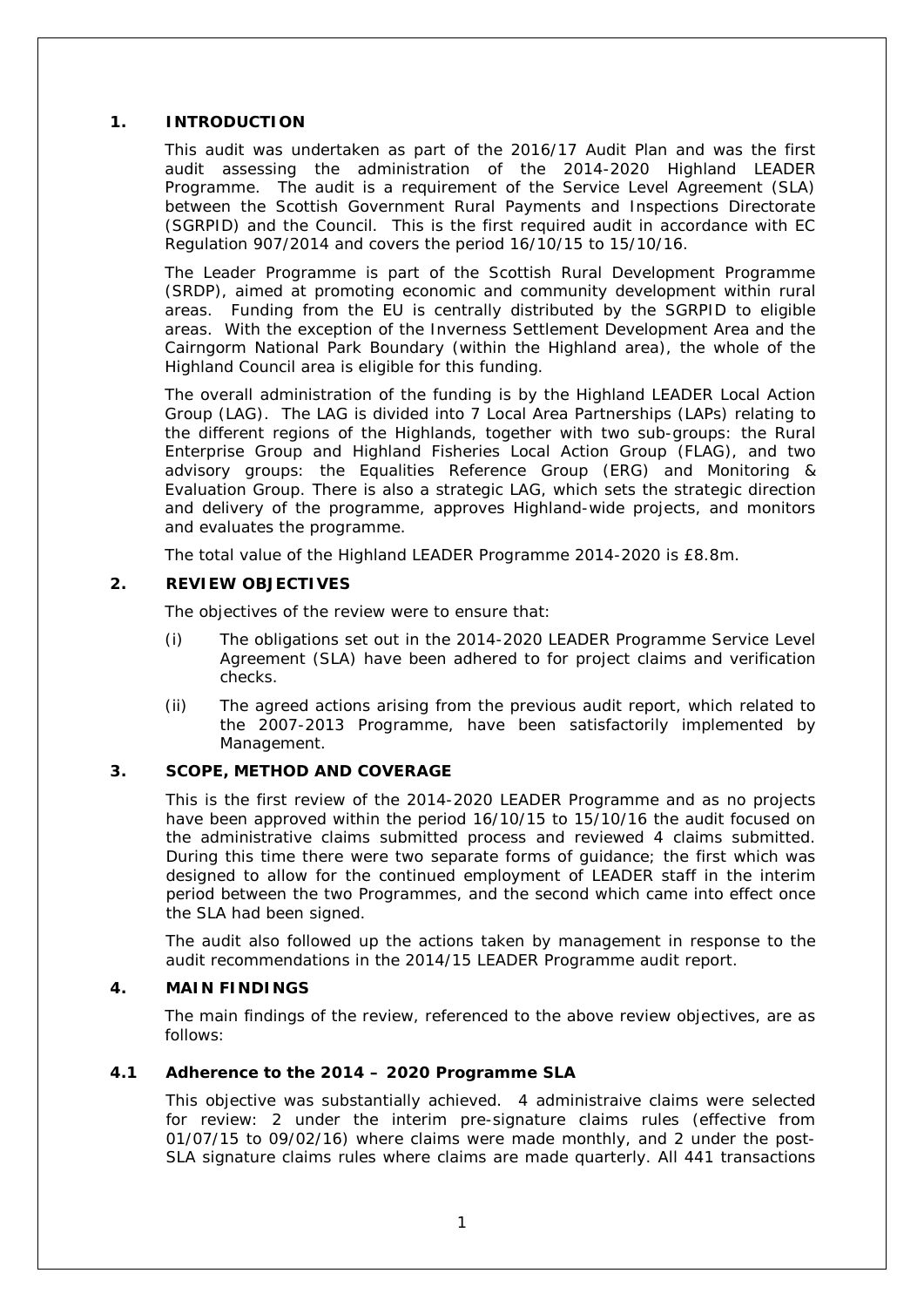within these claims were agreed to financial ledger reports and met SLA eligibility criteria.

4.1.1 431 of the 441 of the transactions claimed for were adequately supported by the relevant creditor invoice, payroll record, purchase card statement, or travel claim. In addition the following financial records were held: the financial ledger transaction report; invoice payment details showing the batch number; payment batch totals showing the total amount paid per batch; and a copy of the bank statement showing the total batch sum paid. For the remaining 10 transactions, 8 related to payroll costs and 2 were internal recharges.

The Payroll Section should provide payment evidence to the LEADER team, but no information was held for 7 transactions. Furthermore, where this is provided, the information does not always reconcile to the sum being claimed as often the payroll sums paid are greater than the claim amounts.

Where in-house costs are incurred these are processed by journal entry but each entry should be supported by an internal recharge template which details the basis of the sums charged. However, for the 13 internal recharges examined, no supporting template was held.

All 428 transactions, where payment was made to external parties, were evidenced that payment had been made from the LAG's bank account.

#### **4.2 Follow-up of previous management agreed actions**

This objective was achieved as both management agreed actions have been implemented. However, whilst the second has been achieved insofar that the agreed action was carried out the overall objective of ISO accreditation is unlikely to occur.

The previous audit report contained 2 medium priority grade recommendations. The first one related to the interim claim rules which required that officers involved in compiling or authorising claims do not compile or authorise claims, which include their own salaries or expenses. This is a change to the process in place for the previous Programme. A process was documented detailing how financial claims are dealt with by the LEADER Team and the Council's processes. This was forwarded to the Scottish Government for written confirmation that the process followed is compliant and this was provided in December 2015.

4.2.1 The second recommendation relates to the SLA reference to EU Regulation 907/2014, of which Annex I – section 3 sets out the Information systems security requirements. Specifically section 3(B) requires that by 16 October 2016 *"information systems security shall be certified in accordance with International Standards Organisation (ISO) 27001"*. This requirement has been highlighted in all audit reports for the previous Programme but the action still has not been achieved. Non-compliance with the ISO would result in a breach of the SLA. However, responsibility for information security and compliance with the ISO rests with the Council's ICT Services section and the LEADER Team has no control over this matter. ICT Services have indicated that they are working towards compliance with the principles of the standard rather than accreditation.

#### **5. CONCLUSION**

This audit's focus has been primarily on the administrative claims process as this was the only area of expenditure during the review period. All transactions examined met the SLA eligibility criteria and were agreed to the Council's financial ledger. However, 21 transactions comprising of 8 payroll 13 internal recharges were not supported by the expected documentation.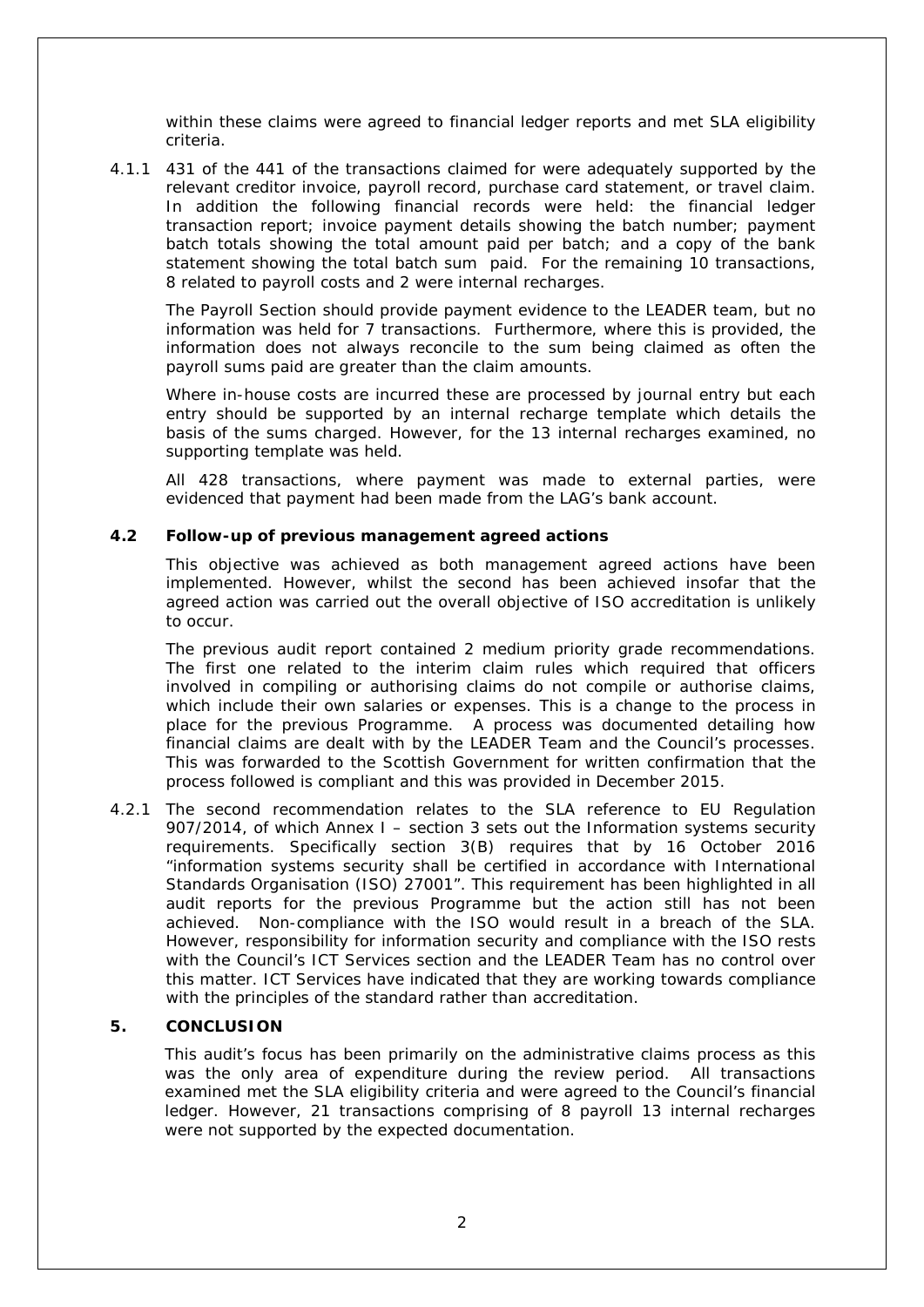There are 3 recommendations made as a result of this audit all at medium priority grade. All of these have been accepted by management with the final agreed action due to be implemented by 31/01/17.

### **6. AUDIT OPINION**

The opinion is based upon, and limited to, the work performed in respect of the subject under review. Internal Audit cannot provide total assurance that control weaknesses or irregularities do not exist. It is the opinion that **Substantial Assurance** can be given in that while there is generally a sound system, there are minor areas of weakness which put some of the system objectives at risk, and/ or there is evidence that the level of non-compliance with some of the controls may put some of the system objectives at risk.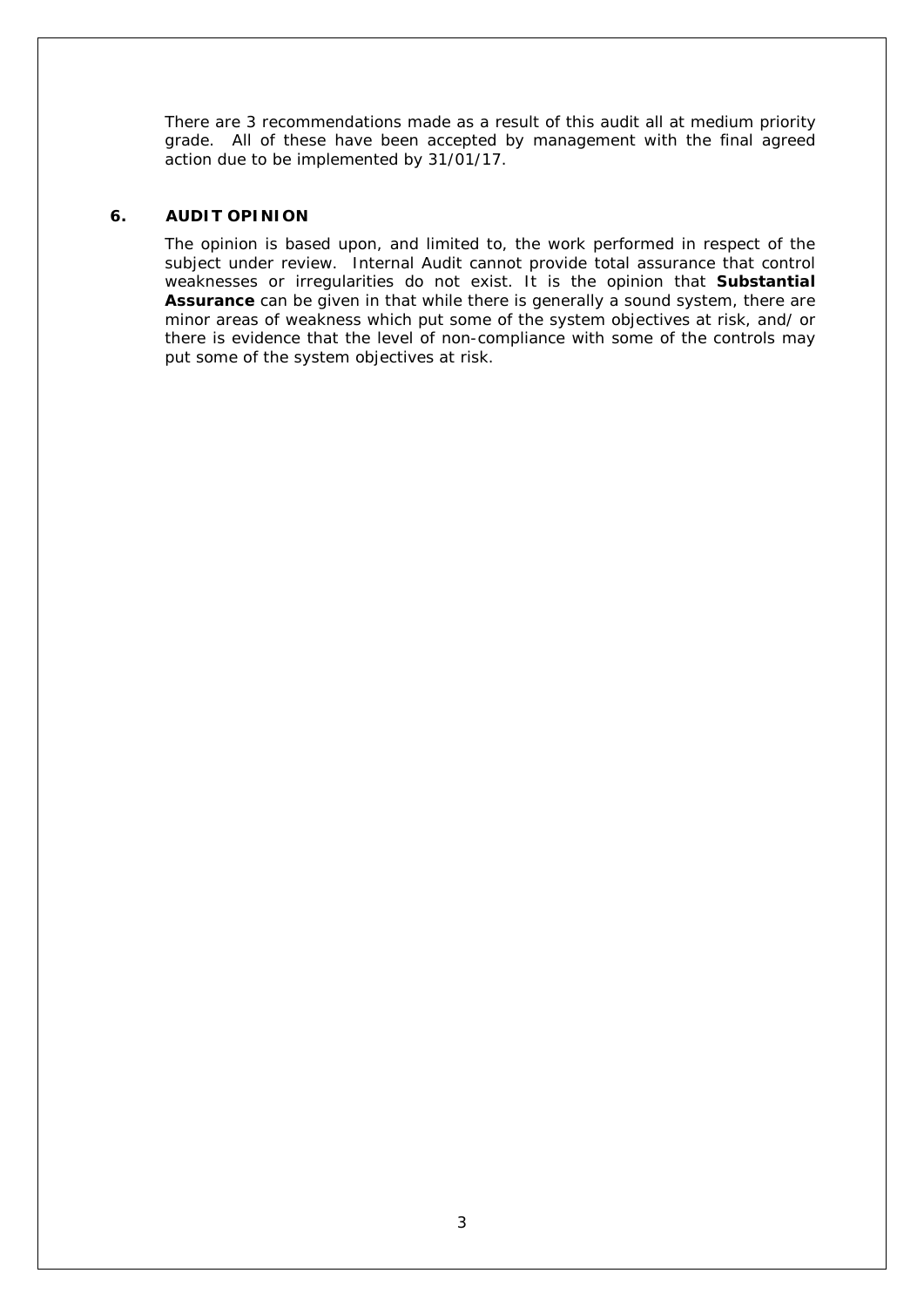### **7. ACTION PLAN**

The Action Plan contains **3** recommendations as follows:

| Description                                                                                                                                                                                                                                                              | <b>Number</b>           |                                                                                                                                                                                                                                                                                                                                                     |                                                                                                                                                                                                                                |                                                                                                       |                                       |                              |  |  |
|--------------------------------------------------------------------------------------------------------------------------------------------------------------------------------------------------------------------------------------------------------------------------|-------------------------|-----------------------------------------------------------------------------------------------------------------------------------------------------------------------------------------------------------------------------------------------------------------------------------------------------------------------------------------------------|--------------------------------------------------------------------------------------------------------------------------------------------------------------------------------------------------------------------------------|-------------------------------------------------------------------------------------------------------|---------------------------------------|------------------------------|--|--|
| Major issues that managers need to address as a matter of urgency.<br>Important issues that managers should address and will benefit the Organisation if implemented.<br>Minor issues that are not critical but managers should address.<br><b>Total recommendations</b> | $\Omega$<br>3<br>0<br>3 |                                                                                                                                                                                                                                                                                                                                                     |                                                                                                                                                                                                                                |                                                                                                       |                                       |                              |  |  |
|                                                                                                                                                                                                                                                                          |                         |                                                                                                                                                                                                                                                                                                                                                     |                                                                                                                                                                                                                                |                                                                                                       | <b>IMPLEMENTATION</b>                 |                              |  |  |
| <b>REPORT</b><br>REF.                                                                                                                                                                                                                                                    | <b>GRADE</b>            | <b>FINDING</b>                                                                                                                                                                                                                                                                                                                                      | <b>RECOMMENDATION</b>                                                                                                                                                                                                          | <b>MANAGEMENT AGREED</b><br><b>ACTION</b>                                                             | <b>RESPONSIBLE</b><br><b>OFFICER</b>  | <b>TARGET</b><br><b>DATE</b> |  |  |
| 4.1.1                                                                                                                                                                                                                                                                    | Medium                  | The process of obtaining supporting<br>documents for payroll expenditure is<br>not efficient as 8 transactions had<br>no supporting payroll records. For a<br>further 8 payroll transactions it was<br>unclear how the records related to<br>the amount claimed. This has arisen<br>as documents cannot be accessed<br>directly by the LEADER Team. | The<br>Programme<br>Administrator<br>should be granted access to the<br>ResourceLink payroll system in<br>order that the necessary payroll<br>information can be<br>obtained<br>directly to support the sums being<br>claimed. | ResourceLink<br>Access to<br>to be requested for the<br>LEADER<br>Programme<br>Administrator.         | <b>LEADER</b><br>Programme<br>Manager | 31/01/2017                   |  |  |
| 4.1.1                                                                                                                                                                                                                                                                    | Medium                  | $\overline{2}$<br>internal recharges were not<br>supported by an internal recharge<br>template.                                                                                                                                                                                                                                                     | The<br>Programme<br>Administrator<br>should ensure that all internal<br>recharges are<br>supported<br>as a<br>minimum by an internal recharge<br>template and any other relevant<br>documentation as appropriate.              | All internal recharges to<br>be supported with an<br>Integra<br>transaction<br>printout as a minimum. | LEADER<br>Programme<br>Administrator  | 30/11/2016<br>and ongoing    |  |  |
|                                                                                                                                                                                                                                                                          | $\sim$ $\sim$ $\sim$    | $-1$ $-1$ $-1$ $-1$                                                                                                                                                                                                                                                                                                                                 |                                                                                                                                                                                                                                | $\cdots$                                                                                              |                                       |                              |  |  |

|       |               |                                                                                                                                                                                                                                                                                                                                                                                                                                                                                                                                                                                                                    | template and any other relevant<br>documentation as appropriate. |                                |            |
|-------|---------------|--------------------------------------------------------------------------------------------------------------------------------------------------------------------------------------------------------------------------------------------------------------------------------------------------------------------------------------------------------------------------------------------------------------------------------------------------------------------------------------------------------------------------------------------------------------------------------------------------------------------|------------------------------------------------------------------|--------------------------------|------------|
| 4.2.1 | <b>Medium</b> | EU Regulation 907/2014 requires   The LEADER team should request   Written confirmation to<br>compliance with ISO 27001 by written confirmation from the be requested from the<br>October 2016. However, the Council   Scottish Government that the   Scottish Government that<br>does not currently comply with the $\vert$ approach taken with the ISO will the proposed approach is<br>ISO, instead it is working towards suffice in fulfilling their obligation satisfactory.<br>compliance with the principles of the $\vert$ under the SLA in meeting the EU<br>standard<br>rather<br>than<br>accreditation. | full legislation.                                                | LEADER<br>Programme<br>Manager | 31/01/2017 |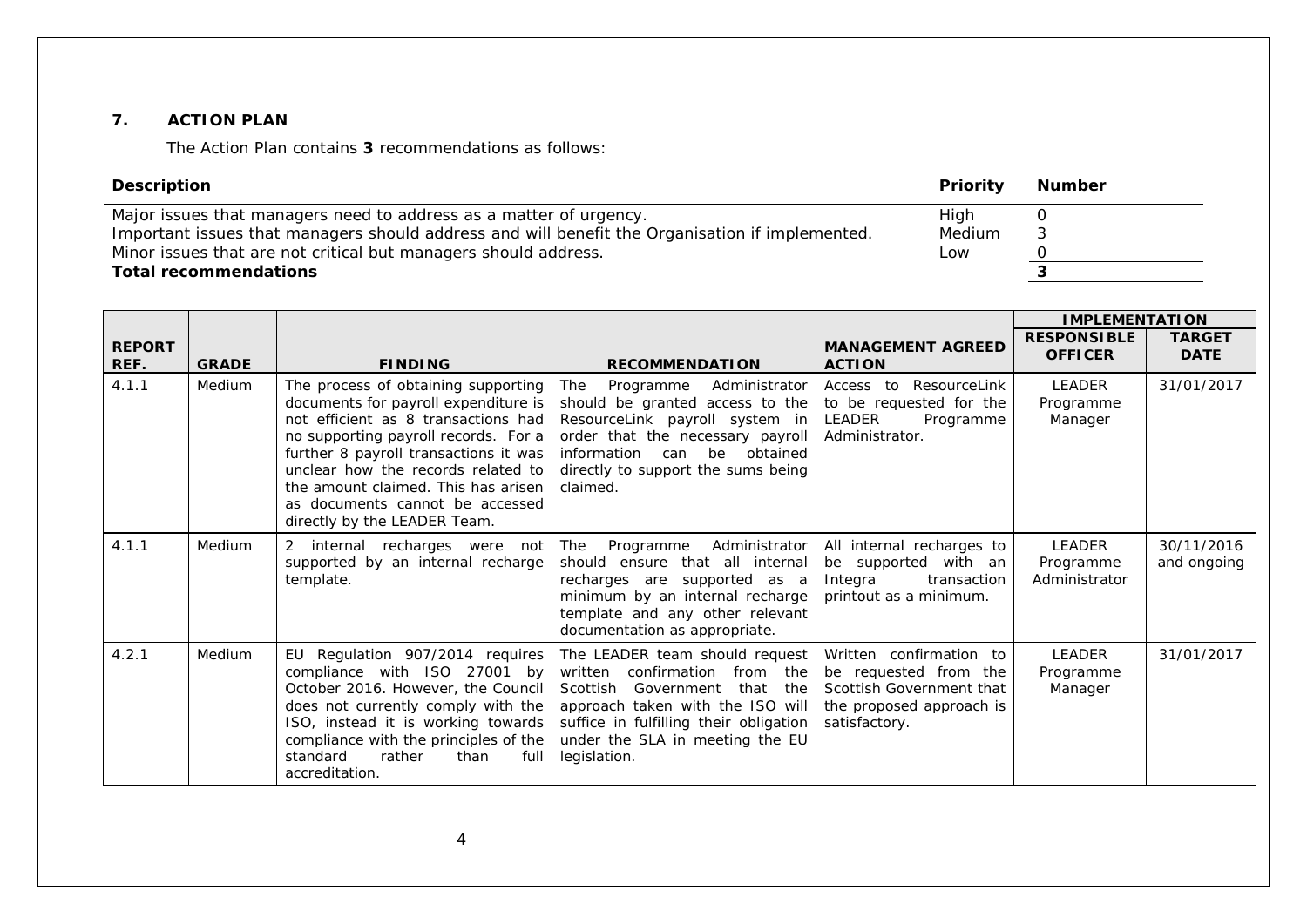

# **INTERNAL AUDIT FINAL REPORT**

DEVELOPMENT & INFRASTRUCTURE SERVICE/ COMMUNITY SERVICES

CONTROL OF ROAD BONDS & ENFORCEMENT OF PLANNING CONDITIONS

Internal Audit Finance Service

#### **AUTHOR DISTRIBUTION**

Director of Development & Infrastructure Director of Community Services Head of Planning & Environment, Development & Infrastructure Service Transport Planning Manager, Development & Infrastructure Service Team Leader – Development Management, Development & Infrastructure Service Area Planning Manager – South/Major Developments, Development & Infrastructure Service Head of Roads & Transport, Community Services Roads Operations Manager – Lochaber, Nairn, Badenoch & Strathspey, Community Services Roads Operations Manager – Inverness, Community Services

**DRAFT DATE:** 17/10/16 **REF:** HEB01/002 **FINAL DATE:** 08/11/16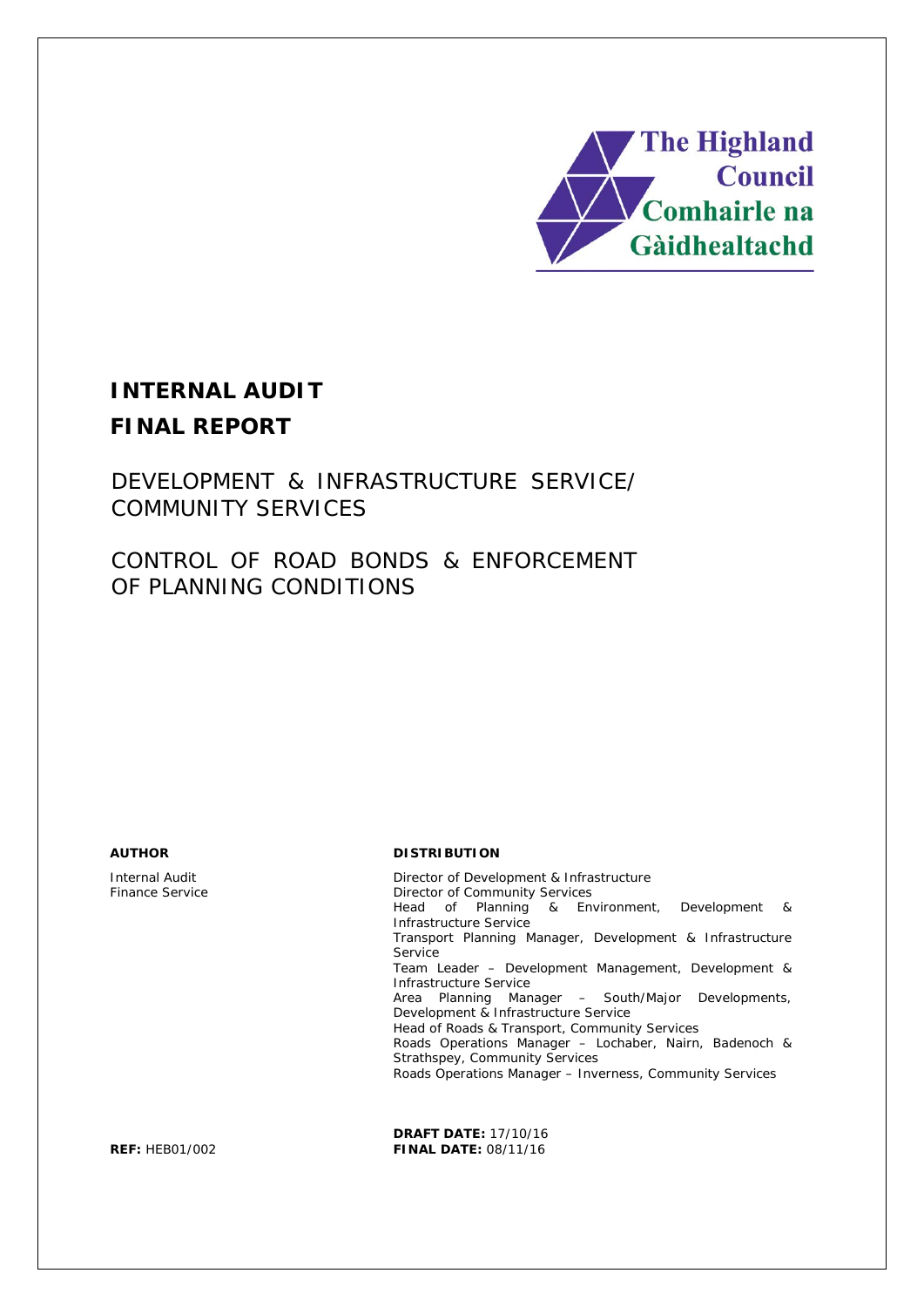### **Contents**

| $\mathbf 1$ .  |                                                                          |                |
|----------------|--------------------------------------------------------------------------|----------------|
| 2.             |                                                                          |                |
| 3.             |                                                                          |                |
| 4.             |                                                                          |                |
| 4.1            | VALUATION, REDUCTION AND RELEASE OF ROAD BONDS                           | $\overline{2}$ |
| 4.2            | CURRENT VALUE OF ROAD BOND SECURITIES HELD IN FAVOUR OF HIGHLAND COUNCIL | $\overline{4}$ |
| 4.3            | VALUATION, REDUCTION AND RELEASE OF ROAD BOND - WESTER INSHES            | 5              |
| 4.4            | ENFORCEMENT OF PLANNING CONDITIONS - WESTER INSHES                       | $\mathsf{Q}$   |
| 4.5            | LANDSCAPING PLANNING CONDITIONS - LOCHLOY                                | 13             |
| 5.             |                                                                          |                |
| 6.             |                                                                          |                |
| $\mathbf{7}$ . |                                                                          |                |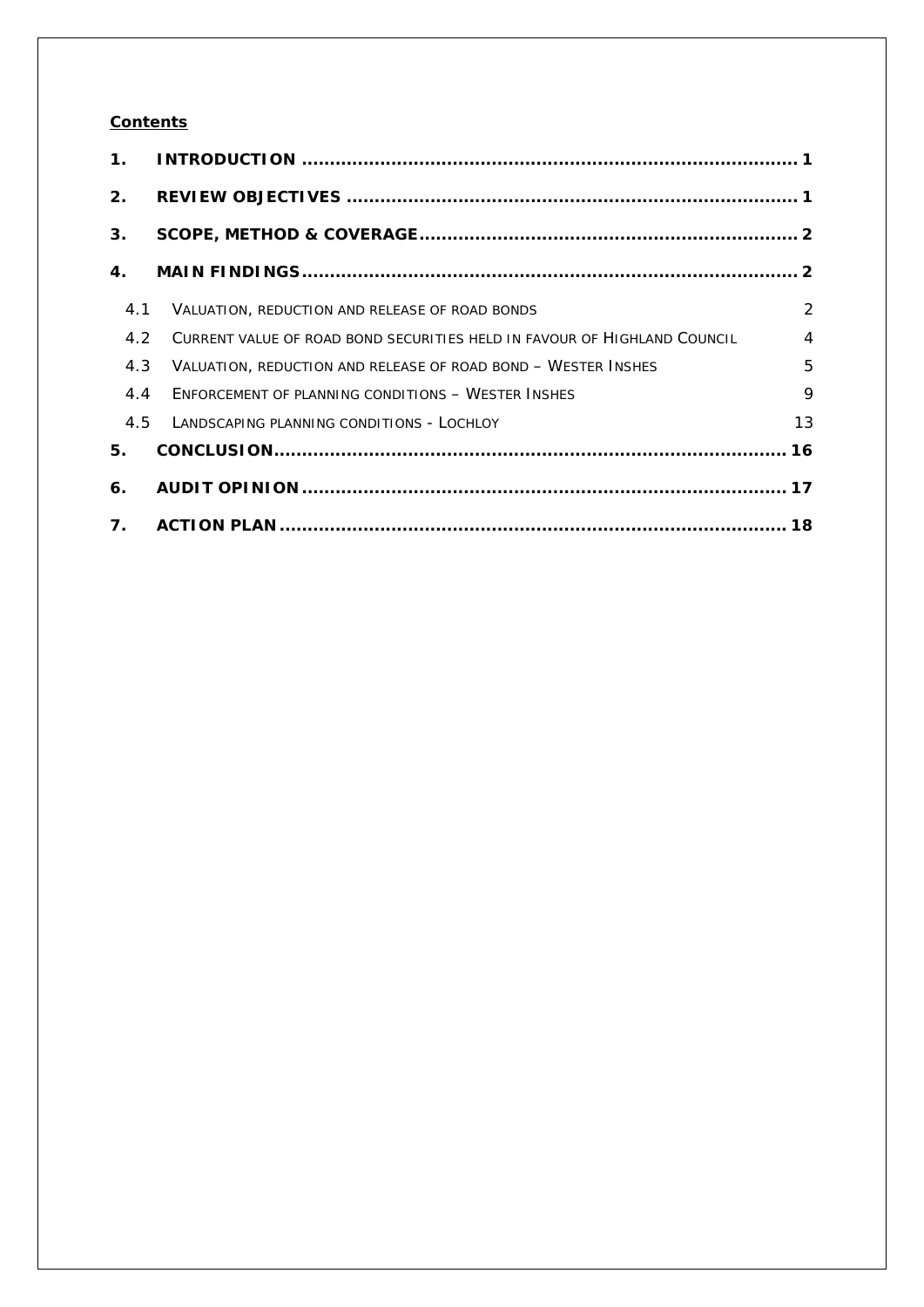#### **1. INTRODUCTION**

Under section 21 of the Roads (Scotland) Act 1984, any person other than a Roads Authority, who wishes to construct a new road or extend an existing road, must obtain construction consent. This is granted by the Council in its role as Local Roads Authority. As well as construction consent for the new road, a developer must also seek the appropriate planning permission from the Council.

Where a new road is to be built as part of a private housing development, the developer must also lodge a security in the form of a road bond in favour of the roads authority or a cash deposit. The value of the security must be sufficient to meet the cost of constructing the road in accordance with the construction consent granted and it must be lodged before housebuilding works begin. The purpose of this security is to ensure that in the event of a developer not completing the roads to an adoptable standard, sufficient funds are available to the Council to complete the roads. The value of the road bond or deposit can be reduced at pre-determined stages of the road construction process, partial and substantial completion, and will eventually be released on final completion. The requirement for this financial provision is stated under section 17 of the Roads (Scotland) Act 1984, and the Security for Private Road Works (Scotland) Regulations 1985 Amended 1998.

The Road Construction Consent (RCC) process is managed by the Transport Planning Team within the Development & Infrastructure Service with inspections carried out by Community Services staff based in Area Offices. Prior to the creation of the Transport Planning Team in June 2015 the RCC process was managed entirely by Community Services area based staff. The change was put in place to improve the consistency in the Council's approach to assessment, allowing the Community Services staff to focus on the inspection regime as well as to tie the RCC process much more closely to the Planning Permission and Building Warrant processes.

The Council has statutory powers under the Planning (Scotland) Act to investigate a breach of planning control. Any action taken has to be appropriate to the scale of the breach and to the effect that the breach has on the environment or residential amenity. A Planning Enforcement Charter has been prepared and is available on the Council's web-site. The Council has a Planning Enforcement team comprising of two officers, based in Inverness.

In the majority of cases it is the Council's policy to resolve the problem rather than to punish the mistake. It may decide to take formal action where a satisfactory outcome cannot be achieved by negotiation. However, any action is discretionary. This means that, even where there is a breach of planning control, the Council considers whether it is in the public interest to take enforcement action.

#### **2. REVIEW OBJECTIVES**

The objectives of the review were to ensure that:

- (i) There are adequate controls in place for the valuation, reduction and release of road bonds, these are in accordance with relevant legislative requirements and are adhered to by staff.
- (ii) The value of current road bond securities held in favour of the Council is known and this is regularly monitored.
- (iii) All relevant elements of the road infrastructure have been completed to Road Construction Consent standards prior to reduction of the road bond security and adoption of the roads by the Council for the Wester Inshes development.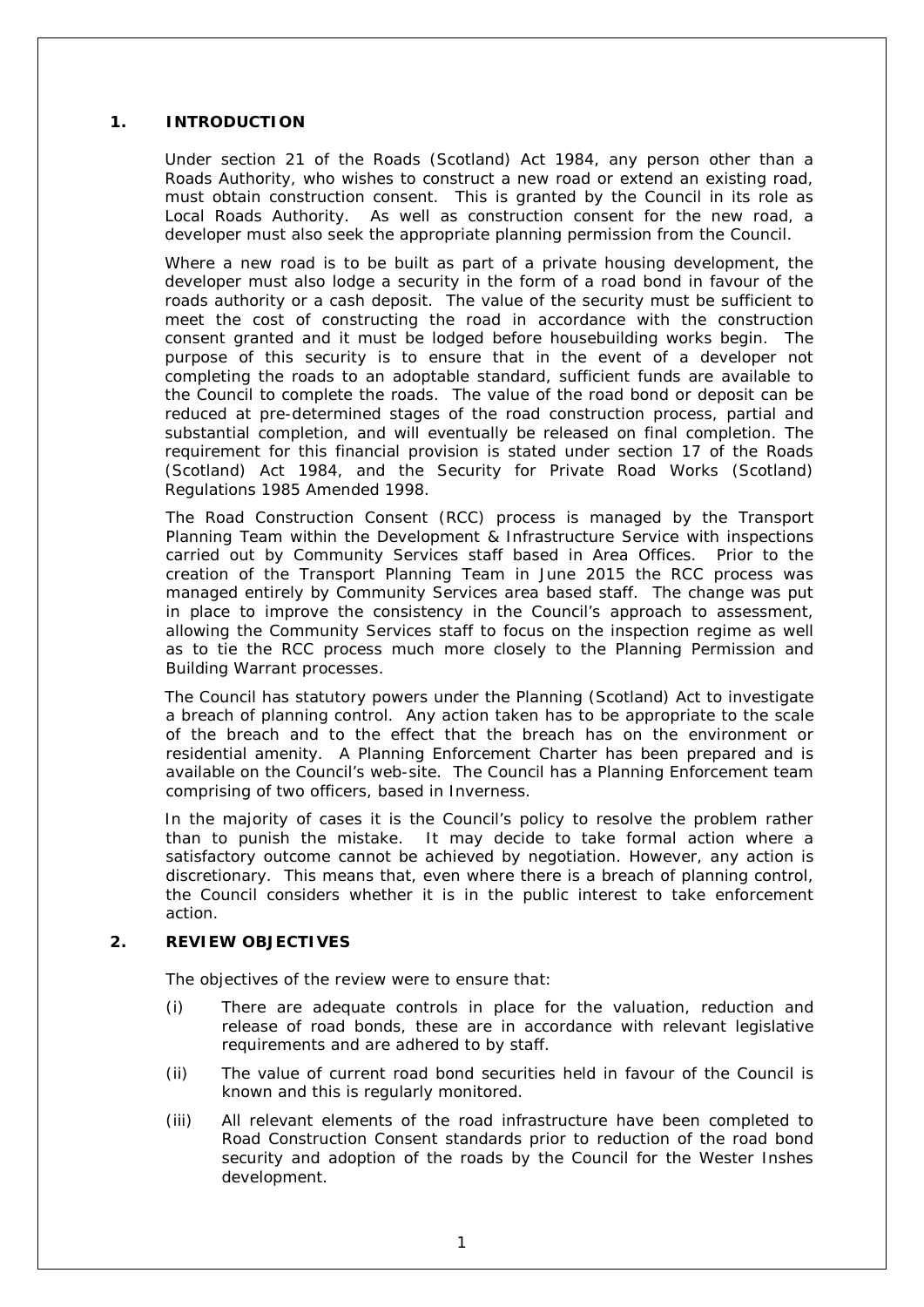- (iv) The conditions attached to the planning permission granted to the particular Wester Inshes development in Inverness have been enforced as appropriate by officers.
- (v) The conditions attached to the planning permission granted for all phases of the Lochloy development in Nairn, specifically those relating to the ongoing maintenance of landscaping works, were adequate and have been adhered to by developers.

#### **3. SCOPE, METHOD & COVERAGE**

The audit reviewed the controls in place around the calculation, reduction and release of road bonds. In particular the audit looked at the road bond for the R F More Properties development at Wester Inshes in Inverness.

The audit also considered the conditions attached to planning permission reference 02/00668/FULIN (R F More Properties Ltd, land located at Wester Inshes, Inverness) and whether appropriate enforcement action had been taken by the Council where these conditions had not been met.

The adequacy of planning conditions, specifically those relating to the maintenance of landscaping works, for all phases of the Lochloy development were examined as part of the audit. Since initial planning permission was granted in 1995, the development has changed ownership on more than one occasion. The audit assessed whether or not the various developers involved during this period had fulfilled their obligations in terms of landscaping maintenance and whether or not any responsibility for this sits with the Council.

The scope of the review also considered the concerns raised by Councillor Gowans in respect of the Western Inshes development and Councillor MacDonald in respect of the Lochloy development. The issues raised centred around the release of the road bond and the failure of the developer to comply with planning conditions relating to ongoing maintenance of a retaining wall for Wester Inshes and the on-going maintenance of amenity areas for both developments.

#### **4. MAIN FINDINGS**

The main findings of the review, referenced to the above review objectives, are as follows:

#### **4.1 Valuation, reduction and release of road bonds**

This objective was partially achieved. The Highland Council 'Roads and Transport Guidelines for New Developments' (the Council's guidelines) sets out the guidance and standards for the provision of transport infrastructure, including the design and construction of all new roads, associated with development proposals, within the Council area. It can be accessed on the Highland Council website. The guidance provided within this document relating to the RCC process is in line with relevant legislative requirements.

Around 5-8 RCC applications are currently received per quarter. An RCC application is submitted along with the required documentation, including detailed plans. The plans are scrutinised during which time there is ongoing dialogue with the agent (acting on behalf of the developer) and the plans may require to be modified. As soon as any technical issues have been resolved and the plans agreed, the developer is asked to submit a Bill of Quantities (BoQ). The BoQ is the developer's evaluation of the cost of road infrastructure construction and is an industry standard document. It lists the quantity required for all materials, the price per unit and the total cost. The BoQ is scrutinised and checks are carried out by the Transport Planning Team to ensure that the quantities specified match those on the plans agreed as part of the RCC application process and that the unit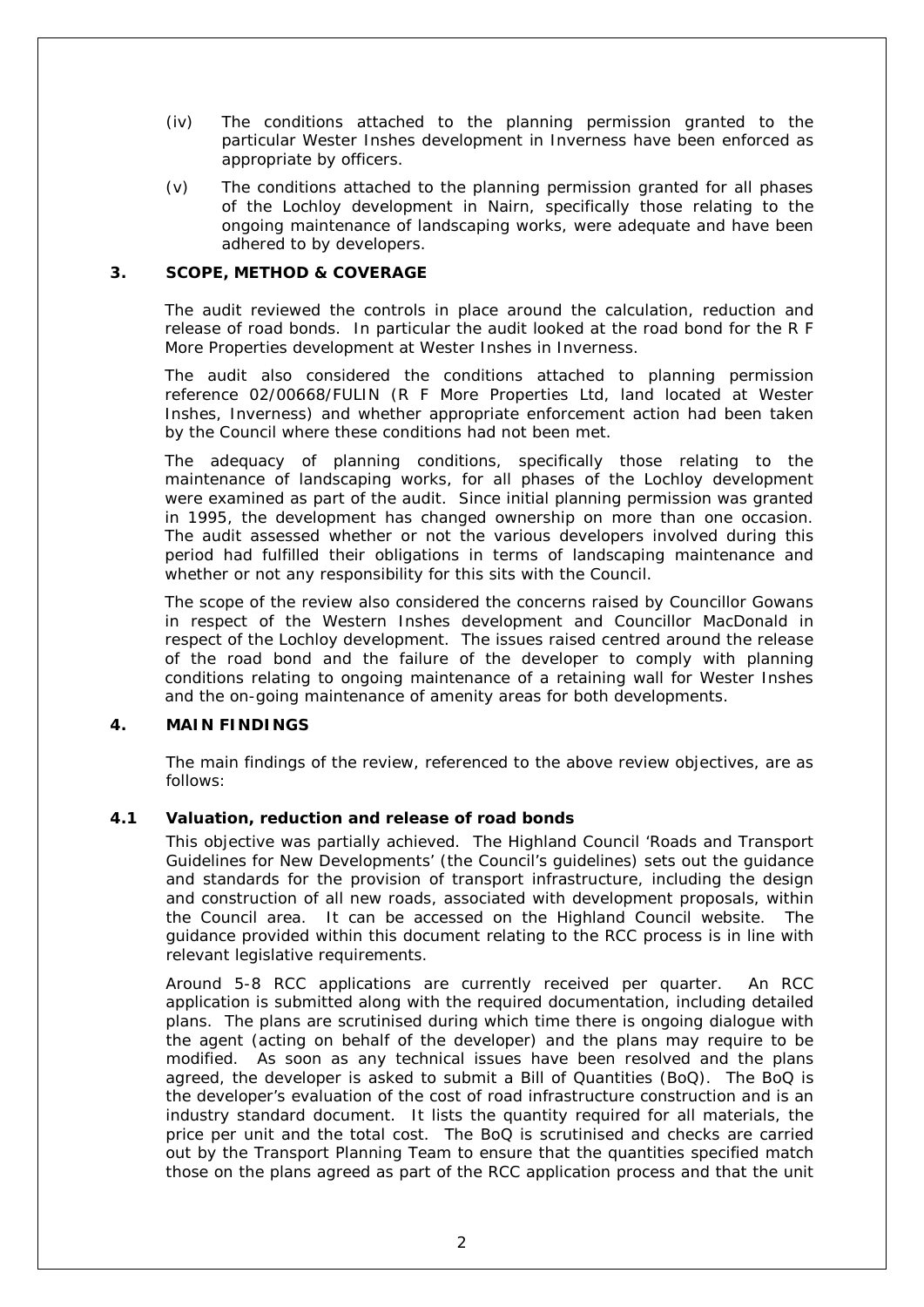prices quoted are relevant and appropriate. This estimated construction cost then forms the valuation of the road bond/ deposit which is requested in writing by the Transport Planning Team.

Road construction works should normally be completed within 3 years from the date on which RCC is granted although time extensions can be granted.

- 4.1.1 At pre-determined stages in the construction works, as specified under section 15 of the Security for Private Road Works (Scotland) Amendment Regulations 1998 (Security Regulations) partial release of the road bond/ security is permitted:
	- **Partial completion** *"in accordance with construction consent, completion of the base course, the drainage and the kerb base in the carriageway".* Although not stated within the legislation or within the Council's guidance, the road bond/ security is normally reduced by around 50% at this stage although an inspection would be carried out in order to fully assess the cost of outstanding works. More than one partial release of the bond may be considered providing that substantial works have been carried out to the required standards. It is important to note that the cost of the road bond security to the developer is proportionate to the outstanding value of the bond.
	- **Substantial completion** *"in accordance with construction consent, completion of construction, including traffic signs, gully connections, manholes and carriageway lighting".* At this stage a further release of the bond will take place with either 10% of the original bond value or the value required to cover the cost of the outstanding works (whichever is greater) retained. On agreement of substantial completion, a 12 month maintenance period commences during which the developer is responsible for the maintenance of the road.
	- **Final completion** *"expiry of the maintenance period (or the date of completion of any works necessary to rectify defects occurring during that period, if such completion is later than the expiry of that period) or the addition of the private road concerned to the local roads authority's list of public roads, whichever is earlier".* At this stage a formal application for the adoption of the new road by the Council can be made and the balance of the bond released.

At each of the above stages, the developer submits a request for a reduction in the bond. An inspection is then carried out to verify that the works have been completed to the required standard. A calculation is made by the Transport Planning Team, based on the estimated cost of works remaining, and an instruction issued to reduce the bond by the required amount. The value of the bond retained at any stage should reflect the value of the works remaining to bring the road up to the standards specified in the RCC.

Although the Council's guidelines states that partial release of the road bond is permitted at pre-determined stages of the construction works, and makes reference to the relevant legislation and regulation, it does not specify what these stages are.

- 4.1.2 If the developer has failed to complete the road works to a suitable standard within the period of the RCC, the roads authority is permitted to call in the remaining road bond/ security and complete the works to the required standard. The Security Regulations states that:
	- **Section 13** *"Where, after the building works have commenced, the private road concerned has not been constructed in accordance with the construction consent then the authority shall construct the private road in accordance with the construction consent."*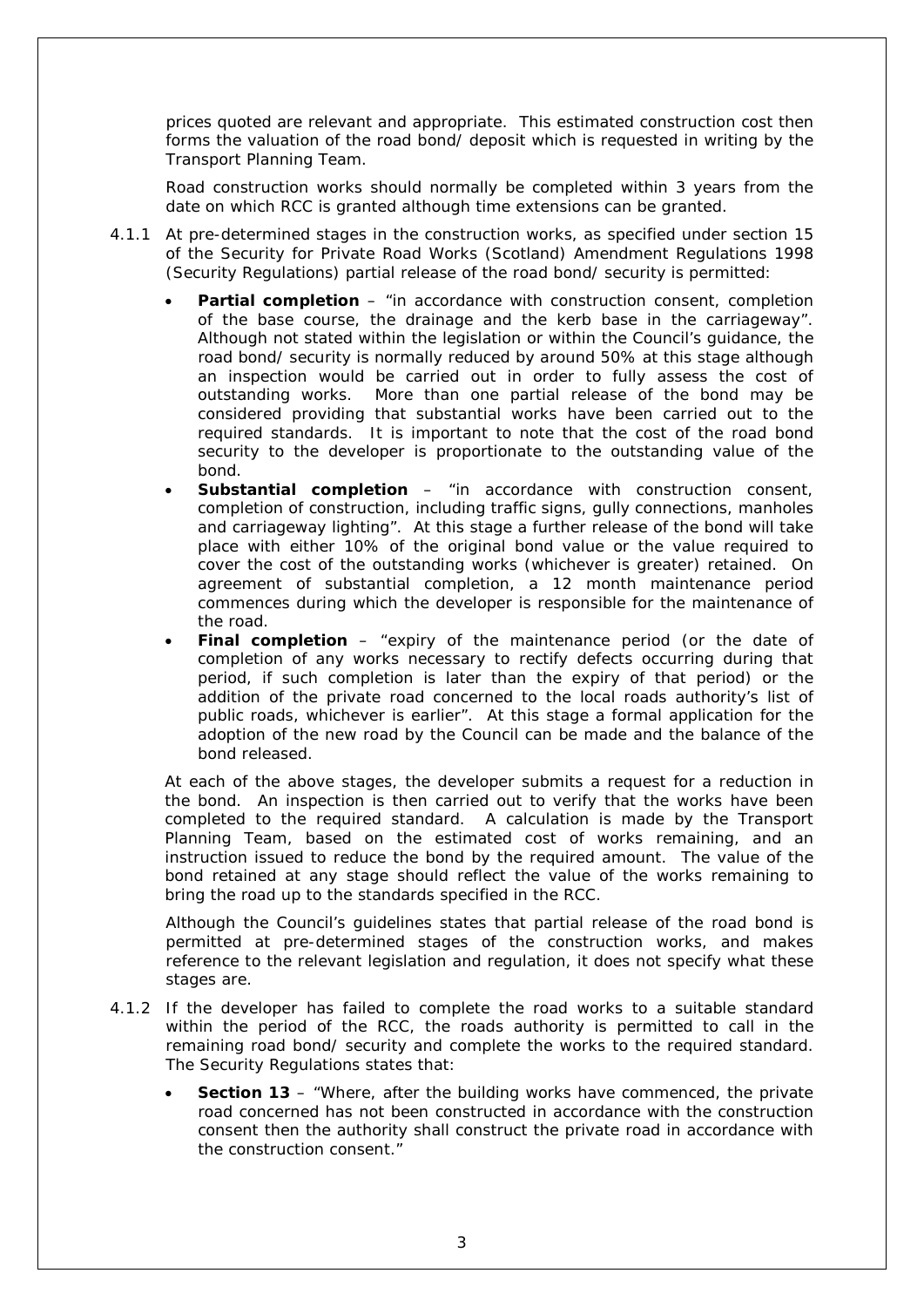• **Section 14** – *"Where a private road is constructed, or defects in it are rectified, by the local roads authority in accordance with regulation 13 the authority may for that purpose call up each or any road bond lodged in respect of the private road in so far as still in force and apply the proceeds or, as the case may be, apply each deposit in so far as retained by them in respect of the private road."*

However, this is not specified within the Council's guidelines.

It is not possible to state the percentage of the total number of road bonds which have been called in by the Council under these circumstances. However, feedback received from the Transport Planning Manager and the Roads Operations Managers is that it is very rarely necessary but could not be quantified.

A draft 'Road Construction Consent Operating Procedure' was prepared in November 2015 and contains more detailed information for staff on the requirement for a road bond security, stages of completion and release of the road bond and this is in line with legislative requirements. However, at the time of the audit it had not yet been finalised and as a result, there is currently no internal guidance for staff when calling in a road bond or deposit.

#### **4.2 Current value of road bond securities held in favour of Highland Council**

4.2.1 This objective was not achieved. A central spreadsheet listing road bonds or cash deposits held in favour of the Council is maintained by Community Services Business Support. As at 12/10/16 there were 84 road bonds/ deposits listed with a current value of £8.14m. The accuracy of the information held is dependent on details being passed to the Business Support Administrative Assistant by staff responsible for securing the road bond and its subsequent reduction and release. Since June 2015 this is undertaken by the Transport Planning Team but all those processed before this time are managed by the Community Services Area Offices.

The Administrative Assistant should be notified when a new road bond/ deposit has been secured and of any reductions to existing road bonds/ cash deposits so that this can be recorded and the remaining balance updated. The Administrative Assistant stated that there have been occasions when she was informed of the reduction of a road bond but had no record of the bond being lodged.

The draft 'Road Construction Consent Operating Procedure' (see 4.1.2) contains a flow chart which shows the role of the Administrative Assistant in the road bond/ deposit process. However, it does not reflect the change in the process since the creation of the Transport Planning Team and the fact that road bond/ deposit reduction notifications can come from multiple sources. The flow chart shows that the Administrative Assistant is responsible for issuing standard communications to the developer regarding receipt and reduction of the road bond/ deposit and then making the necessary adjustment on the central spreadsheet. However, in some cases these communications are sent by the Transport Planning Team and a copy passed to the Administrative Assistant so that she can then update the central spreadsheet. Therefore the approach this part of the process is inconsistent and double-handling of the information can occur.

The current value of the cash deposits which are held in an interest bearing bank account, relating to residential development road construction consent, is £434,382. However, there are several amounts which date back a number of years and it may no longer be appropriate to hold them. For example, the oldest of these was first lodged in July 2000 for the value of £37,900. £36,925 of this has been released with £975 retained but the central spreadsheet records this as discharged on 16/07/03.

Due to historical inconsistent processes and the lack of regular monitoring of the information held by Business Support, no absolute guarantee can be given that a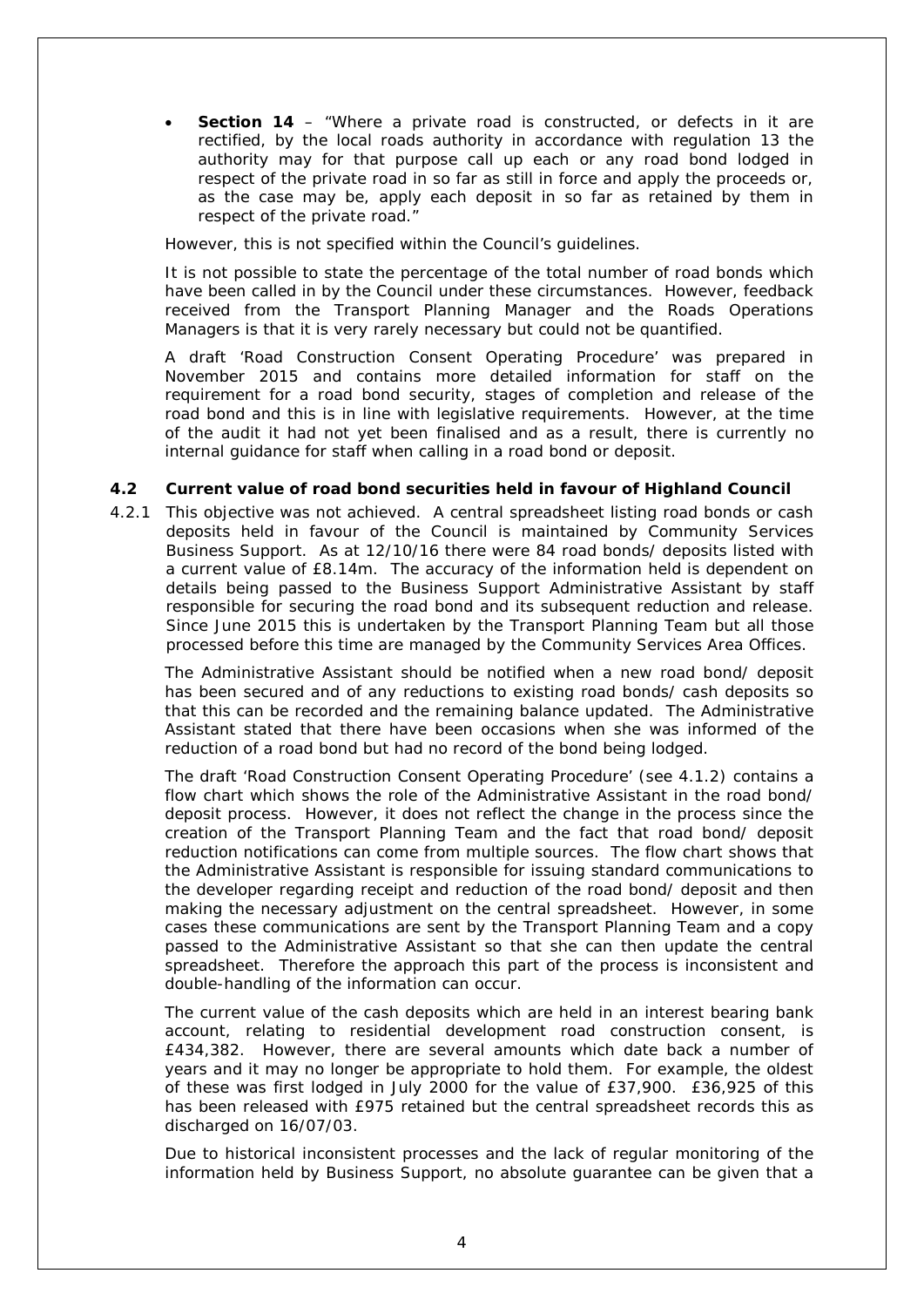complete and accurate record of the current value of road bonds/ cash deposits is held.

### **4.3 Valuation, reduction and release of road bond – Wester Inshes**

In considering the Wester Inshes Development and the fact that this has been a protracted over the years, a timeline of key events has been provided at Table 1 below.

|          | Table 1                                                                                                                                                                                                                                                                                                                                                                                                  |
|----------|----------------------------------------------------------------------------------------------------------------------------------------------------------------------------------------------------------------------------------------------------------------------------------------------------------------------------------------------------------------------------------------------------------|
| Date     | Event                                                                                                                                                                                                                                                                                                                                                                                                    |
| 05/01/01 | Planning application reference 01/00010/FULIN received<br>(81)<br>properties). Construction of roads and services to serve:                                                                                                                                                                                                                                                                              |
|          | 58 house plots for self-build<br>17 no. terraced houses in courtyard development<br>6 semi-detached houses<br>open space & landscaping in 8 phases<br>the construction of section two of local feeder road.                                                                                                                                                                                              |
| 15/06/01 | Planning Consent granted - 01/00010/FULIN.                                                                                                                                                                                                                                                                                                                                                               |
| 27/06/01 | RCC application reference V01/24 received - linked to planning<br>consent reference 01/00010/FULIN (granted 15/06/01).                                                                                                                                                                                                                                                                                   |
| 19/07/02 | Planning application reference 02/00668/FULIN received (revision to<br>existing plan increased to 107 properties). Construction of roads &<br>services to serve:                                                                                                                                                                                                                                         |
|          | 49 house plots for self-build<br>38 no. terraced houses<br>20 semi-detached apartments<br>open space & landscaping in 6 phases<br>construction of section two of local feeder road.                                                                                                                                                                                                                      |
| 23/07/02 | RCC V01/24 granted – road bond of £345,000 requested.                                                                                                                                                                                                                                                                                                                                                    |
| 25/10/02 | RCC application received - linked to planning consent reference<br>02/00668/FULIN.                                                                                                                                                                                                                                                                                                                       |
| 27/02/03 | Planning consent refused - 02/00668/FULIN.                                                                                                                                                                                                                                                                                                                                                               |
| 11/03/04 | Planning consent reference 02/00668/FULIN granted on appeal by<br>the Reporter appointed by the Planning and Environmental Appeals<br>Division of the Scottish Government.<br>Erection of residential<br>development comprising 49 house plots for self-build and 58<br>residential units, including single storey terraced houses and 2<br>storey flats and apartments, with associated infrastructure. |
| 12/03/04 | Re-assessment made of the value of the road bond required taking<br>into account the revised planning permission granted. Reduced road<br>bond of £258,000 requested.                                                                                                                                                                                                                                    |
| 14/04/04 | Planning application reference 04/00403/FULIN received. Variation<br>of planning permission 02/00668/FULIN condition 16 to permit the<br>development of present phases 3, 4 and 5 as phase 1 of the<br>development.                                                                                                                                                                                      |
| 11/05/04 | Road bond submitted for the value of £273,000 (in the form of a<br>security arranged by the Authority by R F More (Properties) Ltd<br>through the Bank of Scotland.                                                                                                                                                                                                                                      |
|          | V01/24 £258,000 (housing development)<br>V01/26 £15,000 (part of distributor road - not within scope of                                                                                                                                                                                                                                                                                                  |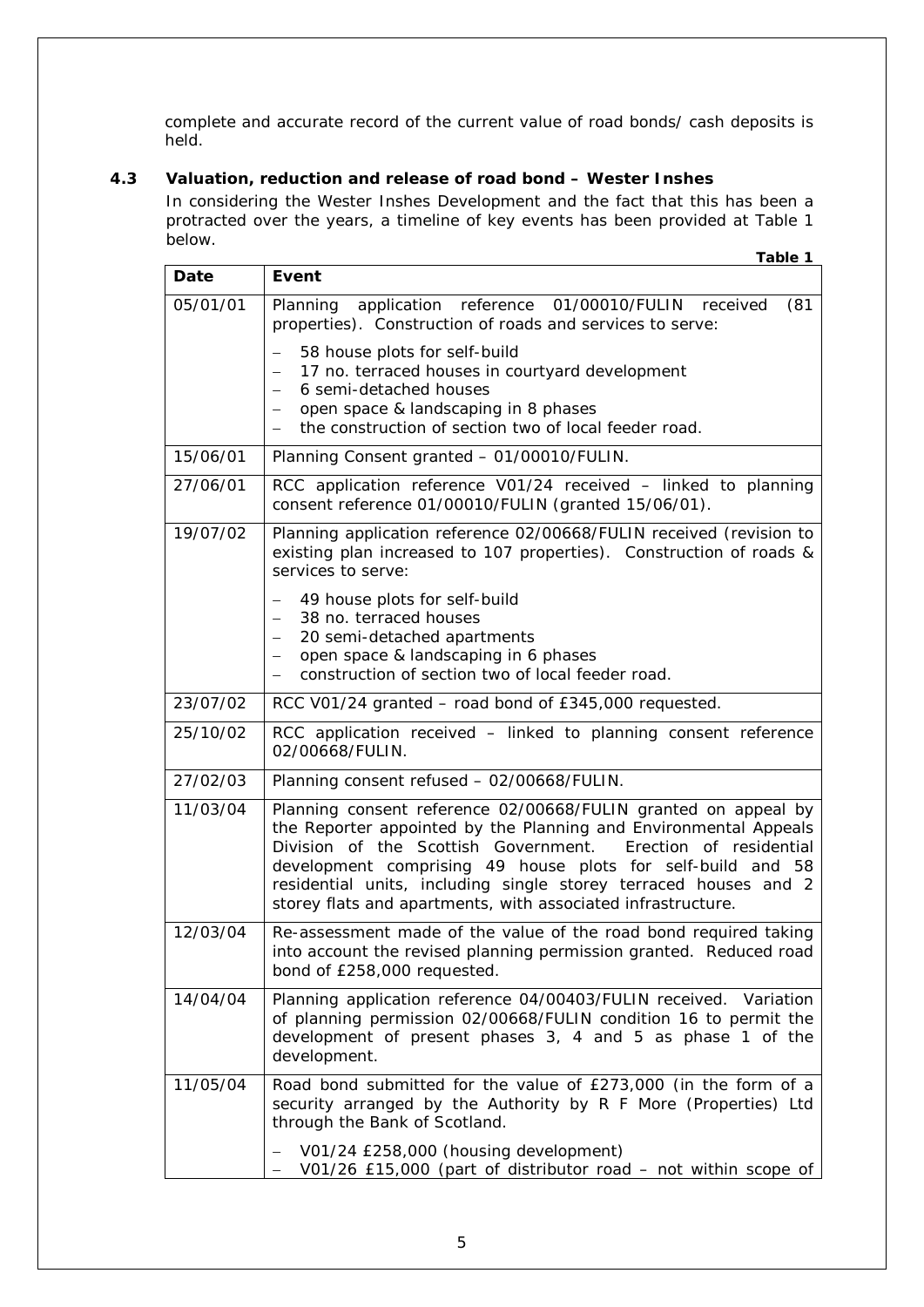|          | audit).                                                                                                                                                                                                                                                               |
|----------|-----------------------------------------------------------------------------------------------------------------------------------------------------------------------------------------------------------------------------------------------------------------------|
| 09/06/04 | Planning consent granted - 04/00403/FULIN.                                                                                                                                                                                                                            |
| 25/06/04 | Road works at the above development partially completed to the<br>satisfaction of the Roads Authority on the 25/06/04.<br>Road bond<br>reduced by £55,000 to £218,000.                                                                                                |
| 02/08/04 | Amended RCC V01/24 issued incorporating the site layout approved<br>by the Reporter on the 11/03/04.                                                                                                                                                                  |
| 07/02/05 | Road works at the above development partially completed to the<br>satisfaction of the Roads Authority on the 07/02/05. Road bond<br>reduced by £13,000 to £205,000 (nb thought to relate to V01/26<br>but this cannot be confirmed).                                  |
| 23/07/05 | RCC V01/24 expired.                                                                                                                                                                                                                                                   |
| 01/08/05 | 2 year extension to RCC V01/24 granted - expiry date 23/07/07.                                                                                                                                                                                                        |
| 01/12/06 | Check carried out on value of road bond by Council representative -<br>to remain at £205,000 as slow progress being made on the<br>development.                                                                                                                       |
| 28/05/07 | Road works at the above development partially completed to the<br>satisfaction of the Roads Authority on the 28/05/07. Road bond<br>reduced by £95,000 to £110,000.                                                                                                   |
| 23/07/07 | RCC V01/24 expired.                                                                                                                                                                                                                                                   |
| 17/01/08 | Check carried out on value of road bond by Council representative -<br>to remain at £110,000 due to amount of work remaining and the<br>escalation of construction costs since the bond was originally<br>calculated. List of road defects provided to the developer. |
| 17/03/08 | Check carried out on value of road bond by Council representative -<br>to remain at £110,000 as work not yet completed.                                                                                                                                               |
| 22/04/08 | Road works at the above development partially completed to the<br>satisfaction of the Roads Authority on the 22/04/08.<br>Road bond<br>reduced by £35,000 to £75,000.                                                                                                 |
| 04/11/09 | Site meeting between Council representative and developer followed<br>by full inspection of the roads and a snagging list issued to the<br>developer on 09/11/09. Summary of the locations and number of<br>snagging items:                                           |
|          | <b>Cloverfield Road - 29 items</b><br>$\bullet$<br>Meadowfield Avenue - 24 items<br>$\bullet$<br>Meadowfield Park - 13 items<br>٠<br>Hayfield Avenue - 16 items<br>$\bullet$<br>Cloverfield Park - 25 items<br>$\bullet$<br><b>Inshes Mews - 6 items.</b>             |
|          | It was confirmed that the existing bond amount of £75,000 could<br>not be reduced further at this stage. The estimated cost of repairs<br>is £59,750 plus there is a requirement to retain 10% of the total<br>value of the bond.                                     |
| 26/01/10 | Communication received from developer along with quotation for<br>completion of some of the snagging listed above:                                                                                                                                                    |
|          | Cloverfield Road $-3$ items (£450)<br>Meadowfield Avenue - 3 items (£650)<br>Meadowfield Park $-3$ items (£150)                                                                                                                                                       |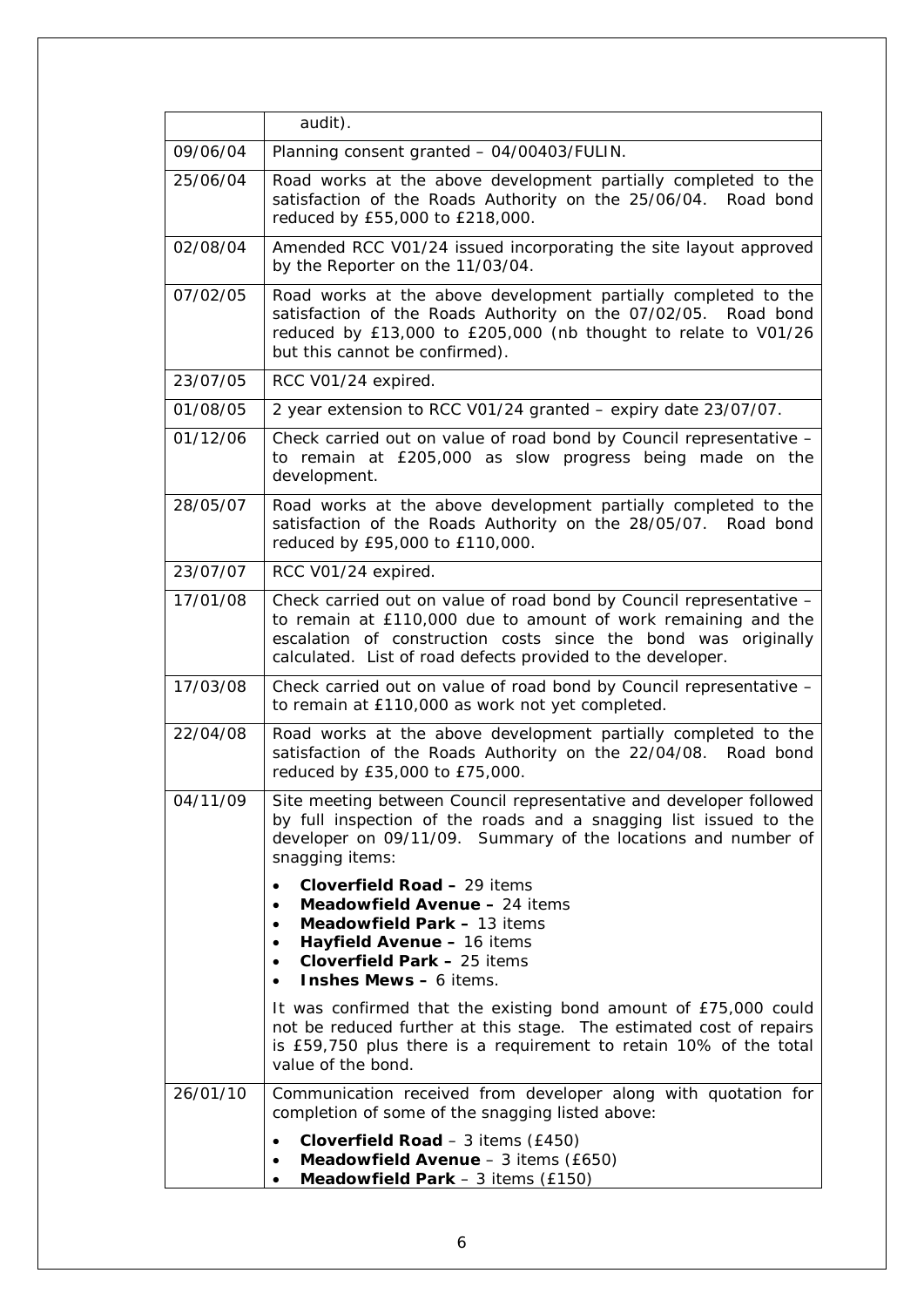|          | Hayfield Avenue $-7$ items (£1,800)<br>$\bullet$<br>Cloverfield Park $-8$ items (£950)<br><b>Inshes Mews</b> $-1$ item (£425).                                                                                                                                                                                                                                                                                                                                                                                                                                                                                                                                |  |  |
|----------|---------------------------------------------------------------------------------------------------------------------------------------------------------------------------------------------------------------------------------------------------------------------------------------------------------------------------------------------------------------------------------------------------------------------------------------------------------------------------------------------------------------------------------------------------------------------------------------------------------------------------------------------------------------|--|--|
|          | The developer estimated the total cost of the works required to bring<br>the roads up to an adoptable standard was £4,425 and questioned<br>the need to retain a road bond of £75,000. He was advised by a<br>Council representative that all works on the list had to be carried out<br>before all roads, apart from Inshes Mews, could be adopted.                                                                                                                                                                                                                                                                                                          |  |  |
| 01/06/10 | A number of the snagging items completed and a revised list issued<br>to the developer.                                                                                                                                                                                                                                                                                                                                                                                                                                                                                                                                                                       |  |  |
| 28/10/11 | Road works at the above development partially completed to the<br>satisfaction of the Roads Authority on the 28/10/11. Road bond<br>reduced by £60,000 to £15,000.                                                                                                                                                                                                                                                                                                                                                                                                                                                                                            |  |  |
| 23/11/12 | An update was provided to Councillor Gowans by a Senior Technician<br>(Community Services) which stated that there were ongoing flooding<br>issues with rain water flowing down the Dell of Inshes Road onto the<br>housing development. A schedule of enhanced maintenance works<br>would be carried out to ensure that the Council had done everything<br>it could do to remove extraneous water from the development and<br>alleviate the drainage problems. Following this the aim would be to<br>properly assess the drainage on the development and meet with the<br>developer to agree all outstanding items of work for the adoption of<br>the roads. |  |  |
| 28/06/13 | Interim inspection of the roads carried out by a<br>Council<br>representative which identified the following snagging list:<br>Cloverfield Road - 9 items<br>Meadowfield Avenue - 14 items<br>Meadowfield Park - 7 items<br>Hayfield Avenue - 4 items<br>Cloverfield Park - 6 items<br><b>Inshes Mews - 2 items.</b>                                                                                                                                                                                                                                                                                                                                          |  |  |
|          | Also:                                                                                                                                                                                                                                                                                                                                                                                                                                                                                                                                                                                                                                                         |  |  |
|          | The road at the top of Cloverfield Road into Inshes Mews needs<br>to be completed<br>Reinstatement of the SUDS track on Dell of Inshes Road and<br>$\bullet$<br>elements of the SUDS drainage system to be finished.                                                                                                                                                                                                                                                                                                                                                                                                                                          |  |  |
|          | Deadline given of 2 months from date of letter (28/06/13) to<br>complete works in order that roads can be adopted. Developer also<br>informed that should this work not be carried out then this bond<br>may be called on.                                                                                                                                                                                                                                                                                                                                                                                                                                    |  |  |
| 22/07/13 | Confirmation from developer that some of the works had been<br>carried out and a commitment given to complete the rest of the<br>works by 28/08/13.                                                                                                                                                                                                                                                                                                                                                                                                                                                                                                           |  |  |
| 20/12/15 | Request from the developer to carry out the final inspection of the<br>road network.                                                                                                                                                                                                                                                                                                                                                                                                                                                                                                                                                                          |  |  |
| 15/07/16 | As a result of the above requested inspection, a list of 6 snagging<br>issues was identified. These would need to be addressed prior to<br>adoption of the roads along with confirmation of the adoption of the<br>SuDS attenuation tanks by Scottish Water.                                                                                                                                                                                                                                                                                                                                                                                                  |  |  |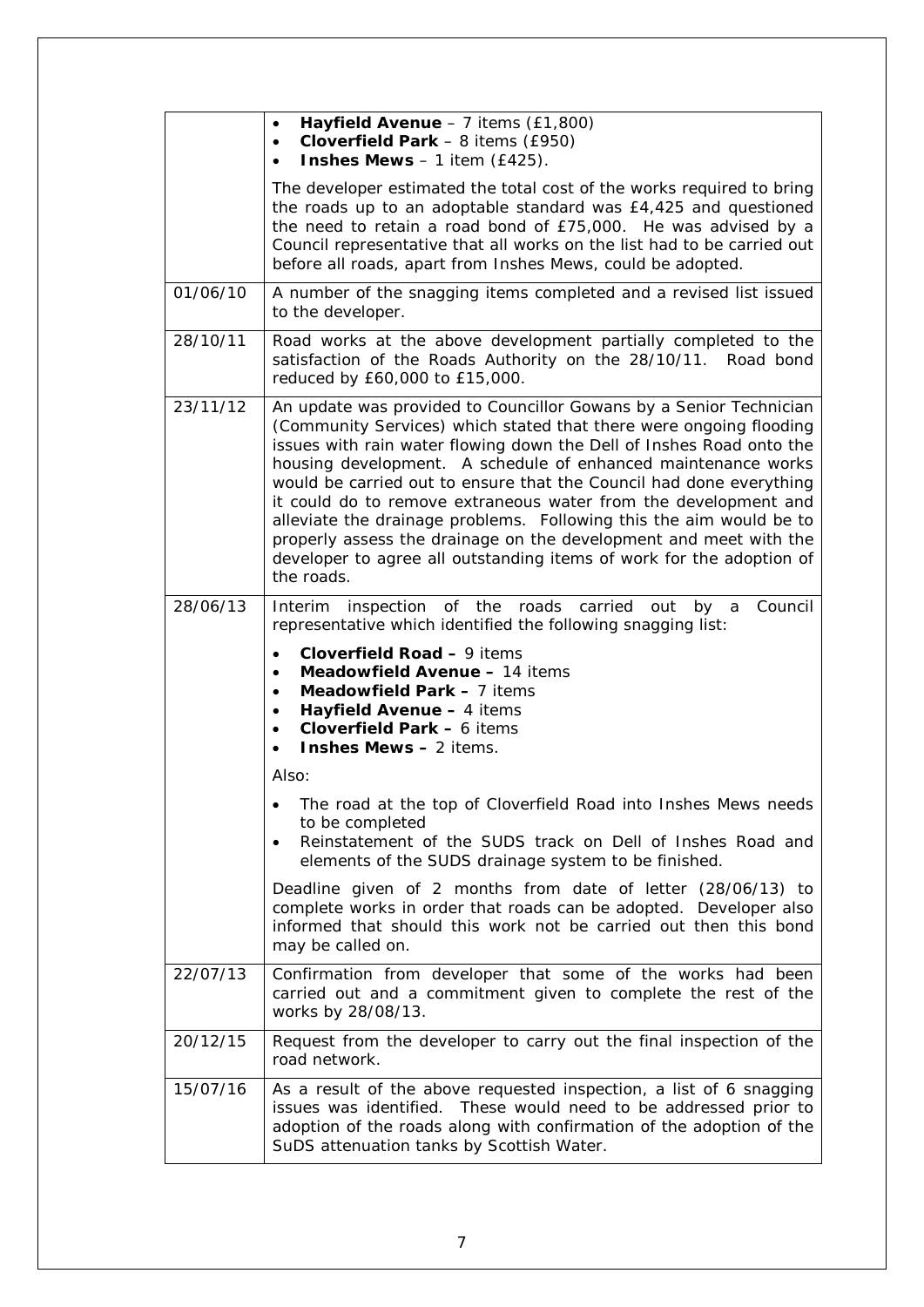This objective has been partially achieved. A road bond to the value of £258,000 was lodged by the developer on the 11/05/04, the terms of which were acceptable to the Council. The details of the road bond are recorded on the central record maintained by the Administrative Assistant and the original bond documentation is held on file.

The value of the road bond required was calculated by a Senior Technician within the Community Services area office and a copy of this has been retained on file. In accordance with section 6 of the Security Regulations, the bond value was *"sufficient to meet the cost of constructing the private road concerned in accordance with the construction consent".*

The roads within the Wester Inshes development have not yet been formally adopted by the Council due to the following outstanding issues identified by a Senior Engineer, Community Services and notified to the developer in writing on 15/07/16:

- Hayfield Avenue opposite No. 10 at layby temporary reinstatement in foot way requires permanent finished surfacing
- Hayfield Avenue opposite No.  $8$  kerbed traffic calming buildout requires realignment of kerbs and footpath reinstatement required to be re-done
- Hayfield Avenue outside No. 6 section of footpath surfacing is failing, 15m x 2m approximately, requires new surface
- Hayfield Avenue outside Nos. 1 & 2 section of carriageway not draining freely due to inadequate camber, requires 10m x 5.5m approximately resurfacing to provide adequate crossfalls to ensure adequate surface water run-off gullies
- Cloverfield Park outside No.1 section of footway has step in surface due to differing levels, requires 4m x 2m approximately of new surfacing
- Cloverfield Park at turning head outside No. 10 carriageway in turning head requires adjustment of levels to surfacing and 2 No. gullies to eliminate issues of surface water ponding in turning head
- Confirmation required that gully tails are clear and connected to drainage system to SuDS tanks.

A concerted effort has been made by Council officers to provide a manageable and reasonable list of works to be completed in order to bring the roads to an adoptable standard. It is the view of the Roads Operations Manager (Inverness) that there is sufficient bond remaining to cover the cost of any outstanding road construction works.

Condition 6 of RCC V01/24 states that: *"The system for the disposal of storm*  water from the development shall be constructed to satisfy the requirements of *the Sustainable Urban Drainage Systems Design Manual for Scotland and Northern Ireland (CIRIA C521). In accordance with the general agreement between the Roads Authority and the Water Authority under Section 7 of the Sewerage (Scotland) Act 1968, the works to be adopted will be maintained by the Water Authority".* Due to ongoing issues with the SuDS infrastructure installed on the site, it has not yet been adopted by Scottish Water. Council officers are currently working with Scottish Water to investigate these issues but the responsibility to ensure that the SuDS infrastructure is of the standard required to be adopted by Scottish Water sits with the developer and until then the roads cannot be adopted by the Council. The developer has been informed in writing of this requirement on numerous occasions but to no avail.

Many of the roads related issues affecting the Wester Inshes development are due to the fact that the developer sold plots on a piecemeal rather than on a phased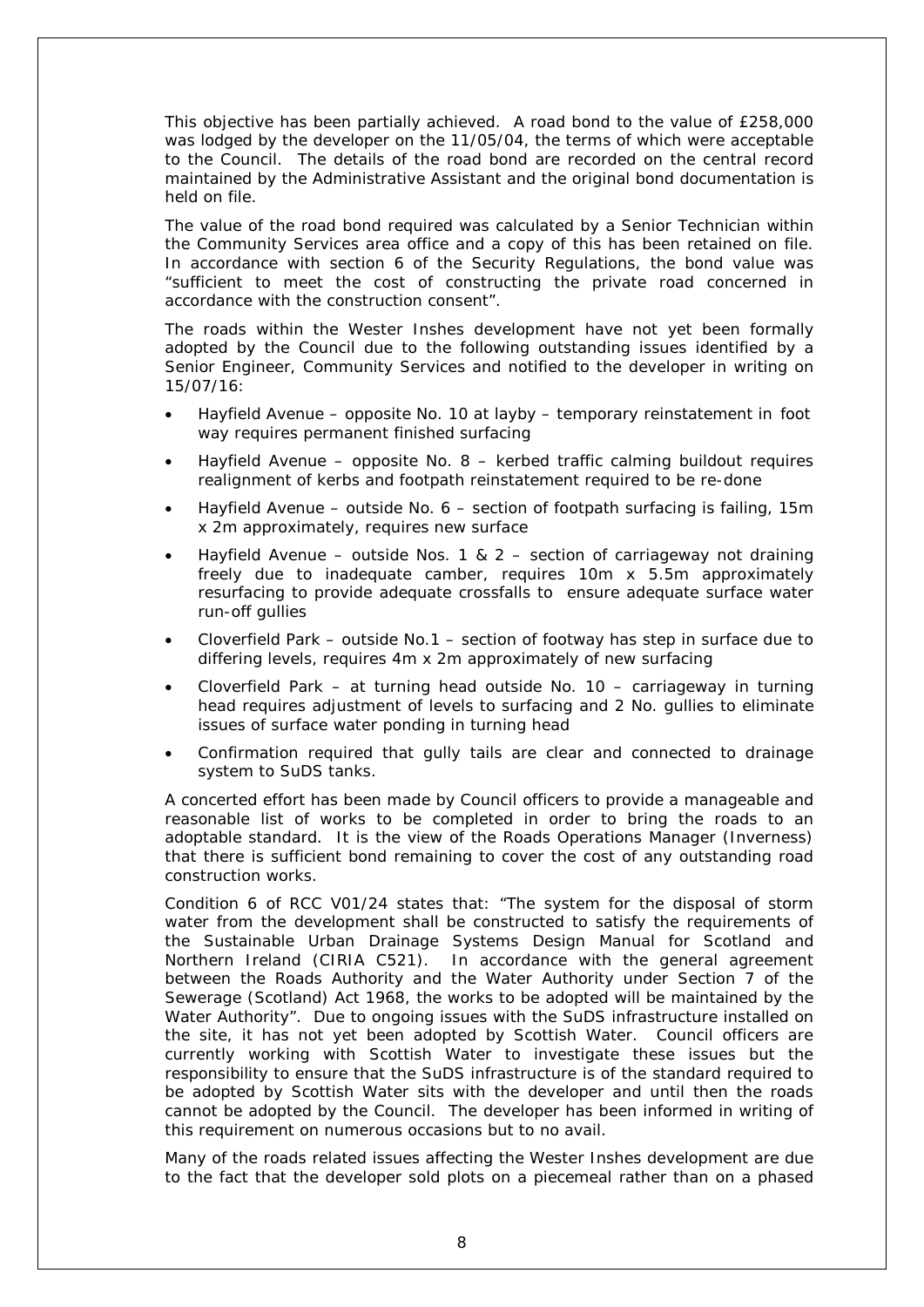basis. This limited the opportunity to ensure that each road was completed as the houses were completed, as within each there remained vacant undeveloped plots. At the time the planning condition to complete the roads only came into effect upon completion of the entire development. However, the Council as planning authority no longer uses such a loose ended planning condition and would require all self-build developments to be built in a structured phased way ensuring roads are completed to an adoptable standard before the developer can move on to the next phase.

4.3.1 As detailed in Table 1, the road bond has been reduced on 5 occasions: 25/06/04, 07/02/05, 28/05/07, 22/04/08 and 28/10/11 at the request of the developer as works had been partially completed to the satisfaction of the Senior Technician, Community Services. However, this could not be evidenced from the information held on file as only the calculation supporting the reduction on the 28/05/07 from £205,000 to £110,000 could be found. Due to the passage of time, the main officer and two others who were involved intermittently with this development have since left the Council. However, there is evidence on file that additional assessments were made of the road bond value on the 01/12/06 and 17/01/08 but further reductions were not made on these occasions due to the level of works outstanding at the time.

Section 15 of the Security Regulations states that at the substantial completion stage, either 10% of the original bond value or the value required to cover the cost of the outstanding works (whichever is greater) should be retained. In this case, substantial completion has not yet been achieved and yet only £15,000 of the road bond is currently retained which is less than 10% of the original bond value (£25,800).

4.3.2 As stated at section 4.1.2, the Security Regulations also state that the road bond may be called in if the developer has failed to complete the road works to a suitable standard within the period of the RCC. The original RCC expired on the 23/07/05 but a two year extension was subsequently granted in the following month. Despite this, on the 28/06/13, the developer was notified in writing of the current outstanding list of works required in order to bring the roads up to an adoptable standard and given a period of 2 months to complete the works. The developer was also advised that *"should you not work to meet this deadline then I further advise that Highland Council are minded to call on the Road Bond associated with this Road Construction Consent and carry out the work ourselves".* It is unclear why this action was taken when the extended RCC had expired nearly 6 years ago. The developer subsequently confirmed that some of the works had been carried out and committed to completing the remaining works by the 28/08/13. Although works had not been completed within the period of the RCC or the subsequent deadline, the road bond was not called in in order to complete the works. However, it should be noted that as the roads cannot be adopted until the outstanding issues regarding the SuDS infrastructure have been resolved between the developer and Scottish Water, there would be little value in calling in the road bond at this stage.

### **4.4 Enforcement of planning conditions – Wester Inshes**

In considering the planning conditions and enforcement action necessary, a timeline of the key events relating to Planning Permission reference 02/00668/FULIN (granted on appeal on 11<sup>th</sup> March 2004, and as amended by Planning Permission reference 04/00403/FULIN) is provided at Table 2 below.

|      |                                                                          |  |  |  | Tapic 4 |
|------|--------------------------------------------------------------------------|--|--|--|---------|
| Date | Event                                                                    |  |  |  |         |
|      | 01/09/10   Enforcement Notice EN.171.10.IN issued by the Council for the |  |  |  |         |

**Table 2**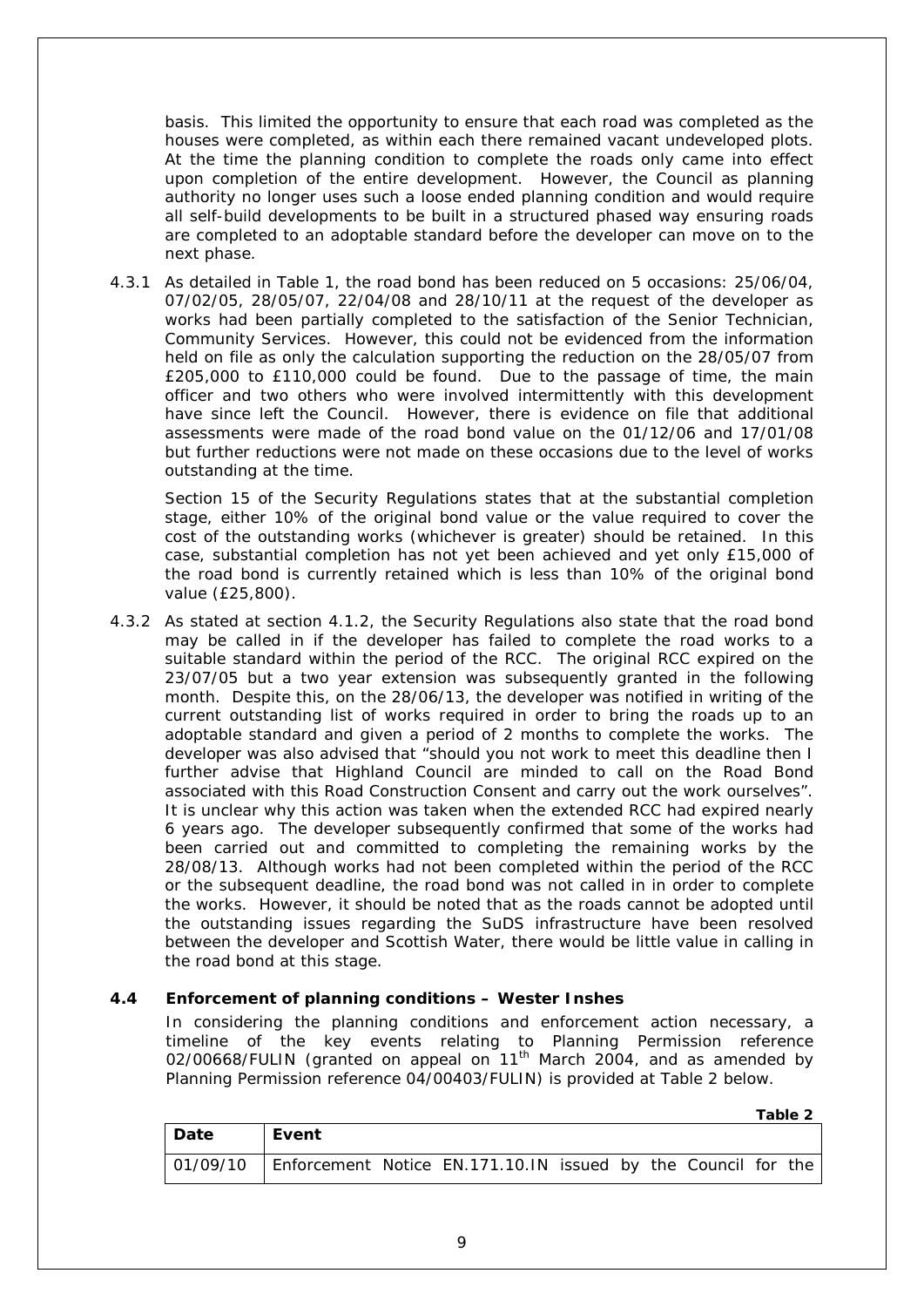|          | following breach of planning control:                                                                                                                                                                                                                                                                                                                                                                                                                                                                                               |
|----------|-------------------------------------------------------------------------------------------------------------------------------------------------------------------------------------------------------------------------------------------------------------------------------------------------------------------------------------------------------------------------------------------------------------------------------------------------------------------------------------------------------------------------------------|
|          | "In terms of Section $123(1)$ (b) of the Act - failing to comply with<br>any condition of limitation subject to which planning permission has<br>been granted, relative to: The areas identified for landscaping<br>including the equipped play area have not been formed, laid out,<br>completed or maintained in accordance with Condition 16 of the<br>development approved under 04/00403/FULIN and granted on 9<br>June 2004."                                                                                                 |
| 12/07/11 | Directorate for Planning and Environmental Appeals - Appeal<br>Decision Notice ENA-270-2000:                                                                                                                                                                                                                                                                                                                                                                                                                                        |
|          | "I dismiss the appeal and direct that the enforcement notice dated 1<br>September 2010 be upheld subject to the variation of the terms of<br>the notice by the substitution of the plan that is appended to this<br>decision for the plan that was appended to the notice."                                                                                                                                                                                                                                                         |
| 25/10/13 | Second Enforcement Notice 130153EN issued by the Council for the<br>following breach of planning control:                                                                                                                                                                                                                                                                                                                                                                                                                           |
|          | "The areas identified for landscaping, including the equipped play<br>area, have not been formed, laid out, completed or maintained to<br>the satisfaction of the planning authority contrary to condition 16 of<br>Planning Permission reference 02/00668/FULIN granted on appeal<br>on 11 <sup>th</sup> March 2004 (PPA-270-251) as amended by Planning<br>Permission reference 04/00403/FULIN dated 9th June 2004."                                                                                                              |
| 12/02/14 | Directorate for Planning and Environmental Appeals - Appeal<br>Decision Notice ENA-270-2007:                                                                                                                                                                                                                                                                                                                                                                                                                                        |
|          | "I dismiss the appeal and direct that the enforcement notice dated<br>25 October 2013 be upheld subject to the variation of the period of<br>compliance deleting the words "is Friday 24 January 2014" in<br>paragraph 5 and replacing them with the words "will expire at the<br>end of a period of 66 days from the date of this decision unless in<br>the meantime the planning authority agrees in writing to an<br>extension to take account of planting seasons"."                                                            |
| 28/04/14 | On site meeting between the developer, Landscaping Contractor,<br>Planning Enforcement Officer and Principal Officer (Land). While it<br>was noted that efforts had been made to deliver the outstanding<br>landscaping, much of the site still remained to be properly<br>landscaped and therefore the second Enforcement Notice had not<br>been complied with. It would now be recommended that the Council<br>take further enforcement action to remedy the breach. This would<br>comprise direct action or prosecution or both. |
| 27/06/14 | Meeting with the developer which discussed the following points:                                                                                                                                                                                                                                                                                                                                                                                                                                                                    |
|          | Timescales given for compliance/ non-compliance with the Notice<br>$\bullet$<br>Method of planting, tying and staking of trees<br>$\bullet$<br>Size of trees and planting season requirements<br>$\bullet$<br>Soil and ground preparation arrangements<br>$\bullet$<br>Equipped play area<br>$\bullet$<br>Complaints received.                                                                                                                                                                                                      |
| 19/08/14 | Report to the South Area Planning Applications Committee<br>recommending that direct action be taken following the developers<br>failure to comply with the Enforcement Notice served by the Council.<br>The recommendations were as follows:<br>The Council should take direct action to remedy the breach using                                                                                                                                                                                                                   |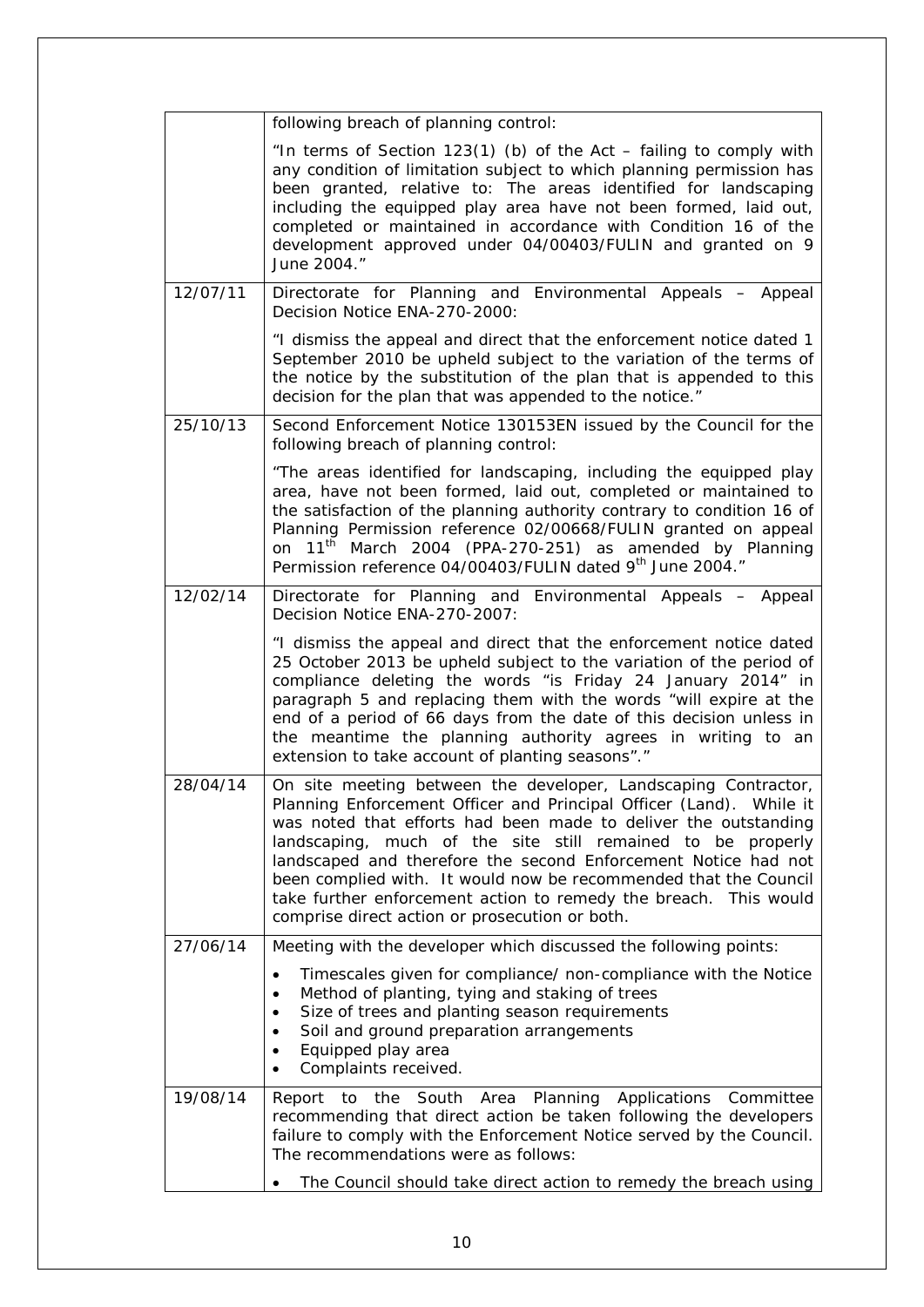|          | a lesser scheme of landscaping that is sufficient to provide safe<br>and usable landscaped areas within the development site, the<br>extent of which shall first be agreed with Ward Members sitting<br>on the South Planning Applications Committee and the Chair/Vice<br>Chair following consultation with the Wester Inshes Residents'<br>Association;<br>A maximum of £15,000 should be spent on direct action;<br>Play equipment should not be installed as part of the direct<br>action;<br>The Council will not assume responsibility for the ongoing<br>maintenance of any landscaping within the site (including any<br>replacement of trees or shrubs); and<br>The costs of direct action should be recovered from the<br>$\bullet$<br>developer under Section 135 of the Act in line with the Council's<br>debt recovery procedures. |
|----------|-------------------------------------------------------------------------------------------------------------------------------------------------------------------------------------------------------------------------------------------------------------------------------------------------------------------------------------------------------------------------------------------------------------------------------------------------------------------------------------------------------------------------------------------------------------------------------------------------------------------------------------------------------------------------------------------------------------------------------------------------------------------------------------------------------------------------------------------------|
|          | The Committee AGREED the recommendations in the report subject<br>to the reference to "Ward Members sitting on the South Planning<br>Applications Committee" being changed to "all of the Ward<br>Members".                                                                                                                                                                                                                                                                                                                                                                                                                                                                                                                                                                                                                                     |
| 29/10/14 | Further planting by developer imminent - reminder to the developer<br>that any planting works must be carried out in accordance with the<br>approved specification in terms of species, position and planting<br>method.                                                                                                                                                                                                                                                                                                                                                                                                                                                                                                                                                                                                                        |
| 20/03/15 | Meeting between Council Officers and Wester Inshes Residents. The<br>purpose of the meeting was to:                                                                                                                                                                                                                                                                                                                                                                                                                                                                                                                                                                                                                                                                                                                                             |
|          | Discuss progress on the planning enforcement case<br>$\bullet$<br>Raise awareness of what the Council can do<br>$\bullet$<br>Ask the residents to work with the Council.<br>$\bullet$                                                                                                                                                                                                                                                                                                                                                                                                                                                                                                                                                                                                                                                           |
|          | It was acknowledged that some planting had been carried out by the<br>developer and while it wasn't perfect it was better.<br>However,<br>concerns remained around the future survivability and maintenance<br>of the works carried out so far. The Team Leader (Development<br>Management) pointed out that the trees/ shrubs planted would<br>technically continue to belong to the developer and that any work to<br>remove or supplement beyond the scope of the approved plans<br>would potentially undermine the case going forward.                                                                                                                                                                                                                                                                                                      |
|          | Therefore it was agreed by all that the focus of the direct action<br>should be on improving the maintainability of the existing landscape<br>areas by generally improving the condition of the grassed areas.<br>This will be in order of priority with areas around Inshes Mews to be<br>The Council would consider Cloverfield Park once a<br>tackled first.<br>solution was found to the flooding issues.                                                                                                                                                                                                                                                                                                                                                                                                                                   |
|          | It was agreed by all that following the first grass cut (which would<br>be part of the contract), future maintenance would be the<br>responsibility of the residents.                                                                                                                                                                                                                                                                                                                                                                                                                                                                                                                                                                                                                                                                           |
| 26/05/15 | Despite efforts to improve the condition of the amenity spaces, the<br>quality of the grassed areas still do not meet the requirements laid<br>out in the approved landscaping scheme submitted by the developer<br>in relation to Planning Consent 04/00403/FULIN.<br>Developer given<br>notice that the Council is in the process of tendering for contractors<br>to enter the land to carry out the works necessary to bring the<br>grassed area up to an acceptable standard. The developer will be<br>liable for the cost of the works and will therefore receive an invoice                                                                                                                                                                                                                                                               |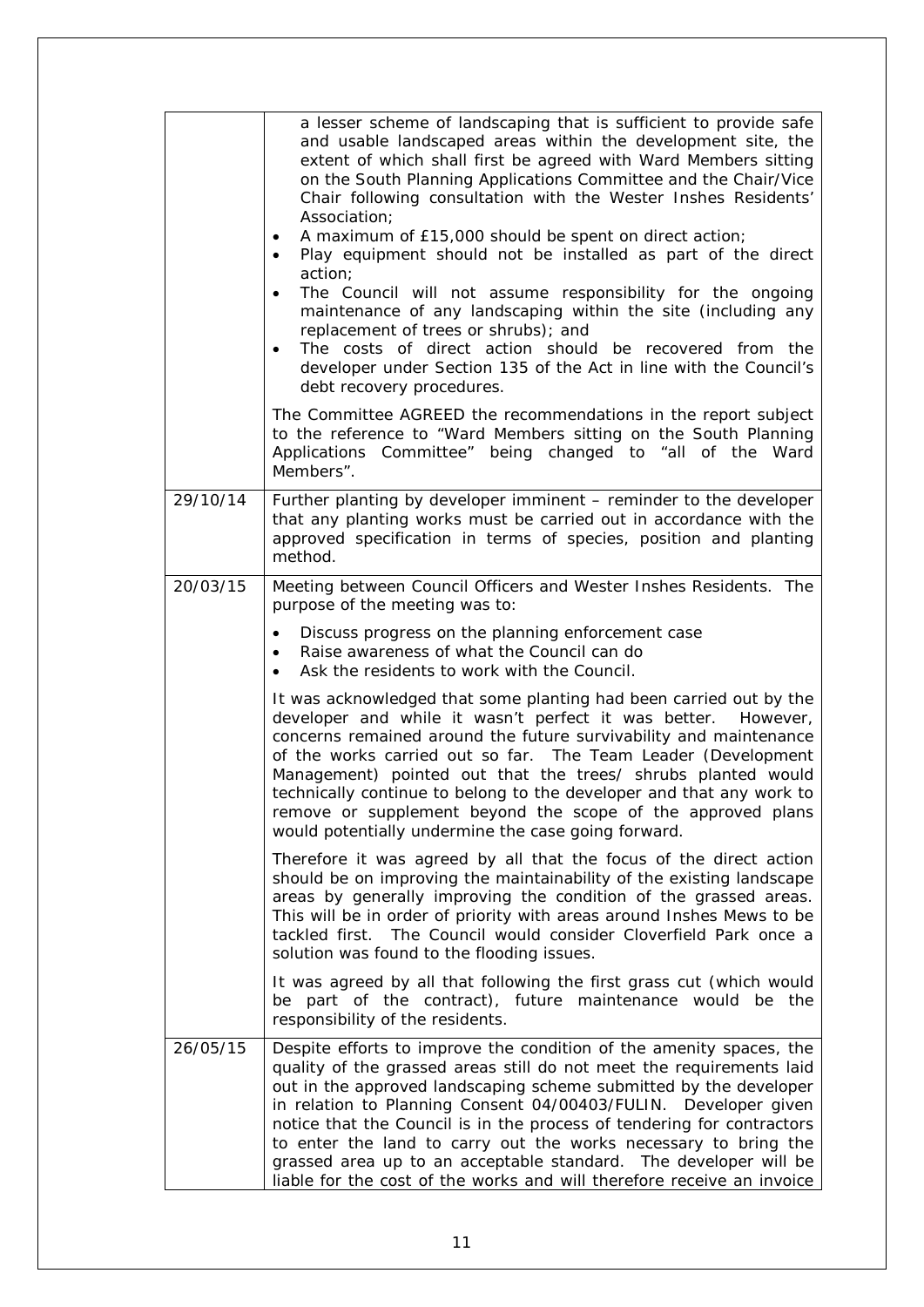|          | following the direct action.                                                                                                                                                                                                                                                                                                                                                                                                                                                                                                                                                                                                                                                                                                                                                                                                                                                                                                                |
|----------|---------------------------------------------------------------------------------------------------------------------------------------------------------------------------------------------------------------------------------------------------------------------------------------------------------------------------------------------------------------------------------------------------------------------------------------------------------------------------------------------------------------------------------------------------------------------------------------------------------------------------------------------------------------------------------------------------------------------------------------------------------------------------------------------------------------------------------------------------------------------------------------------------------------------------------------------|
|          | The developer informed that until such a time as the Council<br>contract has expired and the Residents Association assumes<br>responsibility for the maintenance of the land, that responsibility for<br>the grass cutting etc. lies with him.                                                                                                                                                                                                                                                                                                                                                                                                                                                                                                                                                                                                                                                                                              |
| 22/06/15 | Contract for direct action awarded. The contract period to run from<br>13 <sup>th</sup> July 2015 to 24 <sup>th</sup> July 2015 and cost in the region of £10,000 of<br>which approx. £8,000 would be recoverable from the developer<br>which was the cost of bringing the landscaped areas to the standard<br>of the agreed specification.                                                                                                                                                                                                                                                                                                                                                                                                                                                                                                                                                                                                 |
|          | The remaining £2,000 related to works outside this specification for<br>levelling of a sloped area in order to make the grass cutting easier<br>but it was then decided not to go ahead with this.                                                                                                                                                                                                                                                                                                                                                                                                                                                                                                                                                                                                                                                                                                                                          |
| 02/10/15 | Invoice submitted by contractor - total cost including VAT<br>£1,706.10. Paid by the Council on 22/10/15.                                                                                                                                                                                                                                                                                                                                                                                                                                                                                                                                                                                                                                                                                                                                                                                                                                   |
|          | The cost of the work was significantly less than expected as the<br>grass was very long but once cut the contractor discovered that the<br>condition was better than expected and so this required less work<br>than originally quoted.                                                                                                                                                                                                                                                                                                                                                                                                                                                                                                                                                                                                                                                                                                     |
| 09/12/15 | Letter to Residents Association to confirm that works have been<br>completed. Reinforcement of the following points made:                                                                                                                                                                                                                                                                                                                                                                                                                                                                                                                                                                                                                                                                                                                                                                                                                   |
|          | the Council made it clear that it would not take responsibility for<br>the maintenance of the site and therefore as it stands it appears<br>that this responsibility must rest with the proprietors within the<br>development (as per their property title deeds)<br>it is suggested that the Residents Association approach the<br>developer to either have the landscaped areas (with the<br>exception of the area between Cloverfield Park and Meadowfield<br>Park) conveyed to them, or to enter into a formal agreement to<br>allow the Residents Association to take over responsibility for<br>those landscaped areas<br>the area between Cloverfield Park and Meadowfield Park was not<br>$\bullet$<br>included in the direct action taken due to the ongoing drainage/<br>flooding issues and this will continue to be monitored and<br>landscaping<br>addressed<br>issues<br>at<br>an<br>appropriate<br>time<br>if.<br>necessary. |
| 17/02/16 | Invoice for £1,706.10 issued to the developer to recover the costs of<br>the direct action.                                                                                                                                                                                                                                                                                                                                                                                                                                                                                                                                                                                                                                                                                                                                                                                                                                                 |
| 10/03/16 | Reminder issued to the developer as invoice not yet paid.                                                                                                                                                                                                                                                                                                                                                                                                                                                                                                                                                                                                                                                                                                                                                                                                                                                                                   |
| 24/03/16 | Final notice issued to the developer as invoice not yet paid.                                                                                                                                                                                                                                                                                                                                                                                                                                                                                                                                                                                                                                                                                                                                                                                                                                                                               |
| 05/04/16 | Letter from the developer to request breakdown of what invoice<br>relates to as invoicing just states 'Landscaping Works'.                                                                                                                                                                                                                                                                                                                                                                                                                                                                                                                                                                                                                                                                                                                                                                                                                  |
| 08/04/16 | Redacted copy of contractor's invoice sent to the developer.                                                                                                                                                                                                                                                                                                                                                                                                                                                                                                                                                                                                                                                                                                                                                                                                                                                                                |
| 05/07/16 | Payment of £568.70 received (balance £1,137.40).                                                                                                                                                                                                                                                                                                                                                                                                                                                                                                                                                                                                                                                                                                                                                                                                                                                                                            |
| 14/09/16 | Payment of £1,137.40 received (balance £0).                                                                                                                                                                                                                                                                                                                                                                                                                                                                                                                                                                                                                                                                                                                                                                                                                                                                                                 |

This objective has been achieved. Direct action was not taken as a result of Appeal Decision Notice ENA-270-2000 issued on 12/07/11 as, following the unsuccessful appeal, the developer showed a willingness to work with Council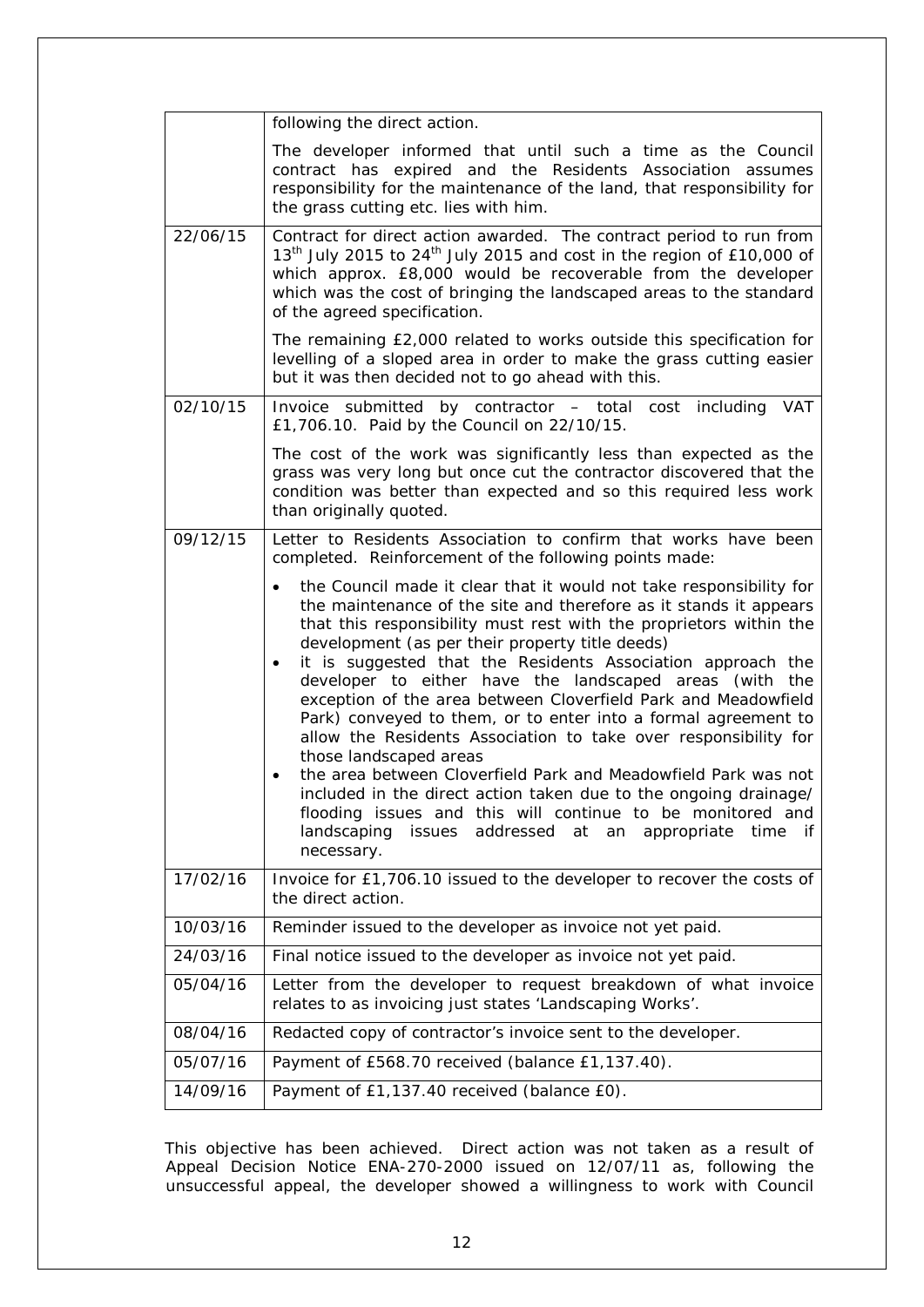officials to resolve the matter at this time. However, these matters were not ultimately resolved by the developer and it was felt necessary to serve a further enforcement notice on the 25/10/13. The resulting direct enforcement action taken in relation to the above breach of planning conditions is in line with the key principles laid out in 'The Highland Council Planning Enforcement Charter (2015)'.

In considering the information provided in Table 2 above, it is clear that the company has exercised its rights to challenge the Council's actions and has been responsible for delays in achieving resolution which are demonstrated by:

- appealing the first enforcement notice and then when this appeal was dismissed, still failing to undertake the necessary action required;
- appealing the second enforcement notice which was also dismissed. This decision notice was issued in February 2014 but in October 2014, the necessary work had not been fully completed. When this had been completed, it was not to the required specification despite the fact that this had been clearly communicated to the developer by Council officers in earlier meetings;
- delaying payment of the invoice for the direct action taken by the Council. The invoice was issued in in February 2016 and was not fully paid until September 2016.

In addition to the above, Planning Consent reference 07/00324/FULIN was granted on the 09/11/07 which related to changes to house type for plots 11-16. The resulting changes to the site ground levels meant that a retaining wall was required to be built. Condition 3 of this permission stated that: *"The landscaping together with the maintenance of the wall shall be the responsibility of the applicant and details of the proposed schedule of maintenance shall be submitted to and agreed in writing with the planning authority prior to the start of any further development on site*". There have been ongoing discussions with the developer regarding the condition of the wall and the requirement that it be completed with a suitable facing material. The developer was notified in writing of this breach of planning conditions by a Planning Enforcement Officer on the 12/05/16 and asked to respond within 14 days with details of how the wall would be repaired in the short term and how it would be maintained in the longer term. The repairs have been carried out to bring the wall up to the required standard but no information has been provided as to how the wall will be maintained in the long term. Any enforcement action taken has to be in the public interest in accordance with the Council's Planning Enforcement Charter. In this case, the only option available to the Council if the developer were to fail to comply with an enforcement notice would be to refer the case to the Procurator Fiscal who would be unlikely to take any further action. It was therefore concluded by Planning Officers that enforcement action would not be appropriate in this situation as ultimately this is a matter which has to be resolved between the developer and the residents who own the wall. However, it has been acknowledged that it is essential that residents are informed that responsibility for on-going maintenance of the wall does not sit with the Council in order to manage expectations.

#### **4.5 Landscaping planning conditions - Lochloy**

The development of land at Lochloy was undertaken in a number of phases with land being sold on to different developers over time as detailed in Table 3 below.

|          |                |                                       | Table 3                                                                                                                                       |
|----------|----------------|---------------------------------------|-----------------------------------------------------------------------------------------------------------------------------------------------|
| Date     | Reference      | Applicant                             | Proposal                                                                                                                                      |
| 30/05/96 | 95/00178/OUTNA | George Arnold   Outline<br>Architects | for<br>application<br>development of housing and<br>formation of new access road<br>and alterations to Lochloy<br>Road, land south of Lochloy |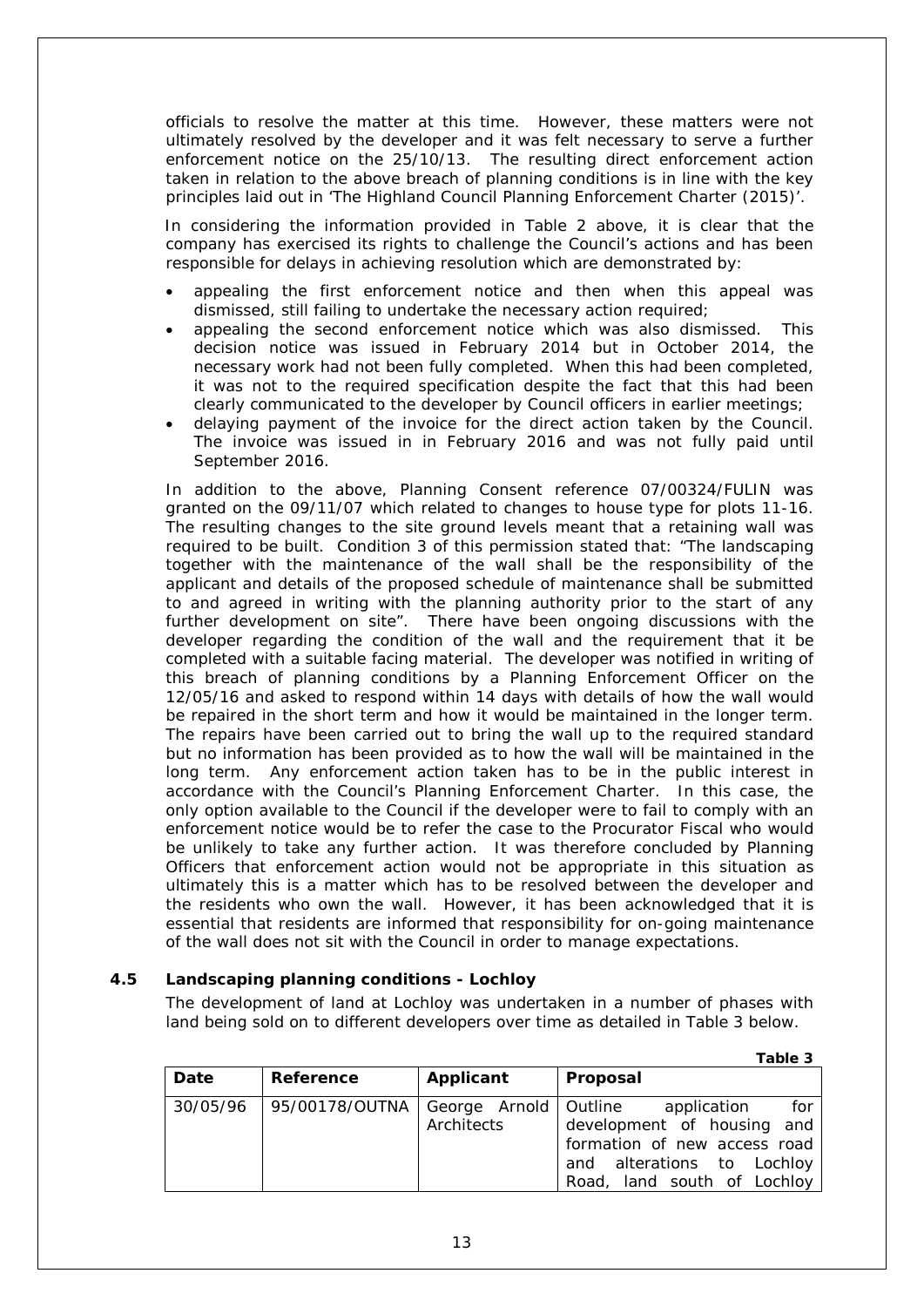|          |                |                                            | east<br>Lochloy<br>Road<br>and<br>of<br>Avenue, formerly part of Nairn<br>Dunbar Golf Course.                                                                                           |
|----------|----------------|--------------------------------------------|-----------------------------------------------------------------------------------------------------------------------------------------------------------------------------------------|
| 31/05/99 | 98/00096/REMNA | Lochloy<br>Development<br>Co Ltd           | Erection of 27 dwellings and<br>construction of access roads<br>(part Approval<br>of Reserved<br>Matters).                                                                              |
| 06/01/00 | 96/00084/FULNA | George<br>Arnold<br>Architects             | Erection of 20 dwellings and<br>construction<br>of<br>access<br>road<br>of Reserved<br>(part Approval<br>Matters) land south of Lochloy<br>Road and<br>east<br>of<br>Lochloy<br>Avenue. |
| 31/01/00 | 99/00177/FULNA | Lochloy<br>Development<br>Co Ltd           | Erection<br>of<br>housing<br>development.                                                                                                                                               |
| 04/09/00 | 00/00006/OUTNA | Lochloy<br>Development<br>Co Ltd           | Outline planning application for<br>residential, commercial, retail,<br>education<br>and<br>amenity<br>development.                                                                     |
| 12/03/01 | 00/00140/FULNA | <b>Barratt</b><br>Construction<br>Ltd      | Erection of 85 dwellings<br>and<br>associated<br>road<br>and<br>landscaping works.                                                                                                      |
| 12/03/01 | 00/00141/FULNA | Lochloy<br>Properties                      | Construction of service road for<br>future housing development.                                                                                                                         |
| 12/10/01 | 01/00096/FULNA | Lochloy<br>Properties                      | Erection<br>of<br>58<br>houses,<br>construction of access roads,<br>paths and play area.                                                                                                |
| 12/08/03 | 03/00023/FULNA | Lochloy<br>Properties                      | Construction of service roads<br>on development of land.                                                                                                                                |
| 18/09/03 | 03/00022/FULNA | <b>Barratt</b><br>Construction<br>Ltd      | Erection of 94 dwellings<br>and<br>associated site works.                                                                                                                               |
| 11/06/04 | 04/00067/FULNA | Lochloy Homes<br>Ltd                       | Construction<br>of access<br>road<br>and footways/ footpaths.                                                                                                                           |
| 13/09/05 | 04/00141/FULNA | Lochloy Homes<br>Ltd                       | Erection<br>dwellings<br>οf<br>26<br>(amended proposals).                                                                                                                               |
| 25/09/06 | 06/00113/FULNA | Kylauren<br>Homes                          | Erection of 16 dwellings and<br>construction of new road and<br>amendment of layout of Zone 3<br>development.                                                                           |
| 17/01/07 | 06/00213/FULNA | Kylauren<br>Homes                          | Erection of 4 houses.                                                                                                                                                                   |
| 07/07/08 | 07/00192/FULNA | Albyn<br>Housing<br><b>Association Ltd</b> | Erection of 15 houses.                                                                                                                                                                  |
| 06/11/09 | 07/00194/FULNA | Albyn Housing<br><b>Association Ltd</b>    | Erection of 10 houses.                                                                                                                                                                  |
| 06/11/09 | 07/00195/FULNA | Kylauren                                   | Erection<br>65<br>of<br>houses<br>and                                                                                                                                                   |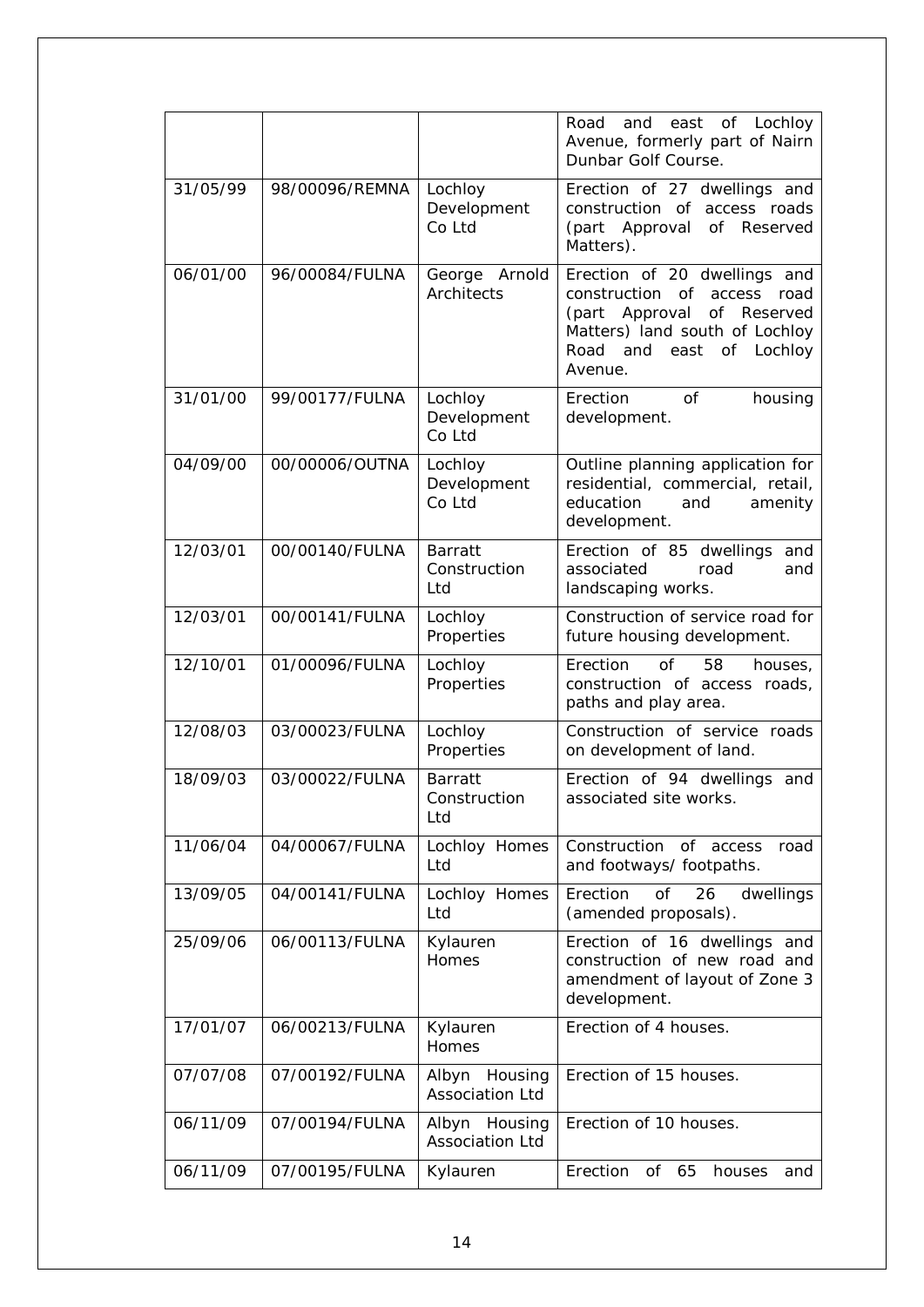|          |              | Homes                         | associated roads.                                                                                                |
|----------|--------------|-------------------------------|------------------------------------------------------------------------------------------------------------------|
| 20/08/10 | 10/02750/FUL | Kylauren<br>Homes             | Erection of 23 (detached and<br>semi-detached) houses.                                                           |
| 02/10/14 | 13/03759/FUL | Springfield<br>Properties Plc | Revision of masterplan<br>and<br>development<br>mixed<br>use<br>incorporating residential and<br>community uses. |

This objective was partially achieved. A standard planning condition was included in all relevant planning permissions regarding the requirement to have a scheme for the maintenance of all on-site green spaces, woodland, play areas etc. which are not the exclusive property of any individual home owner.

4.5.1 Whilst the above condition had been stipulated within the planning permissions granted, the appropriate maintenance schemes have not been put in place by all developers involved. There is a landscaping contract in place for those areas developed by Barratt Construction Ltd and Albyn Housing Association Ltd and another part of the development is covered by a landscaping arrangement put in place by a group of residents.

The solicitor acting on behalf of Lochloy Properties Ltd wrote to the Council on the 12/05/05 proposing that a sum of £100,000 be allocated for the landscaping of the common areas within Zones 1, 2, 3 and 4 and placed in an interest bearing account in order to purify the relevant planning condition. The agent acting on behalf of the developer would then procure quotations in respect of the landscaping, award a contract and thereafter certify payments and arrange for drawdowns from the interest bearing account. It has been confirmed by the agent that these monies were not lodged and a landscaping contract was not put in place by them. Their understanding was that a formal contract had been set up with a landscaping company when the site was under the control of Kylauren Homes for Zones 1 and 3 and that this information would have been passed to Springfield Properties when they took over the site in 2013. However, they have no knowledge of what the current arrangements are between Springfield Properties and the landscaping contractor. Zones 2 and 4 were subsequently developed by Barratt Construction Ltd who did make appropriate arrangements for landscaping.

To further complicate matters, a number of the development companies involved are no longer trading meaning that planning enforcement action would not have been possible:

- Lochloy Homes Ltd company dissolved (last annual accounts 2002)
- Lochloy Development Co Ltd company dissolved (last accounts 2003)
- Courtallam Developments Ltd (trading as Kylauren Homes) in liquidation.

It is therefore unclear as to what landscaping maintenance arrangements are in place, if any, in all parts of the development.

Another factor which has contributed to the issues at Lochloy is that historically the Council accepted responsibility for the maintenance of landscaped areas within housing developments provided the developer paid an adoption fee. This fee was 18 times the annual cost of the maintenance. However, around the time of the earlier planning consents granted for the Lochloy development, this changed to a multiplier of 40 times the annual cost. As a result, a number of developers refused to pay the increased adoption fee and had to look at different arrangements. Also, the planning condition used to allow for some flexibility on the type of maintenance arrangement required, therefore not all landscaping maintenance was factored and other less robust maintenance arrangements were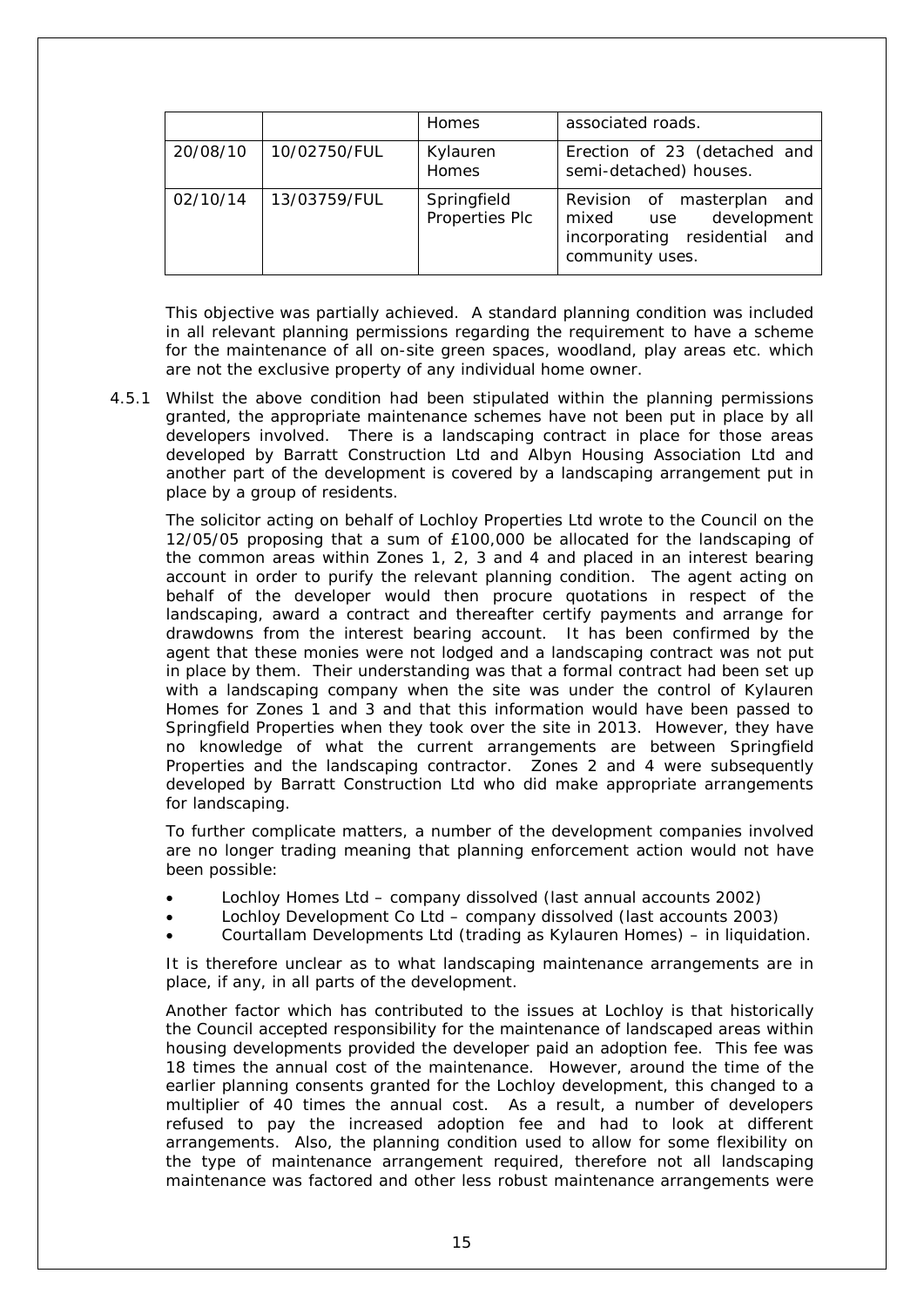formed. However, more recently if the maintenance regime put in place was not a factoring arrangement this would be challenged as part of the planning process.

- 4.5.2 A sample of property title deeds within the Lochloy development was examined by a Council solicitor to establish the maintenance obligations for common areas and who was responsible for these. The title deeds have not been written in a standard manner due to the involvement of multiple development companies and different housing sites have different rules and obligations regulating the common areas. However, it has been clearly established that the Council has no responsibility for maintenance of the common areas within the Lochloy development. This information now answers the query raised by Councillor MacDonald who was seeking clarity on this point.
- 4.5.3 Despite this, Council Officers are currently working on a solution to ensure that a maintenance agreement for all common areas of ground within the Lochloy development is put in place. It has been established that the current developer, as successor to the land, is responsible for ensuring that a suitable factoring arrangement is put in place for those areas not currently covered by such an arrangement. This developer will require planning permission for the final phase of their development and this requirement will be included as one of the planning conditions.

#### **5. CONCLUSION**

The management of the RCC and associated road bond/ deposit process has transferred to a specialist centralised team which does make the operation of controls over this area more effective. However, internal operating procedures have not been finalised to reflect this change and to clarify the roles and responsibilities of those involved. There is also insufficient guidance provided to staff and developers on key areas of the process such as the stages involved in the reduction of the road bond/ deposit and the circumstances under which this can be called in. It is also essential that an accurate record of the current value of road bonds is kept so that the potential financial risk to the Council is known.

The Wester Inshes development has been particularly problematic for a number of reasons. Council officers have worked hard to resolve issues with the development company over many years with regards to the drainage issues, adoption of the road infrastructure and adherence to planning conditions. The preferred option always is to try to reach a mutually agreeable position with the developer on these matters and this is normally successful. In this case, significant time by Council officers has been expended over the years trying to resolve matters with the developer on what is not a particularly large scale development. This is due to encountering an extremely determined company and the audit view is that progress has been far slower than expected due largely to continued stalling tactics employed by the company which has chosen to exercise their rights to challenge the Council's actions. It has also involved the Council taking enforcement action on two occasions, the outcome of which following appeal, the developer decided to ignore. This highlights the limited effect that that enforcement notices can have in such circumstances.

The housing development at Lochloy is a complex situation due to the fact that parts of the larger development have been sold on to different developers over a period of time. Not all of the developers involved with the site met the planning condition which related to ensuring that there was an arrangement in place for the maintenance of common areas on the development and indeed some have now gone out of business. It is clear that the Council has no responsibility for maintenance of the common areas within the Lochloy development. Despite this, Council officers are currently working towards a solution for residents.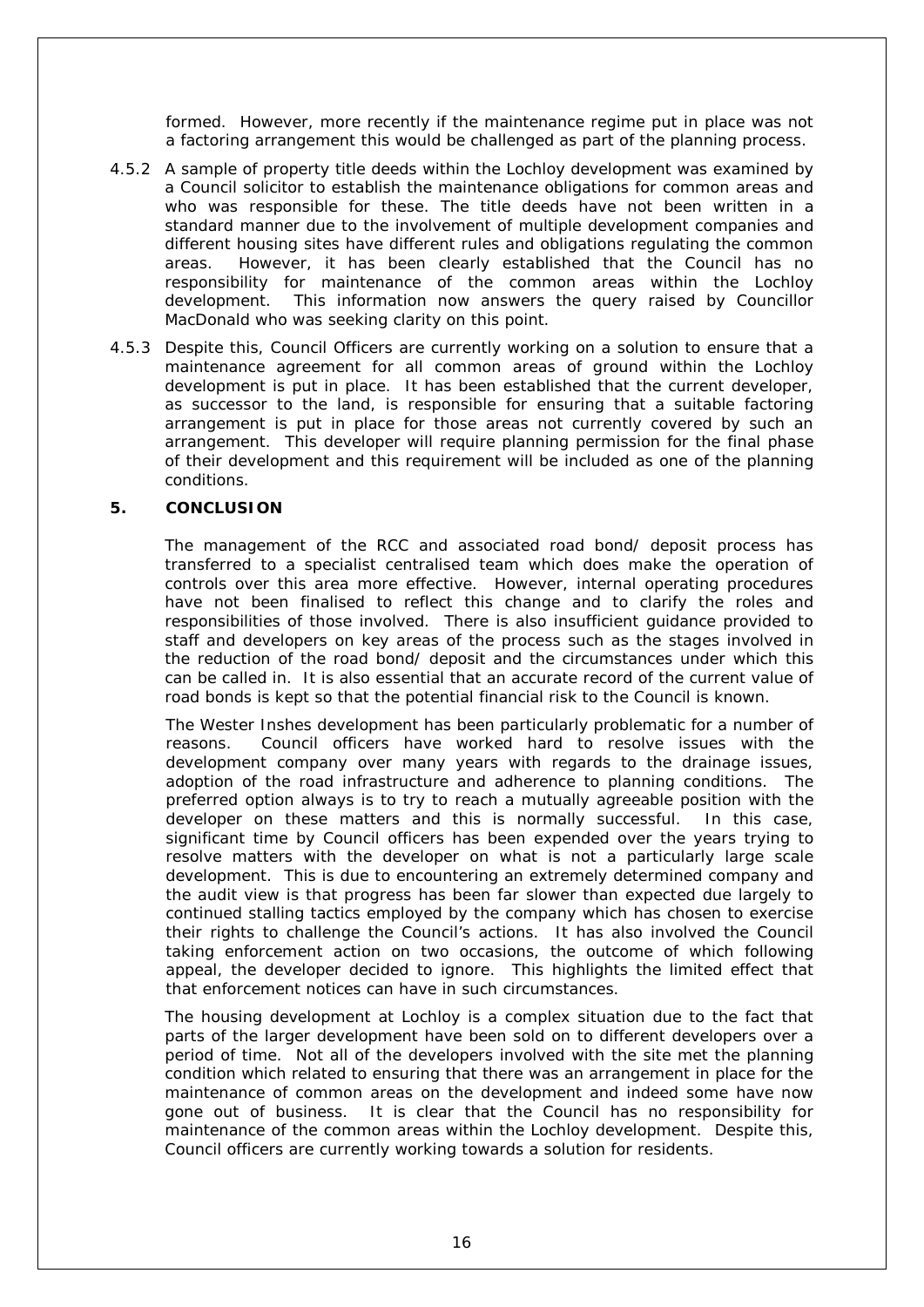The two developments examined as part of this audit review have been particularly problematic both for officers and the relevant local Members which is why these were included within the audit scope. It should also be acknowledged that as difficulties with both of these developments have been ongoing over many years, a number of Council officers involved have left the Council taking with them the in-depth knowledge of the complex issues. However, in considering the audit findings it is important to put these into context as these cannot be considered atypical examples of developments. The audit did not examine the whole planning development process but it is acknowledged that a high number of housing developments/ schemes progress without incident and the required planning conditions are met resulting in the roads being adopted and the bond released.

In terms of the wider terms of this audit, it is important to note that there are a number of changes already being undertaken to improve the process and procedures. A joint project will be undertaken by D&I and Community Services to make the RCC process reflect how the assessment and management of planning and building standards applications are dealt with. This improvement project will involve the implementation of an eRoad Construction Consent process which will ensure that all of the relevant data and information is held electronically and is available for scrutiny in a much more transparent way than has historically been the case. It will also lead to the standardisation of some tasks and ensure a consistent approach.

As a result of the audit, 2 high grade and 4 medium grade recommendations have been made. All of these have been accepted by management and the final agreed action is due to be implemented by 30/09/17.

#### **6. AUDIT OPINION**

The opinion is based upon, and limited to, the work performed in respect of the subject under review. Internal Audit cannot provide total assurance that control weaknesses or irregularities do not exist. It is the opinion that **Reasonable Assurance** can be given in that whilst the system is broadly reliable, areas of weakness have been identified which put some of the system objectives at risk, and/ or there is evidence that the level of non-compliance with some of the controls may put some of the system objectives at risk.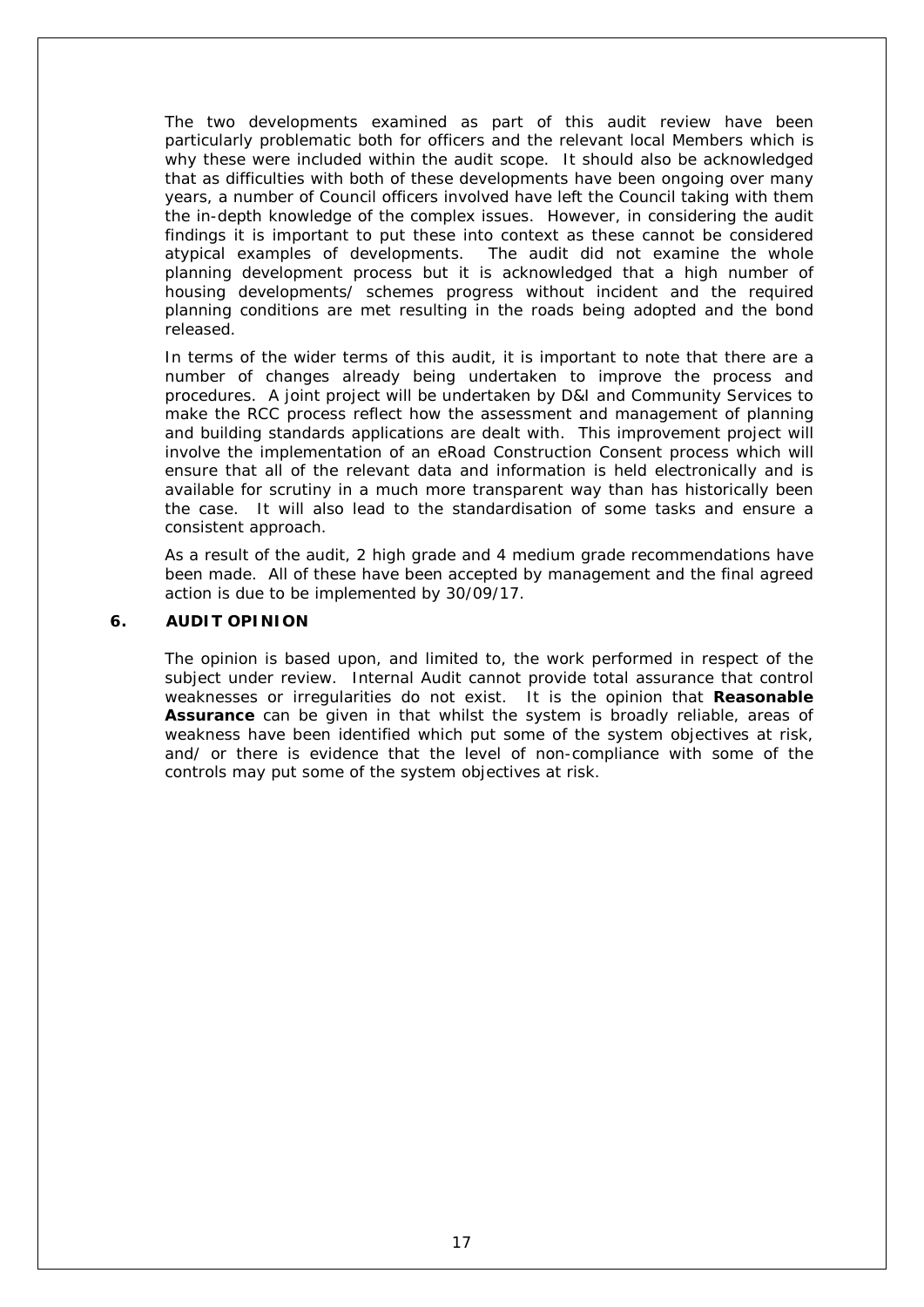### **7. ACTION PLAN**

The Action Plan contains **6** recommendations as follows:

| <b>Description</b>                                                                              | <b>Priority</b> | <b>Number</b> |
|-------------------------------------------------------------------------------------------------|-----------------|---------------|
| Major issues that managers need to address as a matter of urgency.                              | High            |               |
| Important issues that managers should address and will benefit the Organisation if implemented. | Medium          |               |
| Minor issues that are not critical but managers should address.                                 | Low             |               |
| <b>Total recommendations</b>                                                                    |                 |               |

|                       | <b>GRADE</b><br><b>FINDING</b> |                                                                                                                                                                                                                                                                                                                                                                                                                                                                                                                                                                                                       |                                                                                                                                                                                                                                                                                                                                                                                              | <b>IMPLEMENTATION</b>                                                                                                                                       |                                                                                         |                              |
|-----------------------|--------------------------------|-------------------------------------------------------------------------------------------------------------------------------------------------------------------------------------------------------------------------------------------------------------------------------------------------------------------------------------------------------------------------------------------------------------------------------------------------------------------------------------------------------------------------------------------------------------------------------------------------------|----------------------------------------------------------------------------------------------------------------------------------------------------------------------------------------------------------------------------------------------------------------------------------------------------------------------------------------------------------------------------------------------|-------------------------------------------------------------------------------------------------------------------------------------------------------------|-----------------------------------------------------------------------------------------|------------------------------|
| <b>REPORT</b><br>REF. |                                |                                                                                                                                                                                                                                                                                                                                                                                                                                                                                                                                                                                                       | <b>RECOMMENDATION</b>                                                                                                                                                                                                                                                                                                                                                                        | <b>MANAGEMENT AGREED</b><br><b>ACTION</b>                                                                                                                   | <b>RESPONSIBLE</b><br><b>OFFICER</b>                                                    | <b>TARGET</b><br><b>DATE</b> |
| 4.1.1<br>&<br>4.1.2   | <b>Medium</b>                  | Although the Highland Council 'Roads<br>and Transport Guidelines for New<br>Developments' states that partial<br>release of the road bond is permitted<br>at pre-determined stages of the<br>construction works, it does not<br>specify what these stages are.<br>If the developer has failed to<br>complete the road works to a suitable<br>standard within the period of the<br>RCC, legislation permits the roads<br>authority to call in the remaining road<br>bond/ security and complete the<br>works to the required standard.<br>However, this is not covered in the<br>Council's guidelines. | The Council's guidelines should be<br>updated to include the following<br>requirements from the Security for<br>Private Road Works (Scotland)<br>Amendment Regulations 1998):<br>• the conditions under which the<br>road bond can be released<br>the conditions under which the<br>road bond can be called in.                                                                              | The Council Guidelines<br>will be updated to include<br>the requirements.                                                                                   | $\overline{of}$<br>Head<br>Planning<br>&<br>Environment                                 | 31/12/16                     |
| 4.1.2                 | High                           | A draft 'Road Construction Consent<br>Operating Procedure' was prepared in<br>November 2015 but at the time of the<br>audit it had not yet been finalised and<br>rolled out to staff.<br>There is no internal operating<br>procedure for calling in a road bond<br>or deposit.                                                                                                                                                                                                                                                                                                                        | The 'Road Construction Consent<br>Operation Procedure' should be<br>finalised and distributed to all staff<br>involved in the process (D&I and<br>Community Services).<br>This Procedure should include<br>guidance relating to calling in a<br>road bond/ deposit as specified in<br>sections 13 and 14 of the Security<br>for Private Road Works (Scotland)<br>Amendment Regulations 1998. | The Operating Procedure<br>will<br>be<br>finalised<br>and<br>issued<br>to<br>all<br>staff<br>involved in the process<br>(D&I and<br>Community<br>Services). | Head<br>of<br>Planning<br>&<br>Environment<br>and Head<br>of<br>Roads<br>&<br>Transport | 31/12/16                     |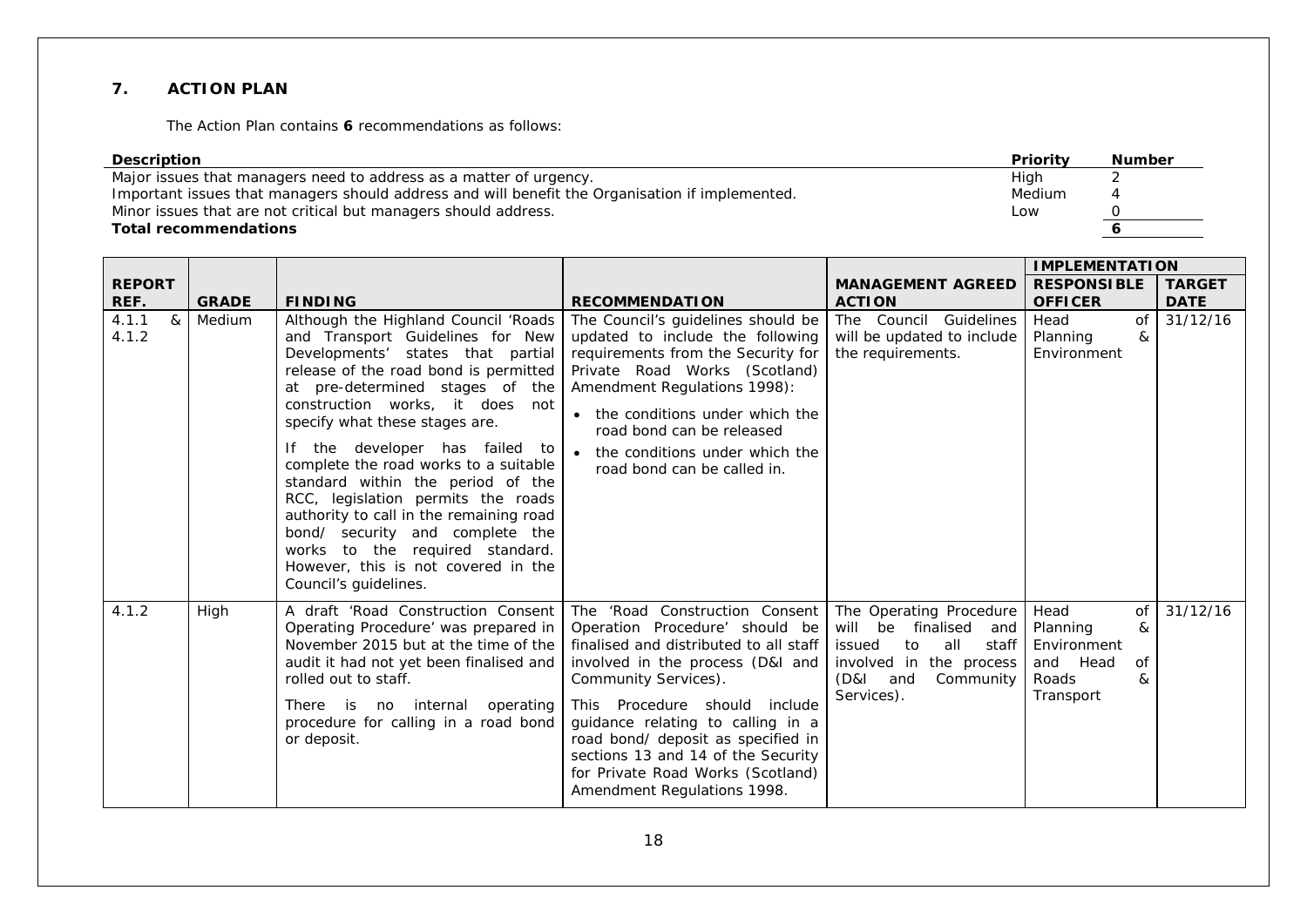|                       |              |                                                                                                                                                                                                                                                                                                                                                                                                                                                                                                                                                                                                                                                                                                                                                                     |                             |                                                                                                                                                                                                                                                                                                                                                                                                                                                                                                                                                                                                                                                                                                                                                                                                                                                                                                                                                                                                                                                                                                                                                                                              | <b>IMPLEMENTATION</b>                                                                                                                                                                                                                                                                                                                                                                                                                                                                                                                                                                                                                                                                                                                                                     |                                                                                                                                                                                    |                              |
|-----------------------|--------------|---------------------------------------------------------------------------------------------------------------------------------------------------------------------------------------------------------------------------------------------------------------------------------------------------------------------------------------------------------------------------------------------------------------------------------------------------------------------------------------------------------------------------------------------------------------------------------------------------------------------------------------------------------------------------------------------------------------------------------------------------------------------|-----------------------------|----------------------------------------------------------------------------------------------------------------------------------------------------------------------------------------------------------------------------------------------------------------------------------------------------------------------------------------------------------------------------------------------------------------------------------------------------------------------------------------------------------------------------------------------------------------------------------------------------------------------------------------------------------------------------------------------------------------------------------------------------------------------------------------------------------------------------------------------------------------------------------------------------------------------------------------------------------------------------------------------------------------------------------------------------------------------------------------------------------------------------------------------------------------------------------------------|---------------------------------------------------------------------------------------------------------------------------------------------------------------------------------------------------------------------------------------------------------------------------------------------------------------------------------------------------------------------------------------------------------------------------------------------------------------------------------------------------------------------------------------------------------------------------------------------------------------------------------------------------------------------------------------------------------------------------------------------------------------------------|------------------------------------------------------------------------------------------------------------------------------------------------------------------------------------|------------------------------|
| <b>REPORT</b><br>REF. | <b>GRADE</b> | <b>FINDING</b>                                                                                                                                                                                                                                                                                                                                                                                                                                                                                                                                                                                                                                                                                                                                                      |                             | <b>RECOMMENDATION</b>                                                                                                                                                                                                                                                                                                                                                                                                                                                                                                                                                                                                                                                                                                                                                                                                                                                                                                                                                                                                                                                                                                                                                                        | <b>MANAGEMENT AGREED</b><br><b>ACTION</b>                                                                                                                                                                                                                                                                                                                                                                                                                                                                                                                                                                                                                                                                                                                                 | <b>RESPONSIBLE</b><br><b>OFFICER</b>                                                                                                                                               | <b>TARGET</b><br><b>DATE</b> |
| 4.2.1                 | High         | A central spreadsheet is maintained<br>but due to inconsistent processes and<br>the lack of regular monitoring of the<br>information held, no assurance can<br>be given that it is a complete and<br>accurate record of the current value<br>of road bonds/ cash deposits held in<br>favour of the Council.<br>There are several cash deposit<br>amounts held within an interest<br>bearing account which date back a<br>number of years. It therefore may no<br>longer be appropriate to continue<br>For example, the<br>holding them.<br>oldest of these was first lodged in<br>July 2000 for the value of £37,900.<br>£36,925 of this has been released<br>with £975 retained but the central<br>spreadsheet<br>records<br>this<br>as<br>discharged on 16/07/03. | (i)<br>(ii)<br>(iii)<br>(v) | The information held on the<br>central spreadsheet should be<br>reviewed to ensure that it<br>lists the current value of all<br>road bonds/ deposits held in<br>of the Council,<br>favour<br>including those managed by<br>the Transport Planning Team<br>and Community Services<br>staff.<br>Cash deposits held relating to<br>road construction consent<br>should be reviewed to ensure<br>that funds are not being<br>retained unnecessarily and<br>either released to the<br>developer or written off as<br>appropriate.<br>The information detailed in (i)<br>and (ii) should be regularly<br>monitored by the appropriate<br>officers to ensure that this is<br>complete and accurate.<br>(iv) The process for confirming<br>receipt and reduction of road<br>bonds/ deposits and updating<br>the central record should be<br>reviewed and a decision<br>taken on where responsibility<br>for this should sit so that<br>double-handling<br>οf<br>information does not occur.<br>Once finalised the roles of<br>each party should be updated<br>in the 'Road Construction<br><b>Consent Operating Procedure'</b><br>should<br>which<br>then<br>be<br>circulated to all relevant staff. | A full review of the<br>will<br>information<br>be<br>carried out and a Road<br>Bond Scrutiny Group will<br>be set up (comprising<br>colleagues in both D&I<br>and CS<br>as well as<br>Finance)<br>to<br>ensure<br>regular monitoring of the<br>road bonds currently held<br>and those submitted in<br>the future.<br>Development<br>&<br>Infrastructure<br>Service<br>and Community Services<br>will put in place an eRoad<br>Construction<br>Consent<br>system - utilising the<br>existing<br>ePlanning<br>system. This will involve<br>a fundamental process<br>redesign and ensure that<br>there is full transparency<br>of decisions made and<br>records kept centrally<br>and electronically. The<br>revised process will form<br>a part of the updated<br>guidance. | Head<br>of<br>Planning<br>&<br>Environment<br>and Head<br>οf<br>&<br>Roads<br>Transport<br>Head<br>of<br>Planning<br>&<br>Environment<br>and Head<br>of<br>&<br>Roads<br>Transport | 31/01/17<br>30/09/17         |